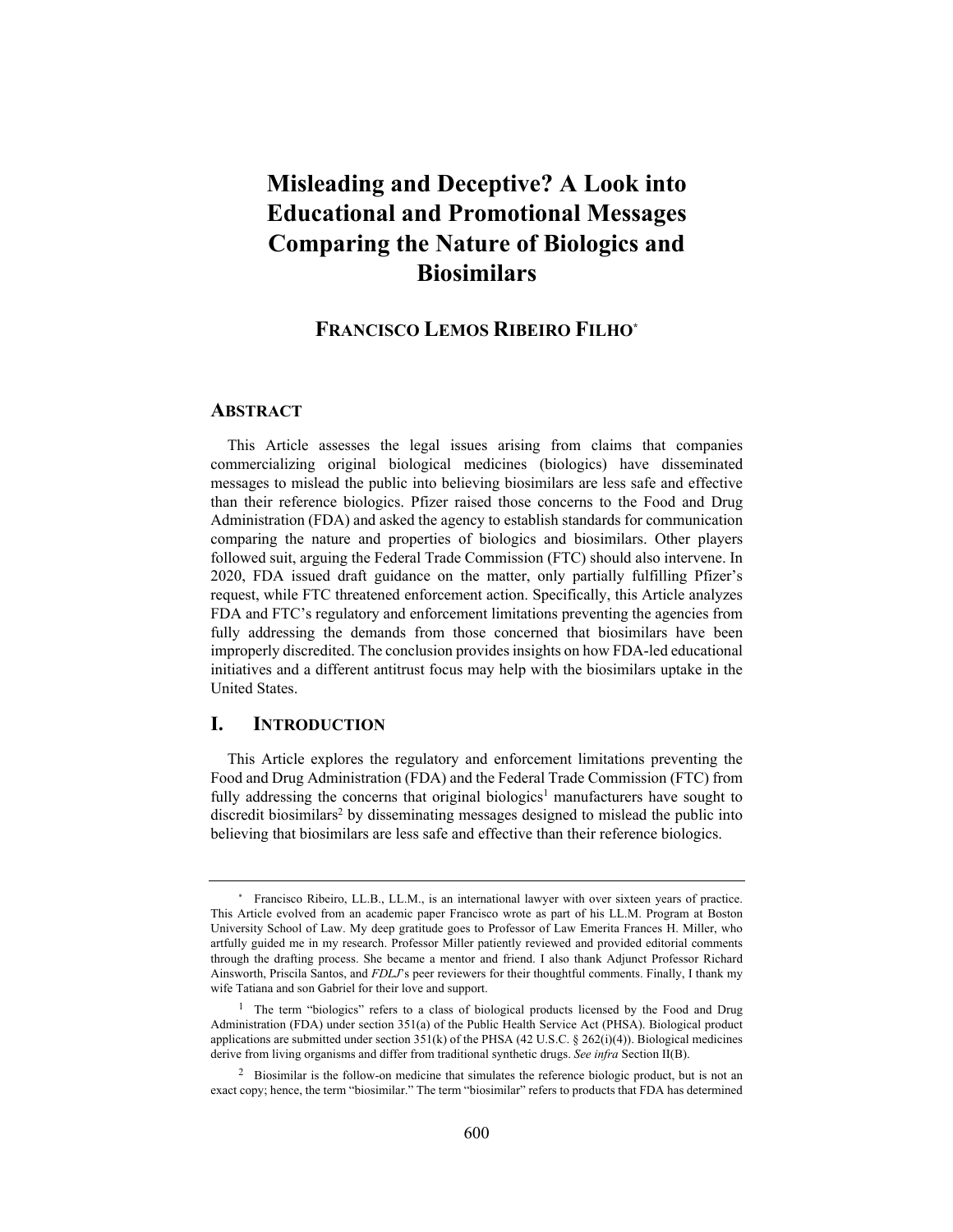Biosimilars debuted in the United States in 2009 but were only gradually made available to patients.<sup>3</sup> As competition picked up, players increased their efforts to educate healthcare professionals and patients on the complexities of biosimilarity and interchangeability. While education is needed, messages and claims in this space have often been a source of contention among competitors. Such disputes led Pfizer to request FDA to define the boundaries of truthful and not misleading communication on biosimilarity to root out an alleged campaign of misinformation and help with biosimilars' uptake.<sup>4</sup> Other players followed suit, arguing FTC should also take action against biologics manufacturers to stop the alleged misinformation campaign.<sup>5</sup> In response, FDA issued draft guidance only partially addressing Pfizer's request; the draft guidelines issued are limited to aspects of product promotion.<sup>6</sup> FTC threatened enforcement action to stop what it perceived to be anti-competitive practices, but the push has not gained traction thus far.7

This Article analyzes the two agencies' regulatory and enforcement limitations, proceeding as follows:

Section II(A) details Pfizer's Citizen Petition, the alleged misleading messages, and the agencies' reactions to the issue. From there, two specific questions are proposed: 1) can FDA set parameters for truthful and not misleading communication on the "nature and properties" of biosimilars, without product reference, to encourage the prescription and use of biosimilars, as Pfizer had requested?; and 2) what statements on the nature and properties of biosimilars are likely to be considered misleading and trigger enforcement action from FTC?

Sections II(B) through II(E) provide the background needed to address those two questions: concepts applicable to biologics, biosimilars, and interchangeables; the existing scientific discussion related to biosimilars; the current U.S. biosimilars marketplace; and the regulatory framework covering biologics and biosimilars.

Section III answers the first question, concluding that FDA cannot set parameters for truthful and not misleading communication on the nature and properties of biosimilars when such communication does not involve drug promotion. The Federal Food, Drug, and Cosmetic Act (FDCA) prohibits misbranding by dissemination of labeling or advertising that is "false or misleading in any particular,"<sup>8</sup> where labeling and advertising relate to communication referencing a specific food, drug, device,

to be biosimilar to the reference biologic. Public Health Service Act, 42 U.S.C. §§ 262(i)(2), 262(k)(2); *see infra* Section II(B).

<sup>3</sup> *See infra* Section II(E).

<sup>4</sup> Pfizer, Inc., Citizen Petition, Docket No. FDA-2018-P-3281 (Aug. 22, 2018).

<sup>5</sup> *E.g.*, Novartis Services, Inc., Comment Letter on Citizen Petition by Pfizer, Inc. (Nov. 7, 2018), https://www.regulations.gov/comment/FDA-2018-P-3281-0006 [https://perma.cc/8MTR-2ZCC] [hereinafter Novartis Comment Letter].

<sup>6</sup> U.S. FOOD & DRUG ADMIN., PROMOTIONAL LABELING AND ADVERTISING CONSIDERATIONS FOR PRESCRIPTION BIOLOGICAL REFERENCE AND BIOSIMILAR PRODUCTS QUESTIONS AND ANSWERS: GUIDANCE FOR INDUSTRY, DRAFT GUIDANCE (Feb. 2020) [Hereinafter FDA, GUIDANCE ON PROMOTIONAL LABELING AND ADVERTISING], https://www.fda.gov/regulatory-information/search-fda-guidancedocuments/promotional-labeling-and-advertising-considerations-prescription-biological-reference-andbiosimilar [https://perma.cc/7MF3-EA67].

<sup>7</sup> *See infra* Section II.

<sup>8 21</sup> U.S.C. § 352.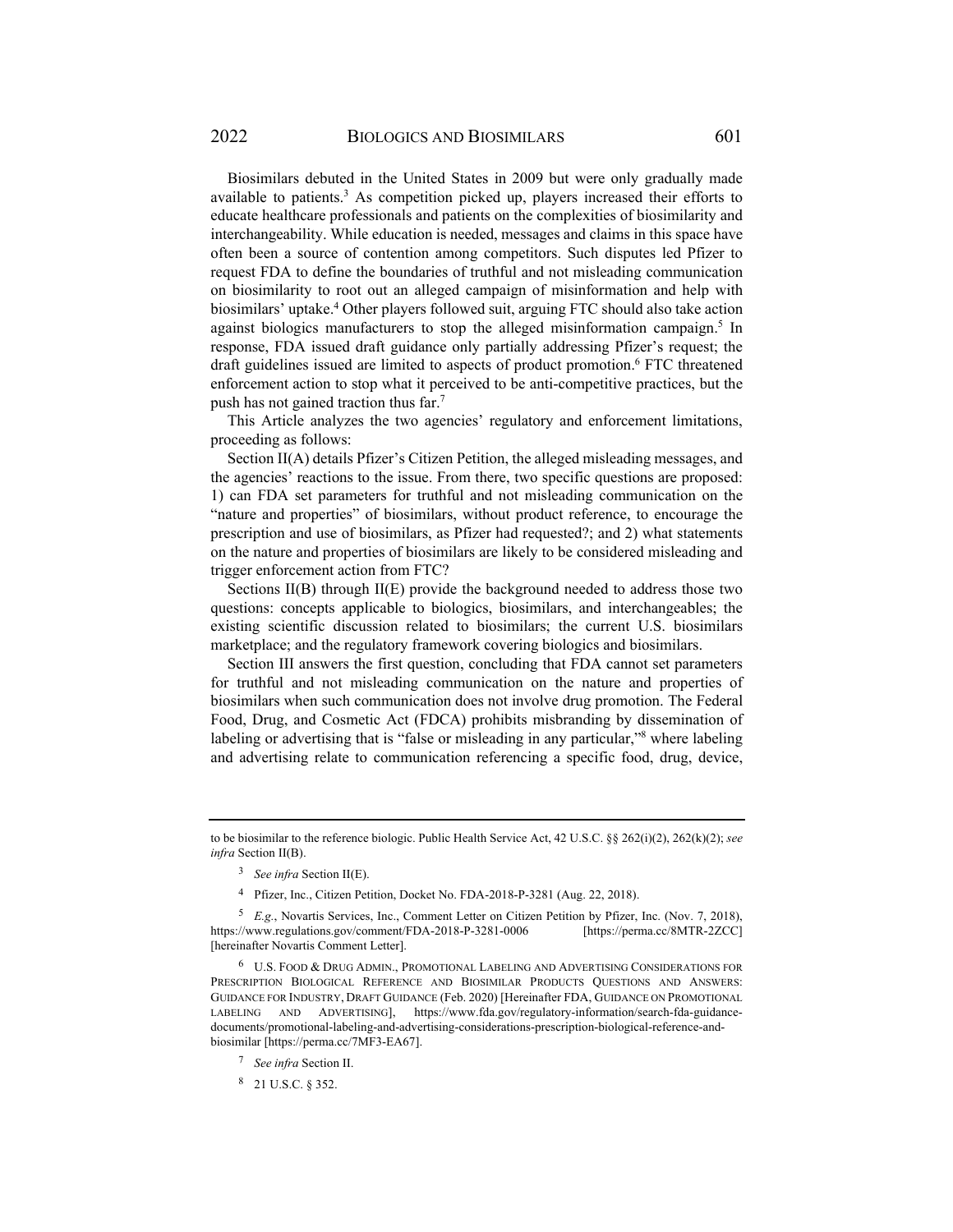tobacco product, or cosmetic.<sup>9</sup> As such, FDA sets parameters for truthful and not misleading communication regarding a regulated product, but not anything else. A biologics manufacturer's speech solely addressing its thinking around biosimilarity and interchangeability, without more, is not subject to the FDCA's misbranding provision. The FDCA text, structure, and overall statutory scheme do not reveal a broad delegation of power to FDA to create new restrictions on speech, making it unlikely that courts would uphold regulation as Pfizer requested. Finally, "encouraging the prescription and use of biosimilars" is likely not a public policy FDA is authorized to pursue while regulating the misbranding provision. Nothing indicates that Congress intended the FDCA to be a sweeping delegation of power to regulate speech beyond the specific authority given to FDA.<sup>10</sup>

Section IV analyzes which statements on the nature and properties of biosimilars are likely to be considered misleading within the meaning of the Federal Trade Commission Act of 1914 (FTC Act). Out of the four examples Pfizer brought forward, FTC would likely examine three and consider them advertisements subject to FTC control. At least one advertisement arguably omits material disclaimers, making it misleading. Lastly, Section IV analyzes FTC's apparent chief assertion: stating that a biosimilar is not interchangeable may mislead most reasonable consumers because they "might interpret that to mean that an approved biosimilar could not be prescribed in lieu of the reference product."11 FTC's argument would likely not hold up in court. With appropriate disclaimers, biologics manufacturers have a reasonable basis to support truthful claims that 1) a biosimilar is not identical to a biologic; 2) until July of 2021, no biosimilar had demonstrated that there would not be a difference in clinical effect if multiple switches occurred;<sup>12</sup> and 3) that patients with more delicate treatment balance are encouraged to speak with their treating physicians before switching to a biosimilar.

Finally, Section V presents a broad conclusion about the limitations FDA and FTC face and what the two agencies can accomplish.

## **II. LEGAL ISSUES AND BACKGROUND**

In February of 2020, FDA released a draft guidance entitled "Promotional Labeling and Advertising Considerations for Prescription Biological Reference and Biosimilar

<sup>9 21</sup> U.S.C. § 331(b).

<sup>&</sup>lt;sup>10</sup> Ultimately, FDA found a different and more appropriate avenue to encourage the prescription and adoption of biosimilars. In 2021, Congress provided authority for FDA to create and disseminate educational content pertaining to biologics and biosimilars. *See* Advancing Education on Biosimilars Act of 2021, Pub. L. No. 117-8, 135 Stat. 254; *see* discussion *infra* Section V.

 $11$  FTC has publicly defended the theory, but not tried yet, that a message stating that a biosimilar is not interchangeable may mislead most reasonable consumers because consumers "might interpret that to mean that an approved biosimilar could not be prescribed in lieu of the reference product." Richard Cleland, Assistant Dir. for Advertising Practices, Fed. Trade Comm'n at FDA/FTC Workshop on a Competitive Marketplace for Biosimilars at 91 (Mar. 9, 2020), https://www.fda.gov/media/136791/download [https:// perma.cc/MA3Z-NLUE].

<sup>12</sup> In July of 2021, FDA approved the first interchangeable biosimilar, no longer making this claim truthful. *See* Press Release, U.S. Food & Drug Admin., FDA Approves First Interchangeable Biosimilar Insulin Product for Treatment of Diabetes (July 28, 2021), https://www.fda.gov/news-events/pressannouncements/fda-approves-first-interchangeable-biosimilar-insulin-product-treatment-diabetes [https://perma.cc/NTW2-YNJY].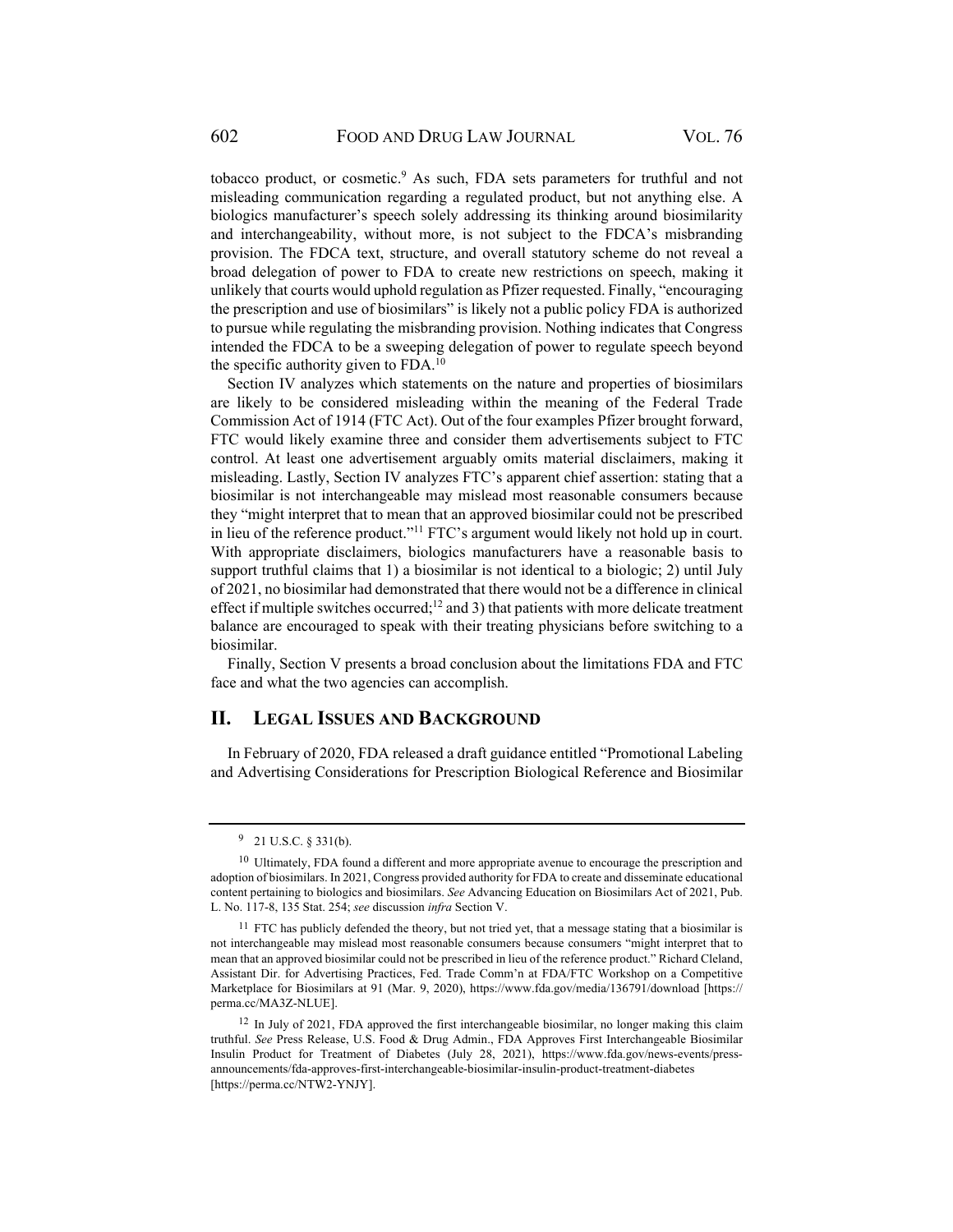2022 BIOLOGICS AND BIOSIMILARS 603

Products Questions and Answers Guidance for Industry" to provide manufacturers<sup>13</sup> of biological medical products with the agency's understanding of what messages and claims (i.e., speech) related to biosimilars would likely be considered false or misleading.14 Concomitantly, FDA and FTC released a joint press release informing that both agencies had created a joint task force to support biosimilars and to address potential "anti-competitive practices, such as making false or misleading statements comparing biological reference products and biosimilars."15

In March of 2020, both agencies conducted a workshop to discuss the state of the market and unfair trade concerns.16 FDA adopted a relatively non-contentious tone, reinforcing the need for clarity in the biosimilars' marketplace.17 FDA Commissioner Stephen Hahn highlighted in his opening remarks that FDA has "seen the publication of materials that seem designed to create uncertainty about biosimilars and discourage patients and healthcare providers from using them."18 The Commissioner highlighted that, to counter that concern, FDA has created an education campaign on biosimilars and issued the draft guidance document referenced above.19 However, FTC was more emphatic, indicating an intent to investigate such practices as unfair competition. Ms. Tara Koslov, FTC's Chief of Staff, stated that "competition only works when consumers have reliable and truthful information" and that "in some instances statements from reference-biologic manufacturers . . . may mislead patients and physicians into believing the biosimilar is not as safe or as effective as the reference biologic. Such deception might violate both consumer protection laws and antitrust laws."20 As to consumer protection laws, Ms. Koslov stated that "advertising that creates an impression of clinically meaningful differences between a reference biologic and its biosimilar is likely false or misleading, and therefore would constitute an unfair or deceptive practice."<sup>21</sup> As to antitrust laws, Ms. Koslov stated that "maintaining or growing share by deceiving patients and physicians about competitors' offerings is not competition on the merits. It also erects artificial barriers to entry and creates costs for biosimilar manufacturers who have to counter the deception. Such deception, therefore, likely would constitute an unfair method of competition."22

<sup>13</sup> *See* 21 C.F.R. § 600.3(t) (defining manufacturer as "legal person or entity engaged in the manufacture of a product subject to license under the [Federal Food, Drug, and Cosmetic] act," including "any legal person or entity who is an applicant for a license where the applicant assumes responsibility for compliance with the applicable product and establishment standards").

<sup>14</sup> FDA, GUIDANCE ON PROMOTIONAL LABELING AND ADVERTISING, *supra* note 6.

<sup>&</sup>lt;sup>15</sup> Press Release, U.S. Food & Drug Admin., FDA and FTC Announce New Efforts to Further Deter Anti-Competitive Business Practices, Support Competitive Market for Biological Products to Help Americans (Feb. 3, 2020), https://www.fda.gov/news-events/press-announcements/fda-and-ftc-announcenew-efforts-further-deter-anti-competitive-business-practices-support [https://perma.cc/B4EN-NY6T].

<sup>16</sup> FDA/FTC WORKSHOP ON A COMPETITIVE MARKETPLACE FOR BIOSIMILARS, FED. TRADE COMM'N, https://www.ftc.gov/system/files/documents/public\_events/1568297/fda-ftc\_biosimilars workshop\_transcript\_3-9-20.pdf [https://perma.cc/5XFW-U7Q6].

<sup>17</sup> *Id.* at 14.

<sup>18</sup> *Id.* at 20.

<sup>19</sup> *Id.* at 21.

<sup>20</sup> *Id.* at 29.

<sup>21</sup> *Id.*

<sup>22</sup> *Id.* at 29–30.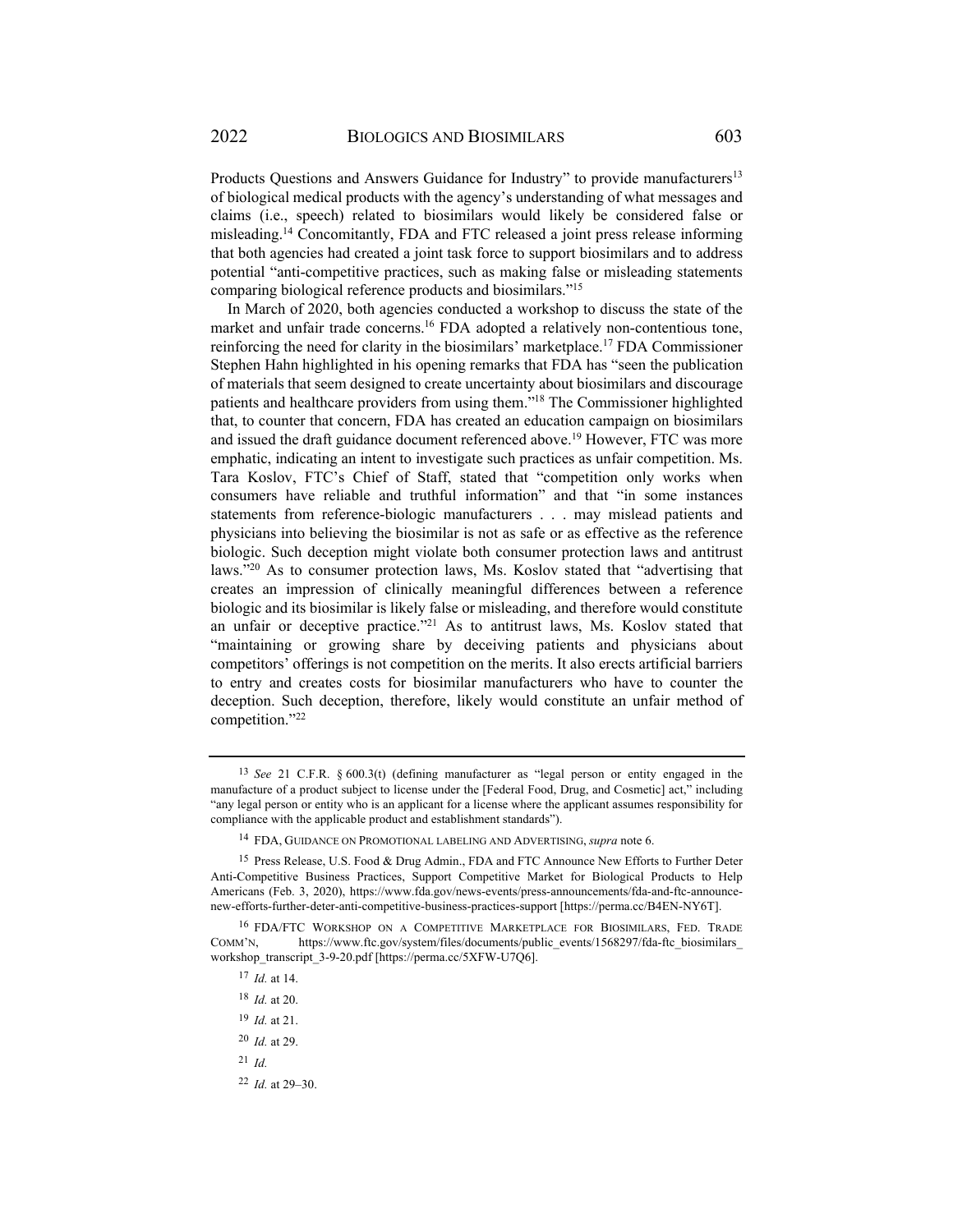FDA and FTC have made several moves to further a favorable marketplace for biosimilars, consistent with the strategy laid out in the Biosimilars Action Plan of 2018.23 However, FDA's draft guidance document on false and misleading communication around biosimilars, the creation of the joint task force, and FTC's strong comments have a particular trigger: a Citizen Petition that Pfizer, Inc., a biosimilar license holder, $^{24}$  submitted to FDA and that put the agency in motion in 2018.25

## *A. Pfizer's Citizen Petition to FDA and the Resulting Outcomes*

On August 22, 2018, Pfizer submitted a Citizen Petition to FDA requesting the agency "issue guidance to ensure truthful and non-misleading communications by sponsors concerning the safety and effectiveness of biosimilars, including interchangeable biologics, relative to reference product."26

In its petition, Pfizer grounds its request primarily on the basis that "just as there is a need for policies that support innovation, there is also a need for policies that ensure that patients and physicians have truthful and non-misleading information that encourages appropriate uptake of biosimilars so that biosimilars can reach their full potential for patients."27 The company highlights FDA's efforts to "improve understanding of biosimilars among patients, clinicians, and payors," but that existing "communications by [biologics manufacturers] concerning the safety and effectiveness of biosimilars, including interchangeable biologics, relative to reference products undermine efforts to enhance stakeholder confidence in biosimilars by creating doubt and confusion about the safety and effectiveness of these products."28 Accordingly, Pfizer argues that such situation should serve "as an impetus for the expeditious issuance of guidance . . . on communications concerning the safety and effectiveness of biosimilar . . . products."29

Pfizer also points out that biologics meet the definition of drug under the FDCA, and as such are subject to the "misbranding prohibition" and that "certain communications may misbrand biologic products if they are false or misleading"<sup>30</sup>:

<sup>29</sup> *Id.* at 5.

<sup>30</sup> *Id.* at 6.

<sup>23</sup> U.S. FOOD & DRUG ADMIN., BIOSIMILARS ACTION PLAN: BALANCING INNOVATION AND COMPETITION (identifying FDA's commitments and tactics to encourage "innovation and competition among biologics and [biosimilars]"), https://www.fda.gov/media/114574/download [https://perma.cc/ Y77Z-URAW].

<sup>&</sup>lt;sup>24</sup> Pfizer, Inc. holds licenses of biologics and biosimilars approved in the United States, including filgrastim-aafi and epoetin alfa-epbx.

<sup>25</sup> Pfizer, Inc., Citizen Petition, *supra* note 4.

<sup>26</sup> *Id.* at 1.

<sup>27</sup> *Id.* Pfizer further describes the policies that have fostered the development and adoption of biosimilars, including the abbreviated pathway for the licensure of biosimilars, the numerous FDA guidance documents providing regulatory clarity for development of biosimilars, and the dissemination of FDAissued educational material. The petition also makes a parallel with the biosimilars experience in Europe. Pfizer also highlights past comments from former FDA Commissioner Scott Gottlieb that the branded drug industry seemed to be "replaying many of the same tactics" now with the introduction of biosimilars as was the case in the early introduction of generics. *Id.* at 4.

<sup>28</sup> *Id.* at 4–5.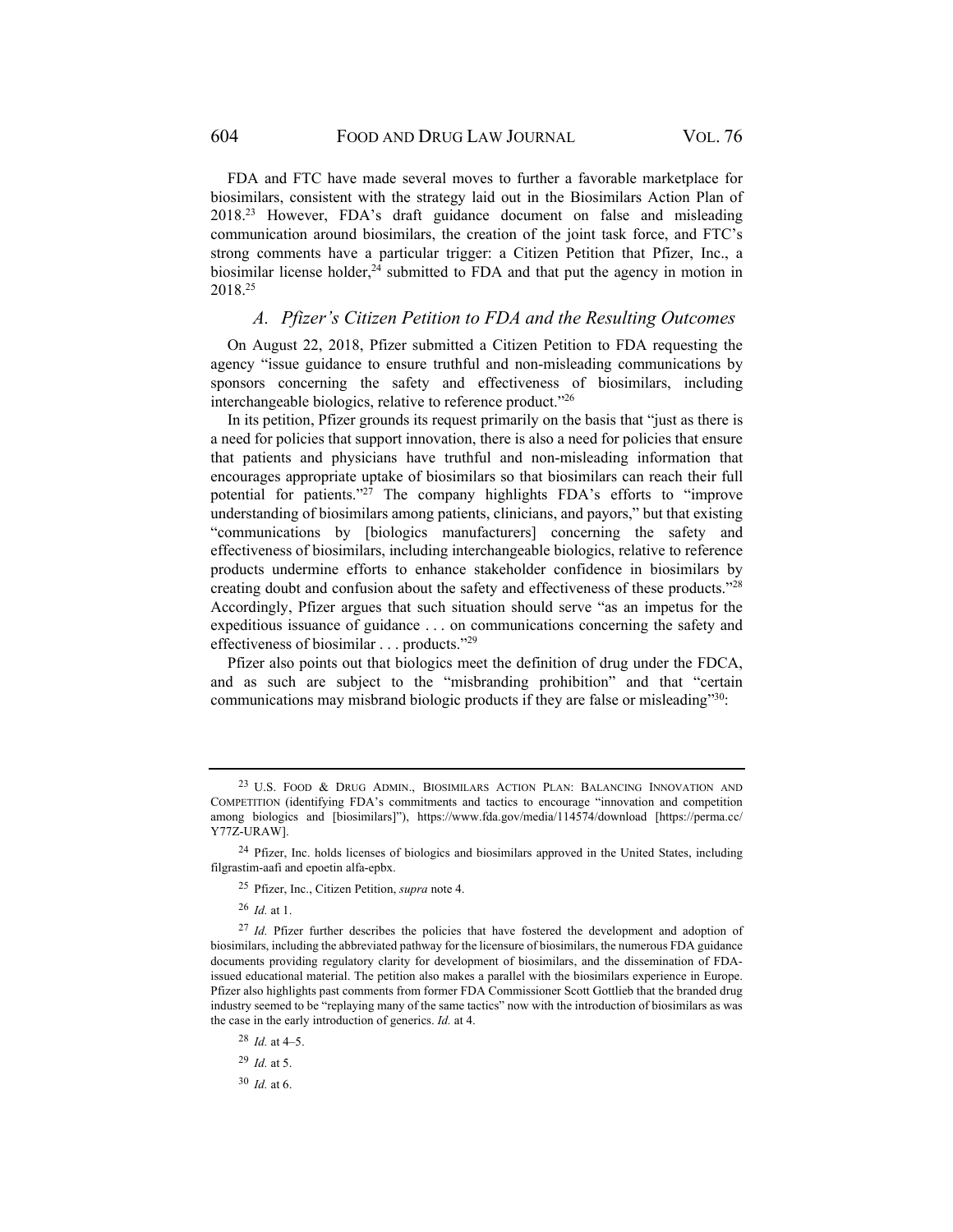[A] drug shall be misbranded if its "labeling is false or misleading in any particular"; therefore, communications by [biologics manufacturers] that represent or suggest that biosimilars, including interchangeable biologics, are or may not be safe or effective misbrand the reference product under the [FDCA]. Additionally, a promotional communication that makes an unsubstantiated comparison representing or suggesting that a drug is safer or more effective than another drug is considered false or misleading. Thus, communications by a reference product sponsor that imply that its reference product is more effective or safer than the biosimilar are false and misleading . . . . Any such false and misleading statements would misbrand the reference product and cause its distribution to be prohibited under the [FDCA] (internal citations omitted). $31$ 

The request details four examples of competitors' messages and proposes how FDA should treat them. Tables 1 and 2 below summarize those examples.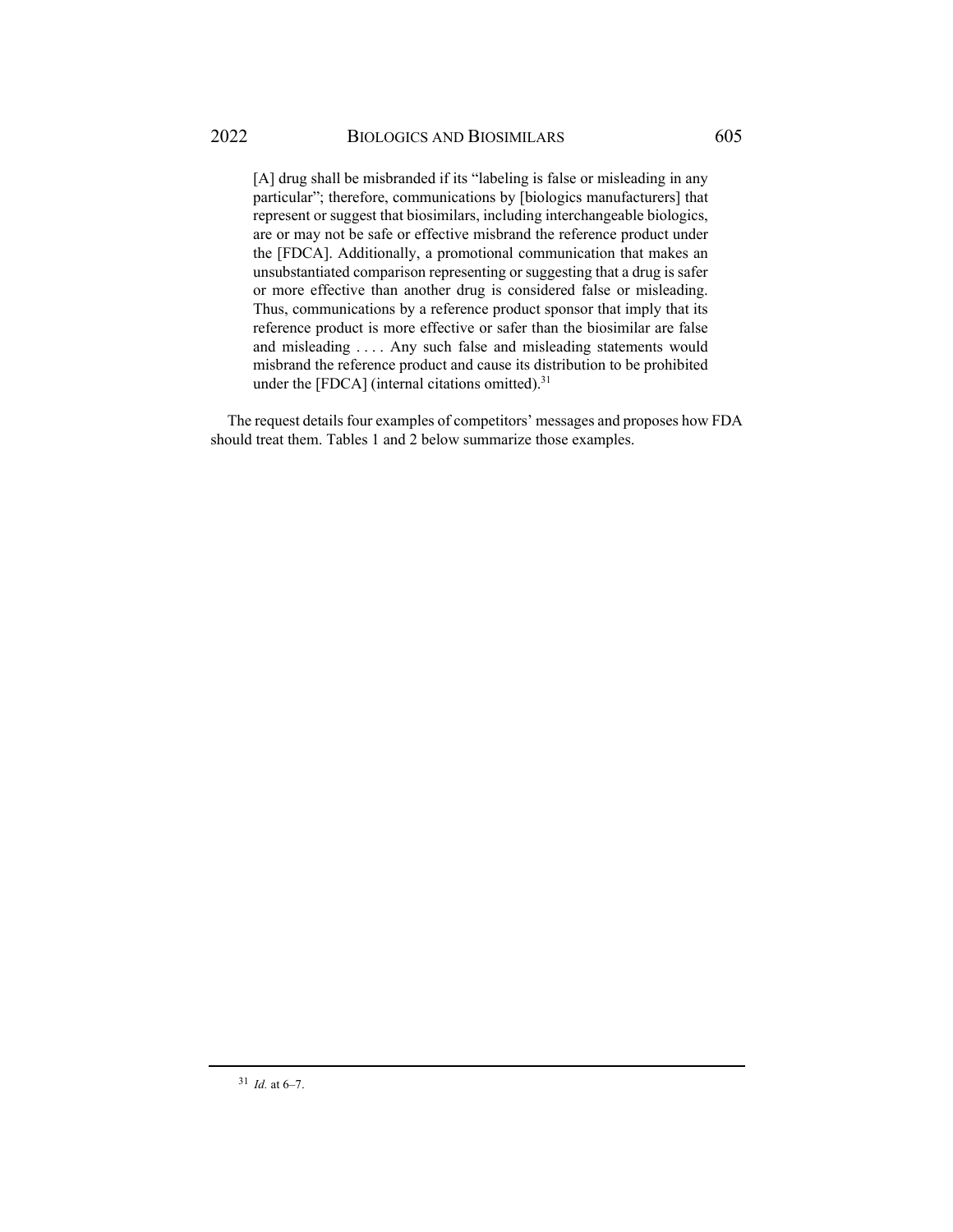Table 1 summarizes three messages that do not appear to reference a specific biologic or biosimilar product. That is, the messages appear only to convey scientific and regulatory concepts pertaining to biosimilarity:

Table 1: General messaging available on websites or social media, providing explanations and opinions on biosimilarity, namingconventions, and interchangeability. No product mentioned.

## **MESSAGE EXCERPTS AT ISSUE: PFIZER'S PROPOSITION:**

| (1) | Biosimilar is highly similar<br>$^{+}$<br>but not identical <sup>32</sup>                                                                                                                                                | Cure omission:<br>prominently disclose "that there are<br>no clinically meaningful differences<br>between the biosimilar and the<br>reference product"33 |
|-----|--------------------------------------------------------------------------------------------------------------------------------------------------------------------------------------------------------------------------|----------------------------------------------------------------------------------------------------------------------------------------------------------|
| (2) | Biosimilar is highly similar<br>$^{+}$<br>there's still a chance that patients<br>may react differently <sup>34</sup>                                                                                                    | Deem misleading:<br>suggests products cannot be safely<br>switched <sup>35</sup>                                                                         |
| (3) | Switch can carry risks "given that<br>no two biologic medicines are<br>identical, and thus can behave<br>differently in the body"36<br>$^{+}$<br>"is not a good idea to switch if your<br>medicine is working for you"37 | Deem false or misleading:<br>suggests biosimilar cannot be<br>prescribed to treatment-naïve and<br>treatment-experienced patients <sup>38</sup>          |

- <sup>32</sup> *Id.* at 7.
- <sup>33</sup> *Id.* at 10.
- <sup>34</sup> *Id.* at 7.
- <sup>35</sup> *Id.* at 8–9.
- <sup>36</sup> *Id.* at 8.
- <sup>37</sup> *Id.* at 8.
- <sup>38</sup> *Id.* at 11.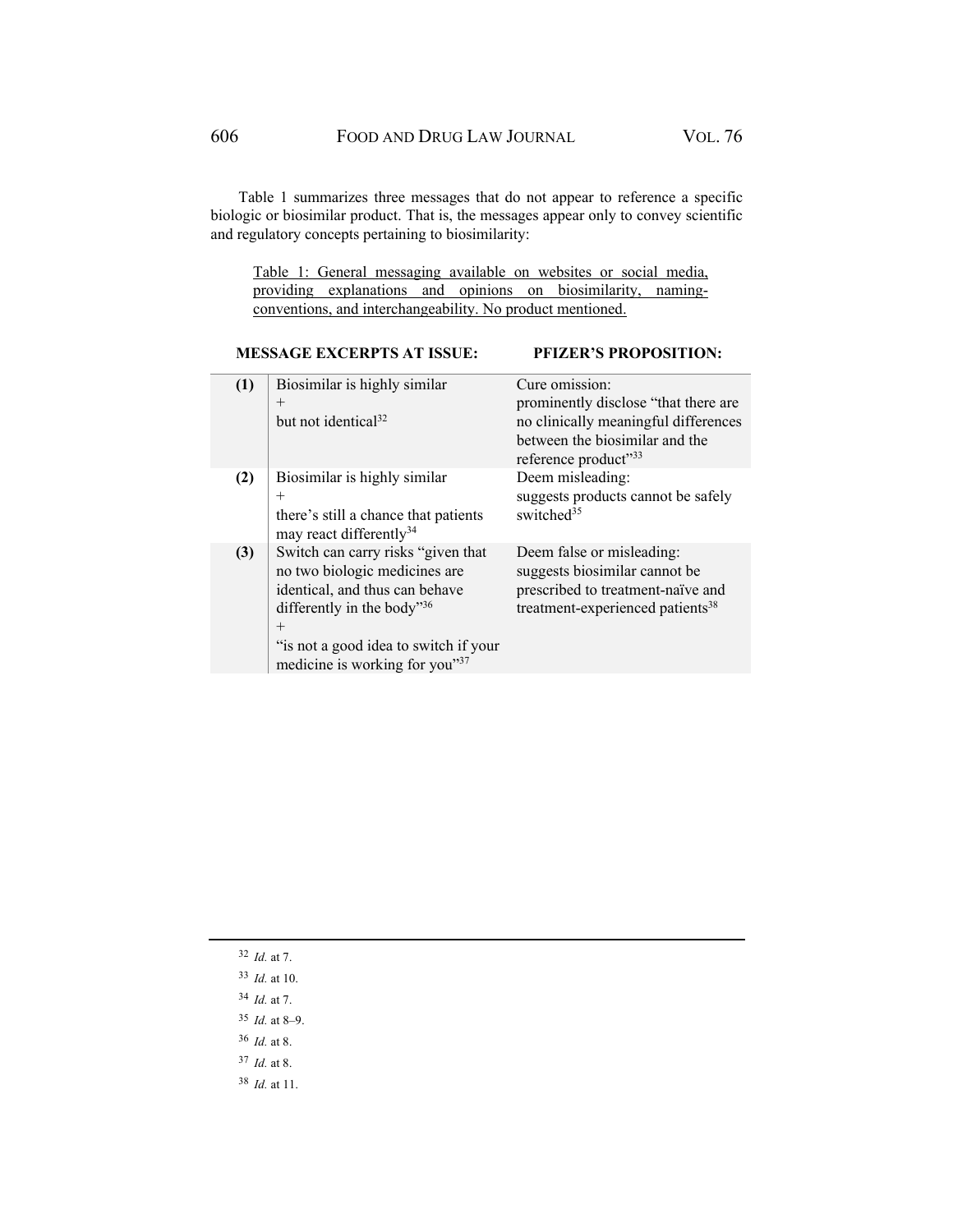2022 BIOLOGICS AND BIOSIMILARS 607

Table 2 summarizes the last example, a message contained in a patient brochure that also presents product-specific information. Separating messages connected or not with product-specific references will be helpful to determine whether potentially false or misleading communication can amount to a violation of the FDCA provisions. The specific allegations and proposals are also described in more detail afterward.

Table 2: Product-specific, directed to patient messaging

|     | <b>MESSAGE EXCERPTS AT ISSUE:</b>                                                                                                                                                                                                                                                                                                                                                                          | <b>PFIZER'S PROPOSITION:</b>                                                          |
|-----|------------------------------------------------------------------------------------------------------------------------------------------------------------------------------------------------------------------------------------------------------------------------------------------------------------------------------------------------------------------------------------------------------------|---------------------------------------------------------------------------------------|
| (4) | "You may be asked to switch to a<br>biosimilar that works in a similar<br>way to REMICADE"39<br>$^{+}$<br>not approved as interchangeable<br>$^{+}$<br>"switching or alternating back and<br>forth between the interchangeable<br>biologic and REMICADE® would<br>not cause any changes in safety or<br>how well the treatment works $-$ no<br>infliximab biosimilar has yet<br>proven this" <sup>40</sup> | Deem misleading, as to suggest<br>products cannot be safely<br>switched <sup>41</sup> |

In more detail, messages that Pfizer alleged violate the FDCA are:

- (1) Genentech's Internet page: "Examine Biosimilars" "FDA requires a biosimilar to be highly similar, but not identical to the [reference product] $^{342}$ 
	- Alleged violation: Omits that an approved biosimilar must have no clinically meaningful differences from the reference product
- (2) Tweet from Amgen Biosimilars<sup>43</sup>: "Biologics or biosimilars? It's not just apples to apples. While #biosimilars may be highly similar to their #biologic reference

43 Amgen commercializes biologics and biosimilar products and apparently would be disparaging products it commercializes as well.

<sup>39</sup> *Id.* at 8.

<sup>40</sup> *Id.* at 8.

<sup>41</sup> *Id.* at 8–9.

<sup>42</sup> *Id.* at 7 (citing source "Genentech, Examine Biosimilars - Biosimilars vs. Generics, available at https://www.examinebiosimilars.com/biosimilars-vs-generics.html, accessed June 12, 2018," and stating "The video posted on the website eventually explains at 1:04 that a biosimilar is '[a] biological product that is highly similar to its reference product—notwithstanding minor differences in clinically inactive components' and 'biosimilars cannot have any clinically meaningful differences in: safety, purity, and potency.' Conveying this information one-third of the way through the video, but not in the lead or takeaways paragraphs on the website is arguably misleading.").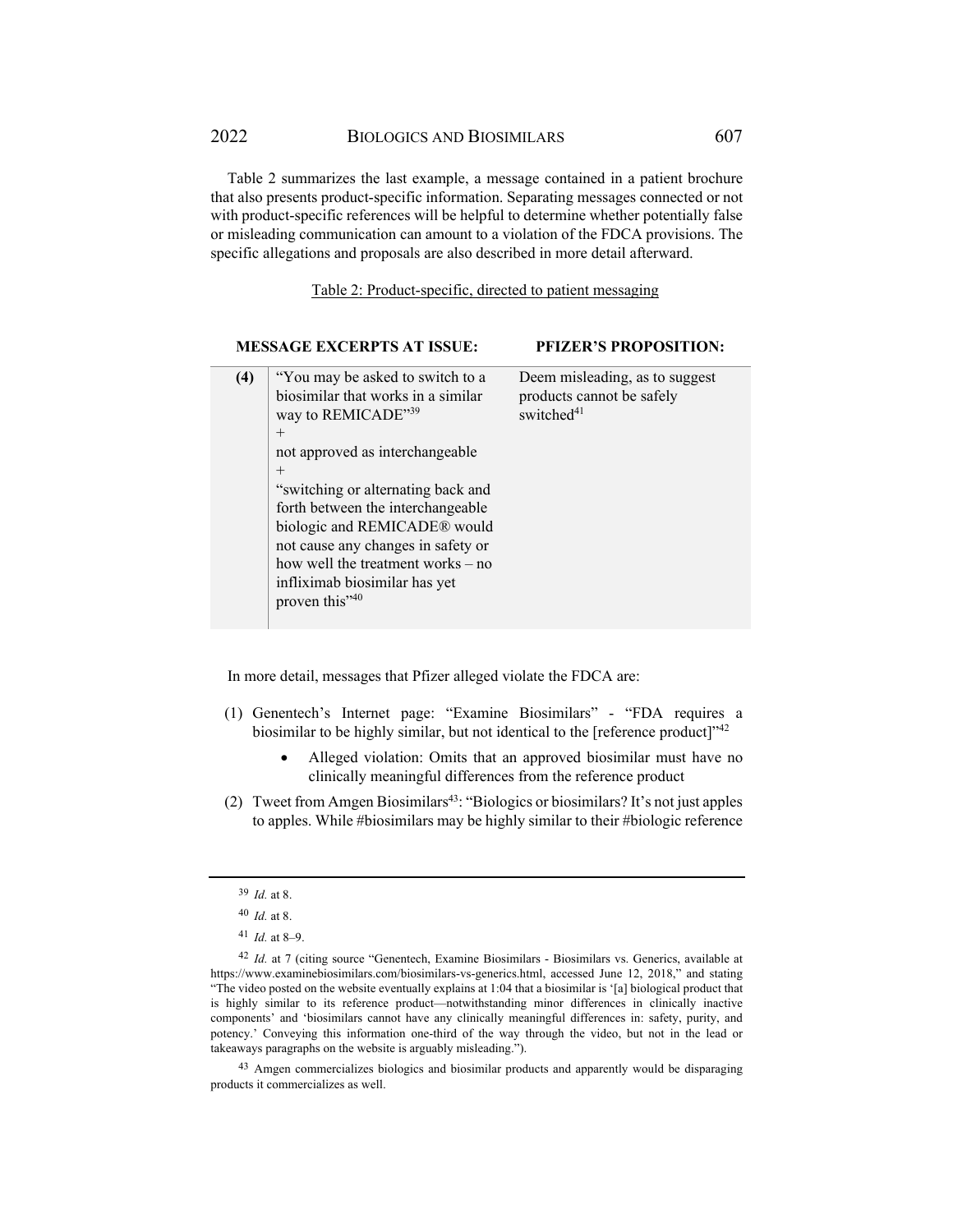products, there's still a chance that patients may react differently. See what you're missing without the suffix: http://bit.ly/2G2zGTa."44

- Alleged violation: Contravenes statutory standard of biosimilarity
- (3) Amgen's YouTube video: "Intended to explain the importance of naming conventions and identifiers for biosimilars, stating, ' . . . a switch. This carries risks, given that no two biologic medicines are identical, and thus can behave differently in the body. Switching drugs is not a good idea if your medicine is working for you"<sup>35</sup>
	- Alleged violation: Even though "the statement was made in the broader context of avoiding an inadvertent switch at the pharmacylevel," the implication is that switching is risky $46$
- (4) Janssen Biotech, Inc.—printed patient brochure:
	- (a) "Finely Tuned Your Treatment, Your Choice" "you may be asked to switch to a biosimilar that works *in a similar way* to REMICADE"47
		- Alleged violations: Confuses the distinction between reference product and biosimilar, as both are highly similar and use the same mechanism of action, and omits that an approved biosimilar must have no clinically meaningful differences from the reference product<sup>48</sup>
	- (b) "[t]he infliximab biosimilar is not approved as interchangeable with REMICADE" and "switching or alternating back and forth between the interchangeable biologic and REMICADE® would not cause any changes in safety or how well the treatment works – no infliximab biosimilar has yet proven this"<sup>49</sup>
		- Alleged violation: Attempts to mislead patients "into believing that they cannot safely be switched from REMICADE to INFLECTRA by their physician" and "that a non-interchangeable product will not have the same results"<sup>50</sup>

In its petition, Pfizer also provided hypothetical examples of communication, proposed whether they should be deemed truthful and not misleading, and requested FDA to issue guidance covering those aspects.<sup>51</sup> Hypotheticals were of two types: 1)

<sup>49</sup> *Id.*

<sup>44</sup> Pfizer, Inc., Citizen Petition, *supra* note 4 (citing "Amgen Biosimilars, Apr. 13, 2018 at 5:03 PM, available at https://twitter.com/AmgenBiosim/status/984884845686992896, accessed June 12, 2018.," which is no longer available).

<sup>45</sup> *Id.* at 8 (citing "Amgen, The Arrival of Biosimilars – What's in a name, 2:30–3:08, available at https://www.youtube.com/watch?v=EHDG2NT3KGg&feature=youtu.be, accessed June 12, 2018," which is no longer available).

<sup>46</sup> *Id.* at 8.

<sup>47</sup> *Id.* at 8 (citing source "Janssen Biotech, Inc., Finely Tuned Patient Brochure, Dec. 2017, available at http://images.inform.janssen.com/Web/JanssenNAProd/%7B373a365e-a6e8-4d85-91c1- 4968bc1f1f63 %7D\_064590-161214\_772213\_BIO\_FinelyTuned\_v2\_interactive.pdf," which is no longer available).

<sup>48</sup> *Id.* at 8.

<sup>50</sup> *Id.* at 8.

<sup>51</sup> *Id.*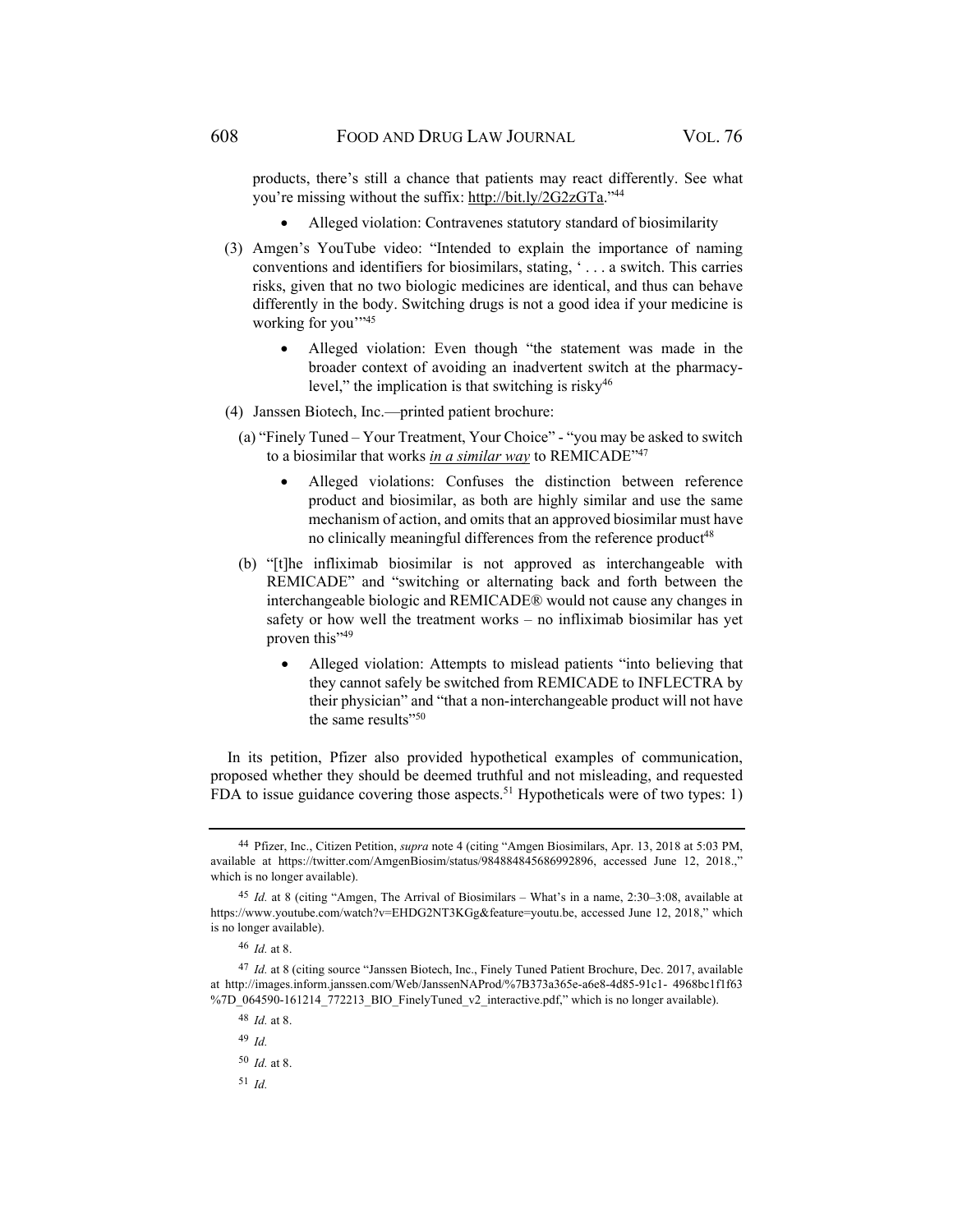biosimilars' manufacturers ability to use biosimilarity data not on the label; and 2) what biologics' manufacturers would have to disclose when describing aspects of biosimilarity or interchangeability.<sup>52</sup> As to the second type, Pfizer proposed:

- If a reference product sponsor elects to make representations that a biosimilar is "highly similar" to but not "identical" to its reference product, then to avoid giving the false impression that the biosimilar is therefore not as safe or effective as the reference product, the reference product sponsor should also prominently disclose in the same communication that there are no clinically meaningful differences between the biosimilar and the reference product.<sup>53</sup>
- That reference product sponsor representations or suggestions that biosimilar products are inferior to interchangeable biologics in terms of quality or similarity to the reference product would be misleading and therefore in violation of the FDCA.<sup>54</sup>
- To make clear that any communication by a reference product sponsor that suggests that biosimilar products cannot be prescribed to both treatment-naïve and treatment-experienced patients is misleading and therefore inappropriate.<sup>55</sup>
- Janssen Biotech, a biologics' manufacturer, counterargued,<sup>56</sup> claiming, among other things, that Pfizer mixes up the concepts of biologics and interchangeables in its favor and that, rather than issuing new guidance, FDA should enforce the biosimilarity framework described in the statute that regulates it.<sup>57</sup> Janssen also responded with examples, which are summarized below.

Summary of messages that Janssen alleged violate the FDCA:

Pfizer – INFLECTRA® website:

"'Basics of Biologics and Biosimilars', highlights how INFLECTRA has met the biosimilarity standard and presents data on structural and functional similarities with REMICADE® in great detail"

 Alleged violations: Blurs the line between biosimilarity and interchangeability because it omits the interchangeability standard and that INFLECTRA® is not interchangeable and is not expected to have the same clinical result in any given patient. "Net impression of this

<sup>54</sup> *Id.*

<sup>52</sup> *Id.* at 10–11.

<sup>53</sup> *Id.*

<sup>55</sup> *Id.* at 11.

<sup>56</sup> Janssen Pharmaceutical Companies of Johnson & Johnson, Comment Letter on Citizen Petition by Pfizer, Inc. (Feb. 1, 2019), https://www.regulations.gov/comment/FDA-2018-P-3281-0009 [https:// perma.cc/RR3Z-9DV2].

<sup>57</sup> *See* Biologics Price Competition and Innovation Act of 2009, Pub. L. No. 111-148, § 7001, 124 Stat. 804, 686 (2010).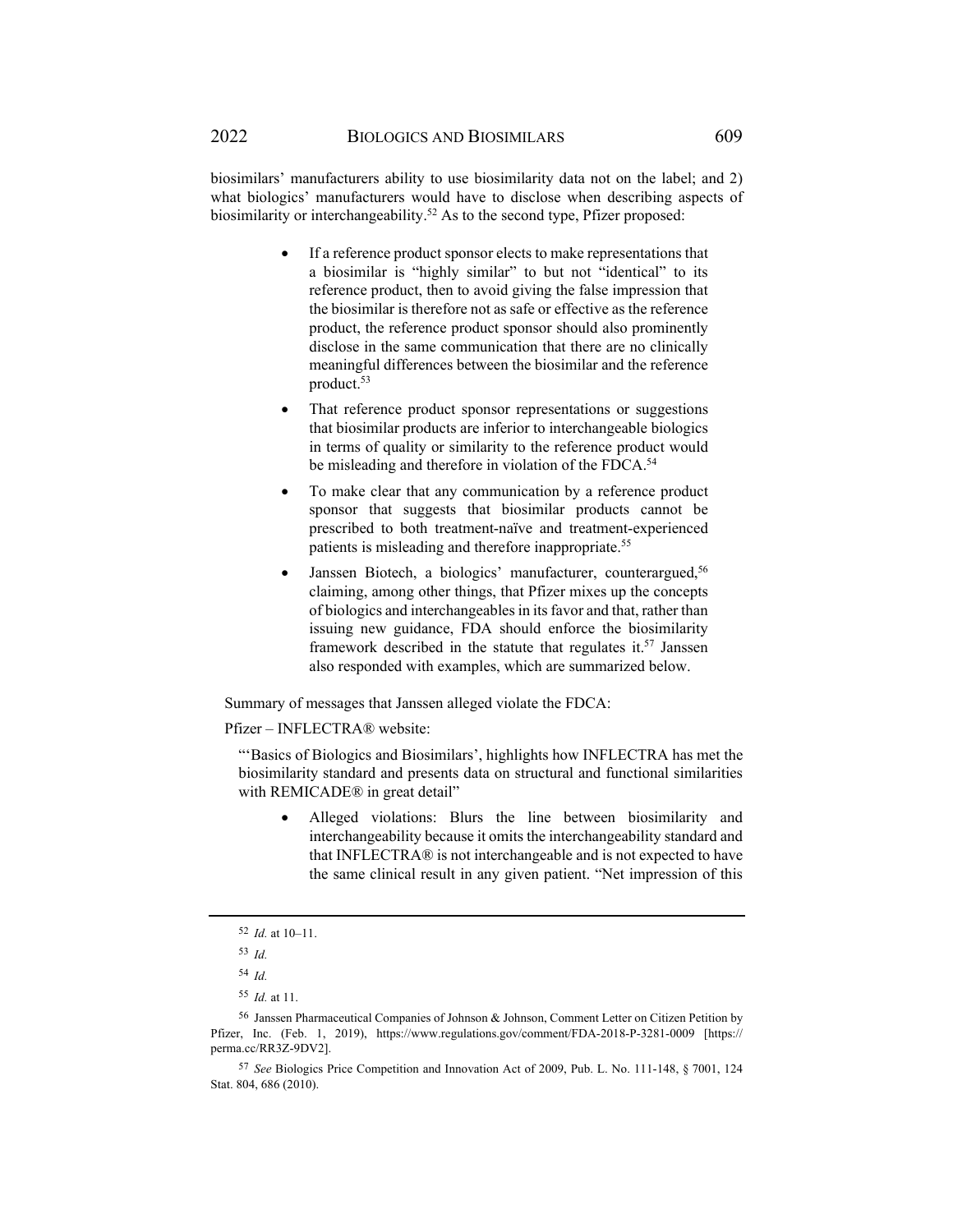presentation is that the biosimilar and REMICADE can be used interchangeably."58

Janssen further argued:

- Testimonies from prescriber groups and patients during the Biosimilar Action Plan Part 15 Hearing that took place earlier in 2018 had highlighted that "maintaining high standards for interchangeability and biosimilarity is key to their confidence in biosimilars."59
- "Pfizer minimizes the complexity of biologic treatments and the difficulty and duration of patients' journeys to find a treatment that works for them."<sup>60</sup>
- "When patients are told they must switch to a biosimilar product that has not been determined to be interchangeable with their established treatment, patients and their prescribers may prefer not to switch products due to patients' previous medical history and treatments. . . . patient and prescriber should have a choice of medicines . . . . "<sup>61</sup>
- Prior to Janssen's campaign, a market research study indicated patients disfavored non-medical switching (by a pharmacist) to a biosimilar.62
- The uptake of biosimilars in the US has been slower than in the European Union because of the differences in characteristics of healthcare models in European countries compared to the U.S.<sup>63</sup>
- All stakeholders in the healthcare system should engage in education around biosimilars, including Janssen and FDA.64
- Other parties submitted comments on Pfizer's petition with various points of view.65 Novartis, which manufacturers biologics and biosimilars, submitted strongly worded considerations.<sup>66</sup> Novartis believes that "a continued series of campaigns to distort, misinform

<sup>58</sup> Janssen Pharmaceutical Companies of Johnson & Johnson, *supra* note 56.

<sup>59</sup> *Id.*

<sup>60</sup> *Id.*

<sup>61</sup> *Id.*

<sup>62</sup> *Id.* 

<sup>63</sup> *Id.*

<sup>64</sup> *Id.*

<sup>65</sup> *See* U.S. Food & Drug Admin., Comments to *Request that the FDA Issue Guidance to Ensure Truthful and Non-Misleading Communications by Sponsors Concerning the Safety and Effectiveness of Biosimilars*, REGULATIONS, https://www.regulations.gov/docket/FDA-2018-P-3281/comments [https:// perma.cc/8SK4-TAWQ].

<sup>66</sup> Novartis Comment Letter, *supra* note 5.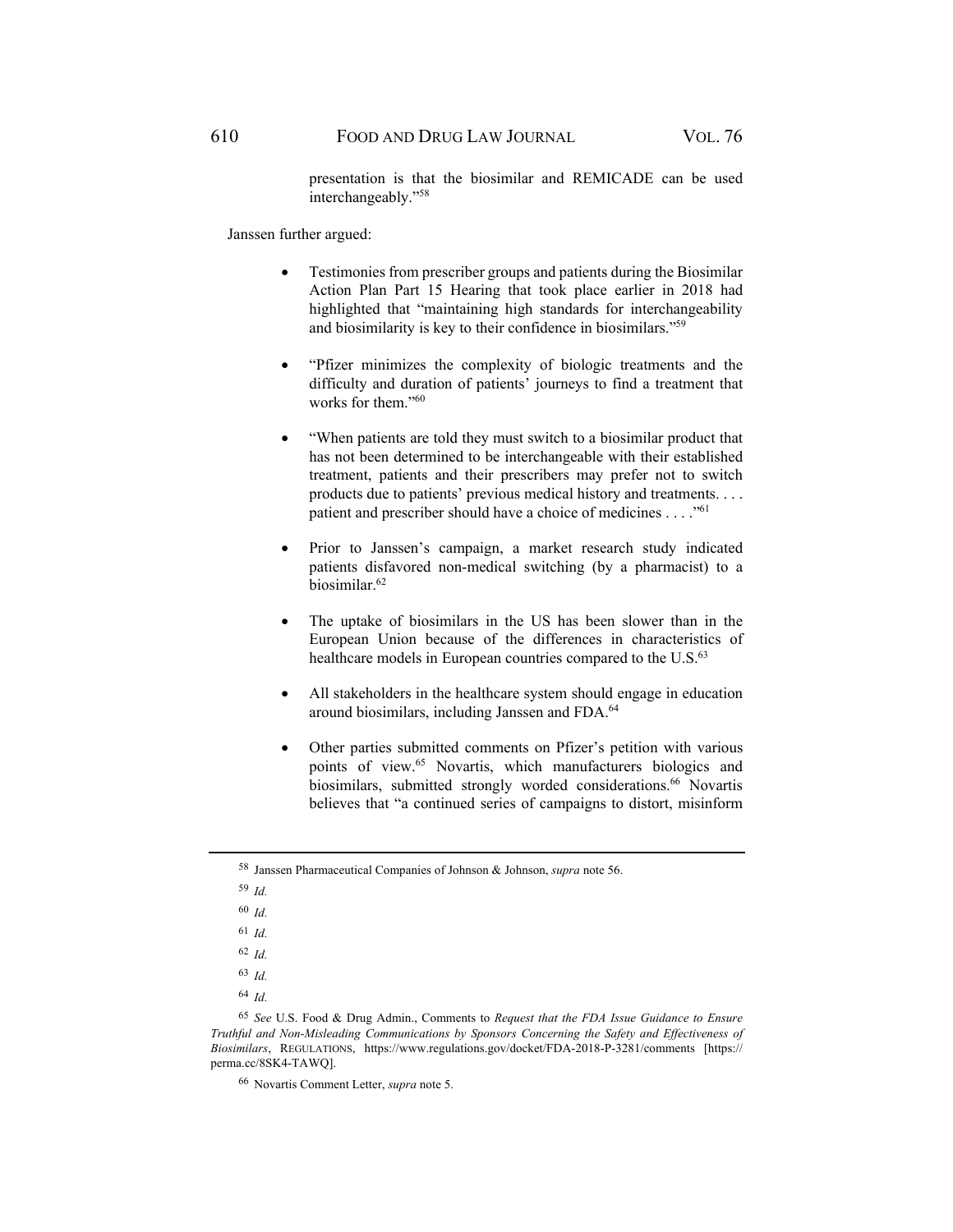and thereby disrupt the public" exists, a claim which market research allegedly supports.67 Novartis argues: "By introducing misinformation about biosimilars into the public domain, these campaigns interfere with the special relationship healthcare providers and patients have where important, potentially life-saving decisions are made. Further, these campaigns question the legal and regulatory framework under which biosimilars are developed and reviewed in the U.S., which directly affects FDA's public health mission."68

Novartis also proposes several actions, including that FDA partner with FTC "to identify and address these campaigns; issue correspondence directing these organizations to stop their misinformation . . . " and enhance education "to contest the ongoing misinformation campaigns designed to instill fear . . . ."69

In 2019, FDA replied to Pfizer informing that it needed time to consider the complex issues raised.70 Ultimately, in February of 2020, FDA issued the draft guidance "Promotional Labeling and Advertising Considerations for Prescription Biological Reference and Biosimilar Products Questions and Answers Guidance for Industry."71

The draft guidance describes FDA's thinking on promotional materials of biologic and biosimilar products.<sup>72</sup> FDA illustrates how companies should identify their products and "what to consider" when presenting information from licensure studies, comparing products, or making other promotional claims.<sup>73</sup> FDA also reiterates that a biosimilar does not need to be identical to the reference biologic to be licensed.74 Accordingly, as much as promotional materials should avoid suggesting that a biosimilar is less safe or effective than the reference product, promotional materials should also avoid implying that "a finding of biosimilarity means that FDA determined that the [reference and biosimilar products] are identical to one another."75 However, the draft guidance does not provide standards for communication discussing the nature and properties of biosimilars without product promotion, as Pfizer apparently had

<sup>67</sup> *Id.*

<sup>68</sup> *Id.* 

<sup>69</sup> *Id.* 

<sup>70</sup> U.S. Food & Drug Admin., Letter to Pfizer Essential Health (Feb. 15, 2019), https://www.regulations.gov/docket/FDA-2018-P-3281/document [https://perma.cc/3K8C-3SNF].

<sup>71</sup> FDA, GUIDANCE ON PROMOTIONAL LABELING AND ADVERTISING, *supra* note 6.

<sup>72</sup> *Id.* at 1–2 ("This guidance addresses questions firms may have when developing FDA-regulated promotional labeling and advertisements (promotional materials) for prescription reference products licensed under 351(a) of the [PHSA] (42 U.S.C. 262(a)) and prescription biosimilar products licensed under section 351(k) of the PHS Act (42 U.S.C. 262(k)). The guidance discusses considerations for presenting data and information about reference or biosimilar products in these promotional materials in a truthful and non-misleading way.") (footnotes omitted).

<sup>73</sup> *Id.* at 3–8.

<sup>74</sup> *Id.* at 7.

<sup>75</sup> *Id.* at 8. FDA declined to cover the unique aspects of interchangeability in the draft guidance. *Id.* at 4–5.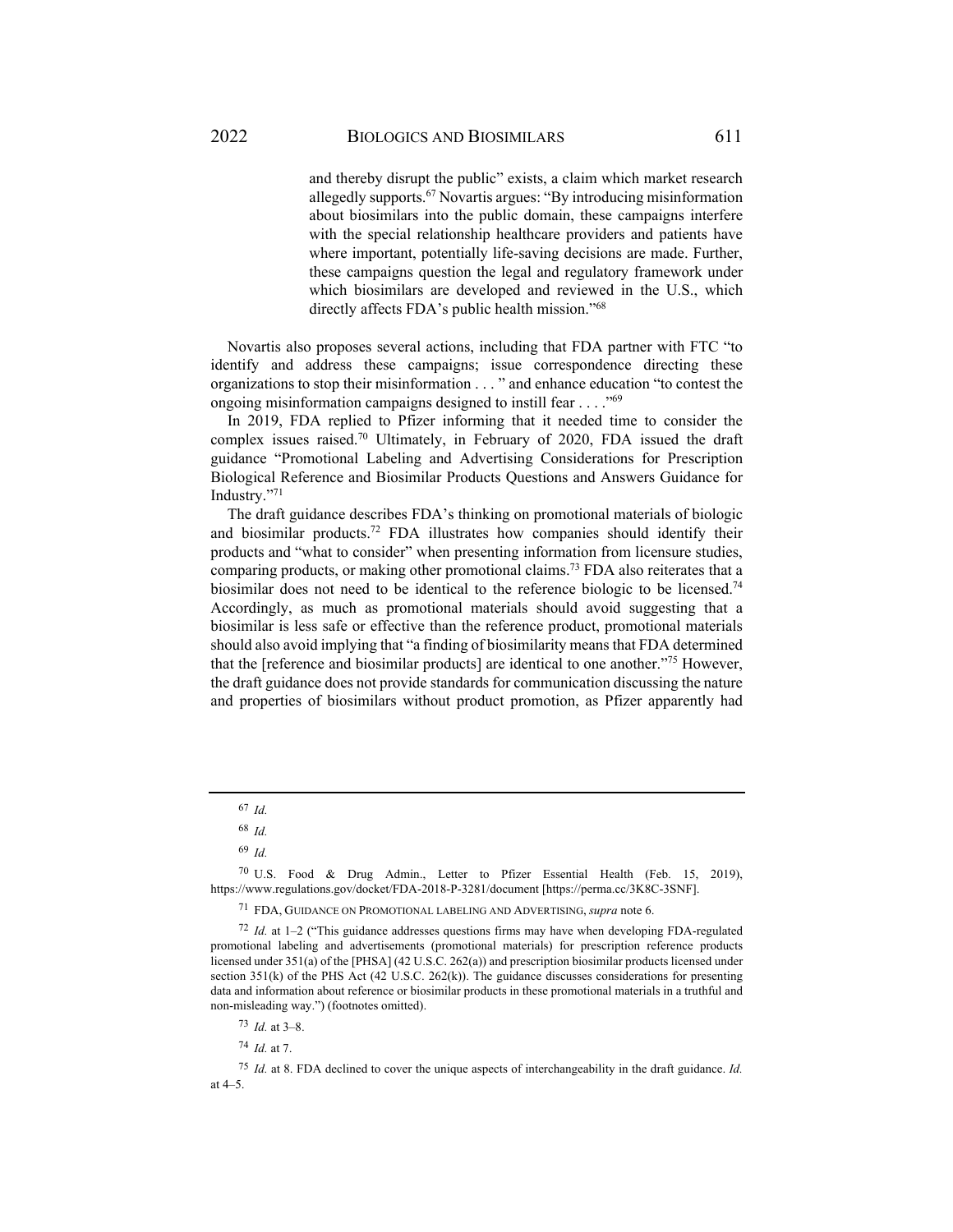hoped.<sup>76</sup> For example, FDA did not lay out necessary disclaimers for materials explaining concepts of biosimilarity and stating that a biosimilar is not identical to the reference product.77

Because a considerable gap exists between Pfizer's request and the resulting FDA draft guidance, this Article addresses a first legal issue: **Can FDA set parameters for truthful and not misleading communication on "the nature and properties" of biosimilars, without product reference, to encourage the prescription and use of biosimilars?**

In parallel to the issuance of the new guidance, FDA and FTC announced their collaboration in assessing the concerns raised and conducted the FDA–FTC workshop a month later.78

FTC indicated an intent to take enforcement action independent from any FDA response.79 FTC appears to side with Novartis by suggesting that deceptive practices exist irrespective of an FDCA violation.<sup>80</sup> FTC claimed that its enforcement scope extends to commercial speech where, for example, an economic interest motivates the communication.81 It would include communication that does not refer to a drug by name but that "contained a message promoting the demand for a product or service" or indirectly disparaged competitors' products.82 The messages on biosimilarity that innovators typically disseminate allegedly "mislead patient and physicians into believing the biosimilar is not as safe or as effective as the reference biologic[,]" or that "clinically meaningful differences between a reference biologic and its biosimilar" exist, resulting in "artificial barriers to entry" and "costs for biosimilar manufacturers who have to counter the deception."<sup>83</sup> FTC also verbalized that communication stating that a biosimilar is not "interchangeable" may mislead most reasonable consumers because they "might interpret that to mean that an approved biosimilar could not be

<sup>76</sup> As discussed above, Pfizer had described in its Citizen Petition four pieces of communication that are allegedly misleading. Three appear to convey concepts on biosimilarity without referring to any given product.

<sup>77</sup> Pfizer, Inc., Citizen Petition, *supra* note 4, at 10. Pfizer had requested FDA to issue guidance setting forth the types of communications about reference products and biosimilars that would be false or misleading, including not only product comparisons, but also any suggestions that biosimilars in general are less safe or effective: "FDA should explain that if a reference product sponsor elects to make representations that a biosimilar is 'highly similar' to but not 'identical' to its reference product, then to avoid giving the false impression that the biosimilar is therefore not as safe or effective as the reference product, the reference product sponsor should also prominently disclose in the same communication that there are no clinically meaningful differences between the biosimilar and the reference product." *Id.* at 10.

<sup>78</sup> Food and Drug Administration/Federal Trade Commission Workshop on a Competitive Marketplace for Biosimilars; Public Workshop; Request for Comments, 85 Fed. Reg. 6,203 (Feb. 4, 2020).

<sup>&</sup>lt;sup>79</sup> Tara Koslov, Chief of Staff, FTC, has argued that statements from reference biologic manufacturers misleading "patients and physicians into believing the biosimilar is not as safe or as effective as the reference biologic" "violate both consumer protection laws and antitrust laws." Opening Remarks at FDA/FTC Workshop on a Competitive Marketplace for Biosimilars at 29–31 (Mar. 9, 2020), https://www.fda.gov/ media/136791/download [https://perma.cc/MA3Z-NLUE].

<sup>80</sup> *Compare id.*, *with* Novartis Comment Letter, *supra* note 5, at 3.

<sup>81</sup> Richard Cleland, Assistant Dir. for Advertising Practices, Fed. Trade Comm'n at FDA/FTC Workshop on a Competitive Marketplace for Biosimilars at 91-93 (Mar. 9, 2020), https://www.fda.gov/ media/136791/download [https://perma.cc/MA3Z-NLUE].

<sup>82</sup> *Id.* at 93.

<sup>83</sup> Koslov, *supra* note 79, at 29–30.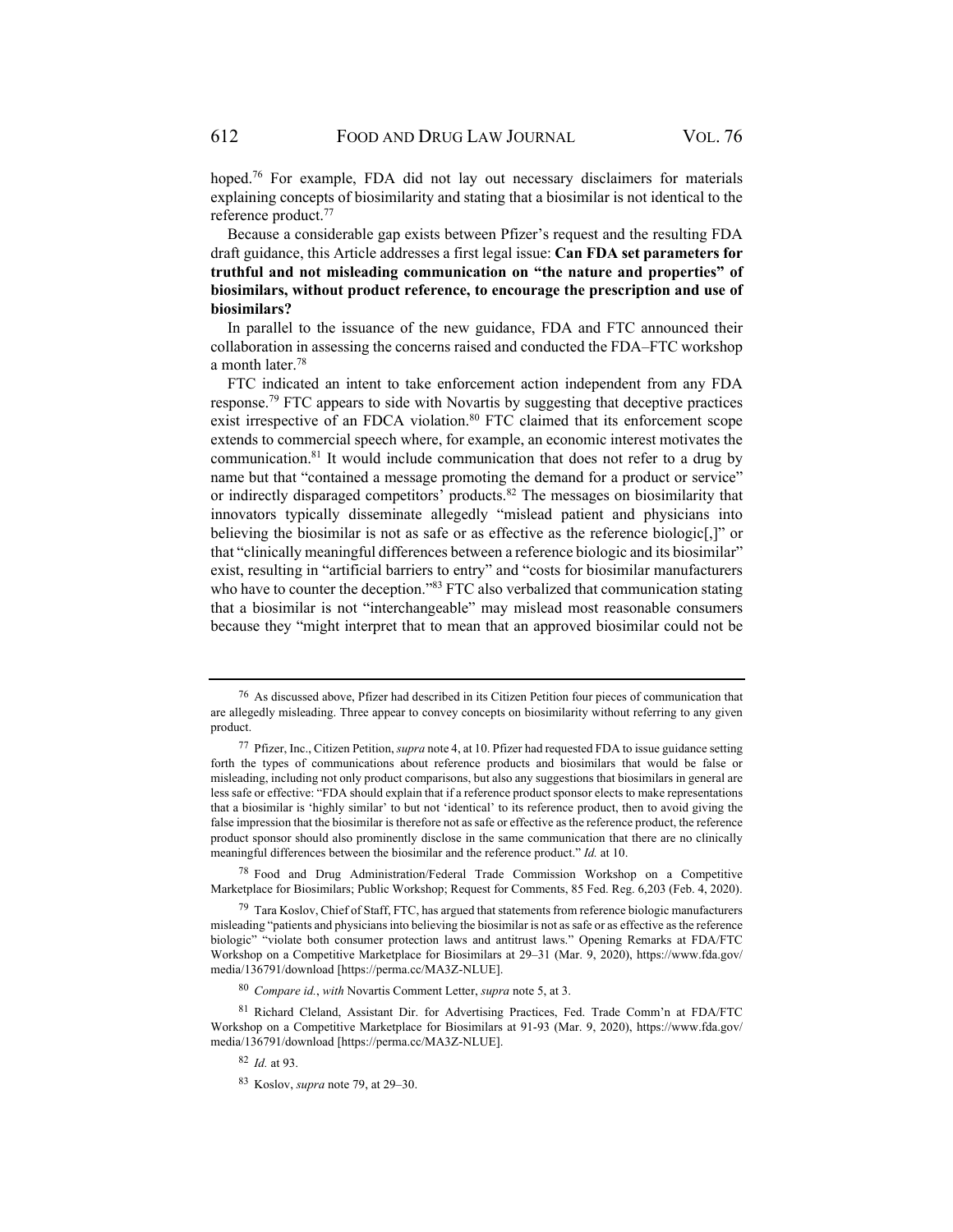prescribed in lieu of the reference product."84 These assertions raise the last question this Article addresses: **What statements on the "nature and properties" of biosimilars are likely to be considered misleading and trigger enforcement action from FTC?**<sup>85</sup>

The contentions described above expose the immense tension among biotech giants in the \$200 billion U.S. biologics market<sup>86</sup> and the pressure for the federal government and agencies to intervene, be it for the benefit of patients, the healthcare system, or shareholders' pockets.

#### *B. Biologics, Biosimilars, and Interchangeables*

"Biologics" refers to biological products, a class of medical products deriving from living organisms, and its medical application dates back more than a century.<sup>87</sup> Innovation in this space gained substantial traction in the past decades after scientists decoded the human genome and sequenced the human DNA. Scientists at university benches began to discover molecular pathways involved in disease pathogenesis and how biology could potentially intervene in the course of a disease.<sup>88</sup> As "proof of principle" surfaced, financing began to pour in. A new boom in bioengineering development came about, making it possible to harness cellular and biomolecular processes to replicate our own genetic makeup in the form of recombinant DNA proteins, monoclonal antibodies, and vaccines.<sup>89</sup> The result: a still-growing number of therapies to treat—and vaccines to prevent—debilitating and life-threatening immunologic and cellular disorders, such as rheumatoid arthritis and cancer, and viruscontracted diseases such as HIV, shingles, hepatitis, and COVID-19. Molecular biology and biotechnology continue to evolve, moving bench research to clinical trials at a fast pace and are enabled by government incentives for innovation and growing public and private investment in the sector.<sup>90</sup>

The biotechnology revolution has addressed critical unmet medical needs, and the benefits to patients are real. A recent study assessed the contributors to life expectancy changes in the United States and found that pharmaceuticals were the second-leading contributors to improvements in life expectancy from 1990 to 2015.<sup>91</sup> Biologics accounted for the majority of the gain in multiple disease areas, including contributing

<sup>87</sup> *See Science and the Regulation of Biological Products*, U.S. FOOD & DRUG ADMIN., https://www.fda.gov/about-fda/histories-product-regulation/science-and-regulation-biological-products [https://perma.cc/A5L9-RESX] (last updated Mar. 28, 2018).

88 Ronald Evens & Kenneth Kaitin, *The Evolution of Biotechnology and Its Impact on Health Care*, 34 HEALTH AFFS. 210, 210–19 (2015).

<sup>89</sup> *Id. See also What is Biotechnology?*, BIOTECHNOLOGY INNOVATION ORG., https://www.bio.org/ what-biotechnology [https://perma.cc/XAU9-ZQEN].

<sup>90</sup> *See* Evens & Kaitin, *supra* note 88, at 218.

91 Jason D. Buxbaum, Michael E. Chernew, A. Mark Fendrick & David M. Cutler, *Contributions of Public Health, Pharmaceuticals, and Other Medical Care to US Life Expectancy Changes, 1990–2015*, 39 HEALTH AFFS. 1546, 1546 (2020).

<sup>84</sup> Cleland, *supra* note 81, at 96–97.

<sup>&</sup>lt;sup>85</sup> This Article focuses on analyzing whether FDA or FTC could render the messages on biosimilarity misleading, as any of the market participants have proposed. FTC appears to also raise antitrust issues that are outside the scope of this Article.

<sup>86</sup> IQVIA INST. FOR HUM. DATA SCI., BIOSIMILARS IN THE UNITED STATES 2020–2024 2 (2020), https://www.iqvia.com/-/media/iqvia/pdfs/institute-reports/iqvia-institute-biosimilars-in-the-unitedstates.pdf [https://perma.cc/7VZA-G29V].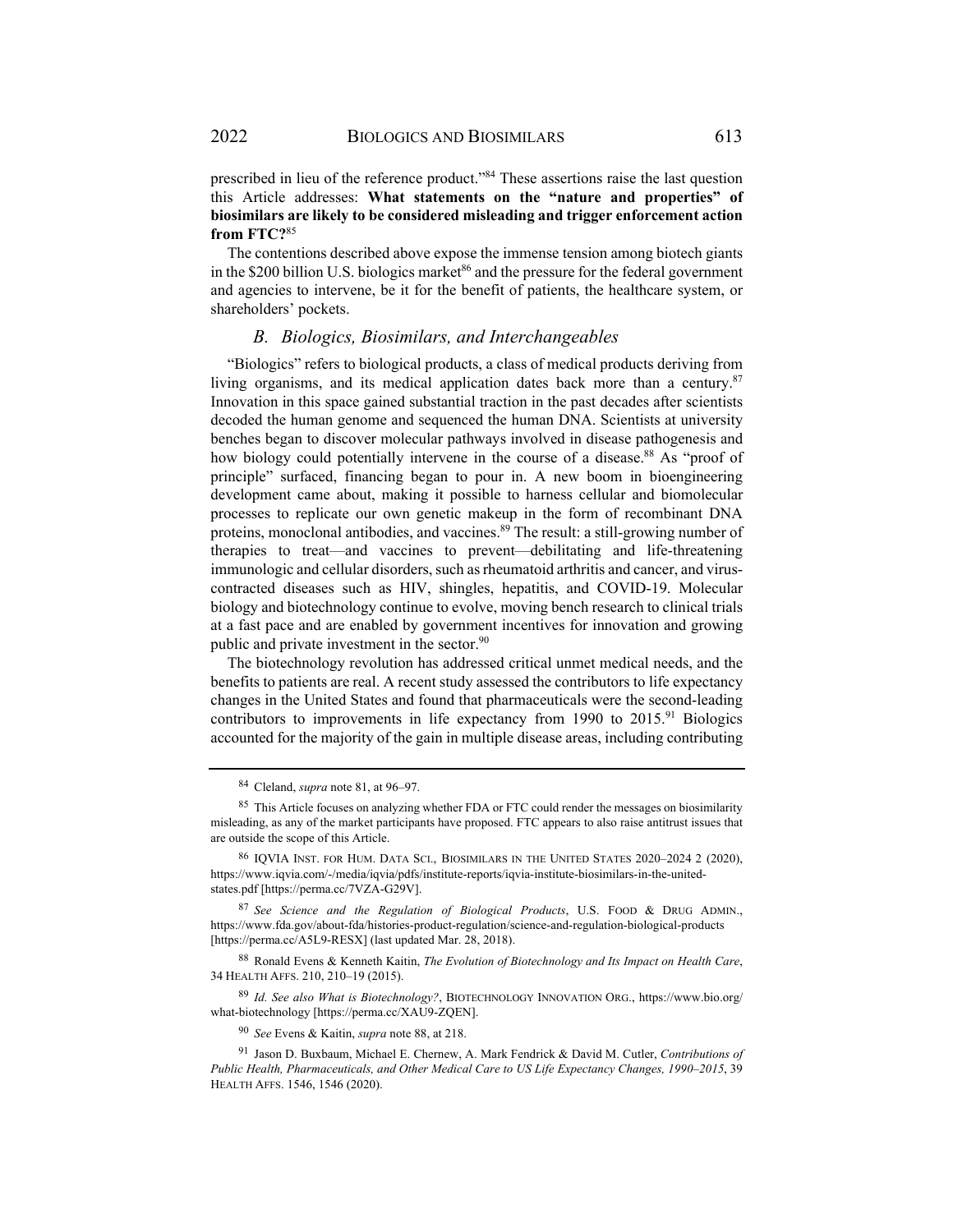to a 76% improvement in the mortality rate for patients with HIV due to the introduction of new pharmaceuticals in general.<sup>92</sup>

Compared to synthetic drugs (also known as small molecules), biologics are large and complex molecules with clear contrasts. Small molecules are synthesized from well-defined chemical processes, and their generic versions are identical.<sup>93</sup> On the other hand, biologics derive from cell development using different biomolecular approaches, such as recombinant DNA proteins or mono-clonal antibodies, $94$  and present a much heavier molecular weight than synthetic drugs. Table 3 below illustrates the differences between chemical drugs and biologics. For example, while the over-the-counter drug aspirin contains nine carbon atoms, the biological product infliximab contains over  $6,000.^{95}$ 

| Drug (nonproprietary name)       | Molecular Formula                        |  |  |
|----------------------------------|------------------------------------------|--|--|
| Chemical drugs                   |                                          |  |  |
| aspirin                          | $C_9H_8O_4$                              |  |  |
| Tylenol (acetaminophen)          | $C_8H_9NO_2$                             |  |  |
| Sovaldi (sofosbuvir)             | $C_{22}H_{29}FN_3O_9P$                   |  |  |
| Small biologic drugs             |                                          |  |  |
| Lantus (insulin glargine)        | $C_{267}H_{404}N_{72}O_{78}S_6$          |  |  |
| Epogen (epoetin alfa)            | $C_{809}H_{1301}N_{229}O_{240}S_5$       |  |  |
| Neupogen, Zarxio (filgrastim)    | $C_{845}H_{1339}N_{223}O_{243}S_9$       |  |  |
| growth hormone (somatropin)      | $C990H1528N262O300S7$                    |  |  |
| Large biologic drugs             |                                          |  |  |
| Enbrel, Erelzi (etanercept)      | $C_{2224}H_{3472}N_{618}O_{701}S_{36}$   |  |  |
| Remicade, Inflectra (infliximab) | $C_{6428}H_{9912}N_{1694}O_{1987}S_{46}$ |  |  |

### Table 3: Molecular Formula Comparative

*Source: Congressional Research Service96*

<sup>92</sup> *Id.*

<sup>93</sup> *What Are Generic Drugs?*, U.S. FOOD & DRUG ADMIN., https://www.fda.gov/drugs/generic-drugs/ what-are-generic-drugs [https://perma.cc/X4YA-2RN4] (last updated Aug. 24, 2017).

<sup>94</sup> *Biosimilar and Interchangeable Products*, U.S. FOOD & DRUG ADMIN., https://www.fda.gov/ drugs/biosimilars/biosimilar-and-interchangeable-products [https://perma.cc/7B88-DY72] (last updated Oct. 23, 2017).

<sup>95</sup> AGATA DABROWSKA, CONG. RSCH. SERV., R44620, BIOLOGICS & BIOSIMILARS: BACKGROUND AND KEY ISSUES 1 (2019).

<sup>96</sup> *Id.*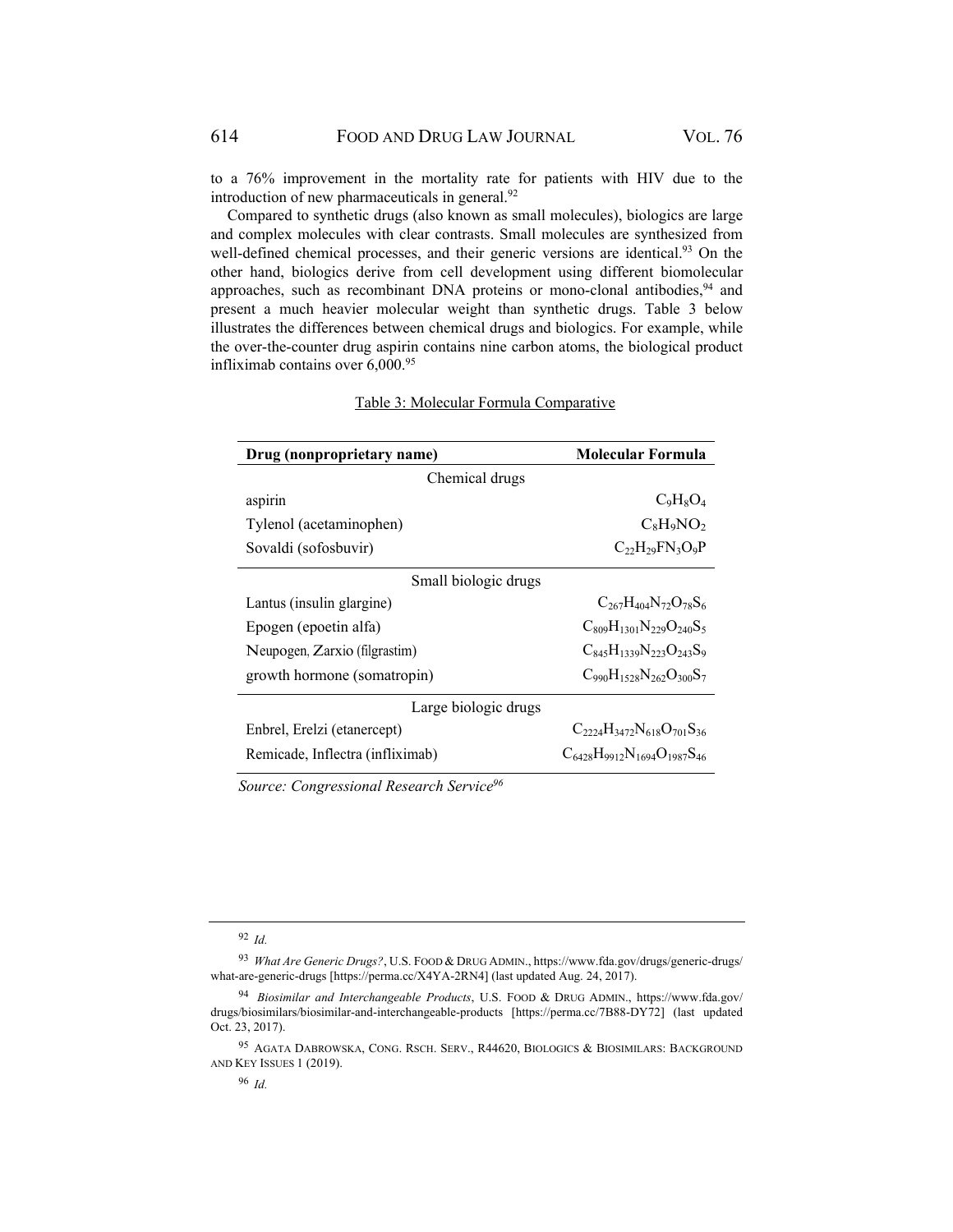Biosimilars are the follow-on products that simulate the reference biologic product but are not the same as the generic version of a synthetic drug.<sup>97</sup> Generics are bioequivalent to their reference drugs.<sup>98</sup> By contrast, biologics have "complex molecular characteristics"<sup>99</sup> that cannot be made identical or fully equivalent, hence the name biosimilars.100 "Even batches of the same biologic product may be dissimilar," $101$  which is why the manufacturing facility must also meet specific quality standards designed to ensure the product continues to be safe, pure, and potent.<sup>102</sup>

FDA licenses a biosimilar through an abbreviated approval pathway when sufficient analytical, animal, and clinical evidence demonstrates it is highly similar (differently from bioequivalent for generics) to the reference product and that it is safe, pure, and potent in at least one condition for which the reference biologic product is approved.103 FDA may consider the proposed biosimilar and reference product to be highly similar despite minor differences in clinically inactive components, and other indications may be approved by extrapolation of data from one condition to another when the applicant is able to provide sufficient scientific justification.<sup>104</sup> Such approval involves a showing that "there are no clinically meaningful differences in terms of safety, purity, or potency.105

The agency looks at the totality of the data presented and takes a staged approach to determine the need for additional evidence, from analytical studies to preclinical, clinical pharmacologic, and comparative clinical trials.106 In general, the biosimilar license application relies largely on analytical studies, along with a few clinical studies

<sup>98</sup> *See Therapeutic Equivalence*, *Drugs@FDA Glossary*, U.S. FOOD & DRUG ADMIN., https://www.accessdata.fda.gov/scripts/cder/daf/index.cfm?event=glossary.page [https://perma.cc/4QCG-35VV].

<sup>101</sup> *Id.*

 $105$  42 U.S.C. § 262(i)(2)(B).

<sup>97</sup> *Biosimilar and Interchangeable Products*, U.S. FOOD & DRUG ADMIN., https://www.fda.gov/ drugs/biosimilars/biosimilar-and-interchangeable-products#biosimilar [https://perma.cc/6CHC-LJB8] (last updated Oct. 23, 2017) ("A manufacturer developing a proposed biosimilar demonstrates that its product is highly similar to the reference product by extensively analyzing (i.e., characterizing) the structure and function of both the reference product and the proposed biosimilar. State-of-the-art technology is used to compare characteristics of the products, such as purity, chemical identity, and bioactivity. The manufacturer uses results from these comparative tests, along with other information, to demonstrate that the biosimilar is highly similar to the reference product. Minor differences between the reference product and the proposed biosimilar product in clinically inactive components are acceptable. . . . But biosimilars are not generics, and there are important differences between biosimilars and generic drugs. For example, the active ingredients of generic drugs are the same as those of brand name drugs.").

<sup>99</sup> Gary H. Lyman, Edward Balaban, Michael Diaz, Andrea Ferris, Anne Tsao, Emile Voest, Robin Zon, Michael Francisco, Sybil Green, Shimere Sherwood, R. Donald Harvey & Richard L. Schilsky, *American Society of Clinical Oncology Statement: Biosimilars in Oncology*, 36 J. CLINICAL ONCOLOGY 1260, 1260 (2018).

<sup>100</sup> Gary H. Lyman, Robin Zon, R. Donald Harvey & Richard L. Schilsky, *Rationale, Opportunities, and Reality of Biosimilar Medications*, 378 NEW ENG. J. MED. 2038 (2018).

<sup>102 42</sup> U.S.C. §§ 262(a)(2)(C)(i)(II), 262(k)(2)(A)(i)(V).

<sup>103 42</sup> U.S.C. § 262(k)(2)(A)(i)(II)(cc).

 $104$  42 U.S.C. § 262(K)(2)(A)(i)(I)(cc); U.S. FOOD & DRUG ADMIN., SCIENTIFIC CONSIDERATIONS IN DEMONSTRATING BIOSIMILARITY TO A REFERENCE PRODUCT GUIDANCE FOR INDUSTRY 21 (Apr. 2015), https://www.fda.gov/media/82647/download [https://perma.cc/M4SB-8CR7].

<sup>106</sup> Gary H. Lyman, Robin Zon, R. Donald Harvey & Richard L. Schilsky, *Rationale, Opportunities, and Reality of Biosimilar Medications*, 378 NEW ENG. J. MED. 2036, 2038 (2018).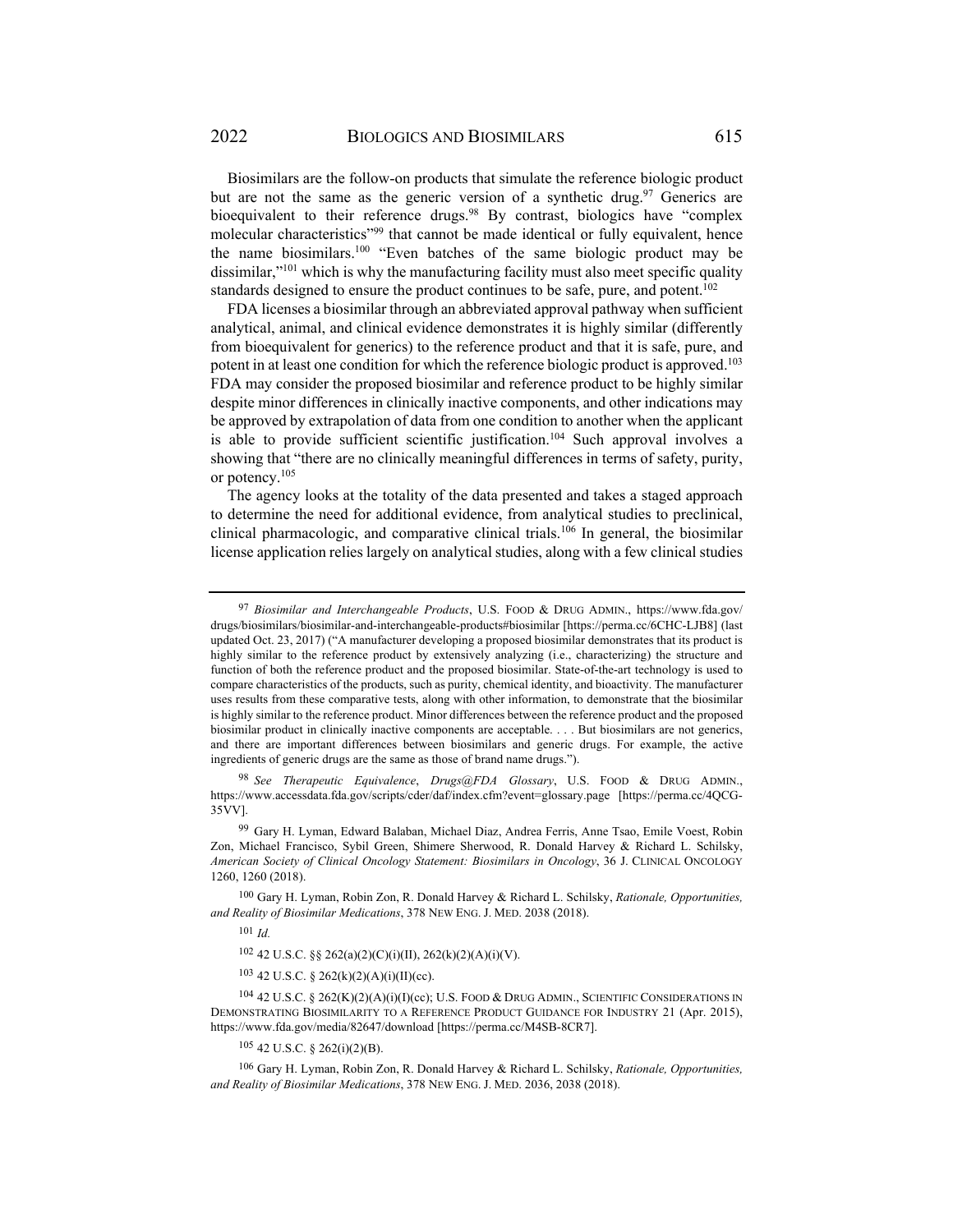to assess pharmacokinetics, pharmacodynamics, immunogenicity, safety, and efficacy. Key themes peculiar to the biosimilar approval pathway include extrapolation, three-way bridging (when the comparator biologics are sourced in Europe), and slightly different formulations."<sup>107</sup>

A biosimilar obtains interchangeability status if it meets additional standards of evidence showing: 1) it is "expected to produce the same clinical result as the reference product in any given patient;" and 2) if "administered more than once to an individual, the risk in terms of safety or diminished efficacy of alternating or switching between use of the biological product and the reference product is not greater than the risk of using the reference product without such alternation or switch."108

Demonstrating interchangeability poses a significantly high bar in the United States. To date, only two biosimilars have achieved this status in the United States.109 FDA considers product-specific complexity and immunogenicity risk in each case to determine the level of evidence to be submitted.<sup>110</sup> Factors that can impact the ability to measure whether the biosimilar produces the same clinical result as the reference product in any given patient include: 1) the complexity of the structure and functionality of the biologic product; $111$  2) biologics acting in multiple cell receptors or have "less-defined biological pathways;"112 and 3) increased immunogenicity risk.113 Regulatory barriers are likely to persist in the future. While advances in analytical methodologies might help developers demonstrate interchangeability more

<sup>110</sup> U.S. FOOD & DRUG ADMIN., CONSIDERATIONS IN DEMONSTRATING INTERCHANGEABILITY WITH A REFERENCE PRODUCT GUIDANCE FOR INDUSTRY 6–8 (May 2019) [hereinafter INTERCHANGEABILITY GUIDANCE], https://www.fda.gov/media/124907/download [https://perma.cc/AGB3-FMEF].

<sup>111</sup> *Id.* at 6. The heavier and more complex molecules are, the harder they are to analyze. For example, the molecular weight of insulin includes over 200 carbon and 400 hydrogen atoms, whereas the molecular weight of infliximab includes over 6,000 carbon and almost 10,000 hydrogen atoms.

<sup>112</sup> *Id. See generally Biological Pathways Fact Sheet*, NAT'L HUM. GENOME RSCH. INST., https://www.genome.gov/about-genomics/fact-sheets/Biological-Pathways-Fact-Sheet [https://perma.cc/ 6GR2-584H] (last updated Aug. 15, 2020) ("A biological pathway is a series of actions among molecules in a cell that leads to a certain product or a change in the cell. It can trigger the assembly of new molecules, such as a fat or protein, turn genes on and off, or spur a cell to move.").

<sup>113</sup> INTERCHANGEABILITY GUIDANCE, *supra* note 110, at 7 (explaining that clinical experience with the reference product may document "a history of inducing detrimental immune responses" showing increased immunogenicity). *See also, e.g.*, *Remicade® Prescribing Information*, JANSSEN 8, http://www.janssenlabels.com/package-insert/product-monograph/prescribing-information/REMICADEpi.pdf [https://perma.cc/XSR5-UBDW] (last updated Oct. 2021) (reporting that the presence of antibodies in adult patients studied receiving REMICADE® (Infliximab) varied from 10% to 51% depending on the dose and certain patient characteristics).

<sup>107</sup> Anna Hung, Quyen Vu & Lisa Mostovoy, *A Systematic Review of U.S. Biosimilar Approvals: What Evidence Does the FDA Require and How Are Manufacturers Responding?*, 23 J. MANAGED CARE & SPECIALTY PHARMACY, 1234, 1234 (2017).

 $108$  42 U.S.C. § 262(k)(4).

 $109$  In July of 2021, FDA approved the first interchangeable biosimilar. Press Release, U.S. Food & Drug Admin., FDA Approves First Interchangeable Biosimilar Insulin Product for Treatment of Diabetes (July 28, 2021), https://www.fda.gov/news-events/press-announcements/fda-approves-firstinterchangeable-biosimilar-insulin-product-treatment-diabetes [https://perma.cc/NTW2-YNJY]. In October of 2021, FDA approved a second interchangeable biosimilar. Press Release, U.S. Food & Drug Admin., FDA Approves Cyltezo, the First Interchangeable Biosimilar to Humira (Oct. 18, 2021), https://www.fda.gov/news-events/press-announcements/fda-approves-cyltezo-first-interchangeablebiosimilar-humira [https://perma.cc/3MFX-7MMN].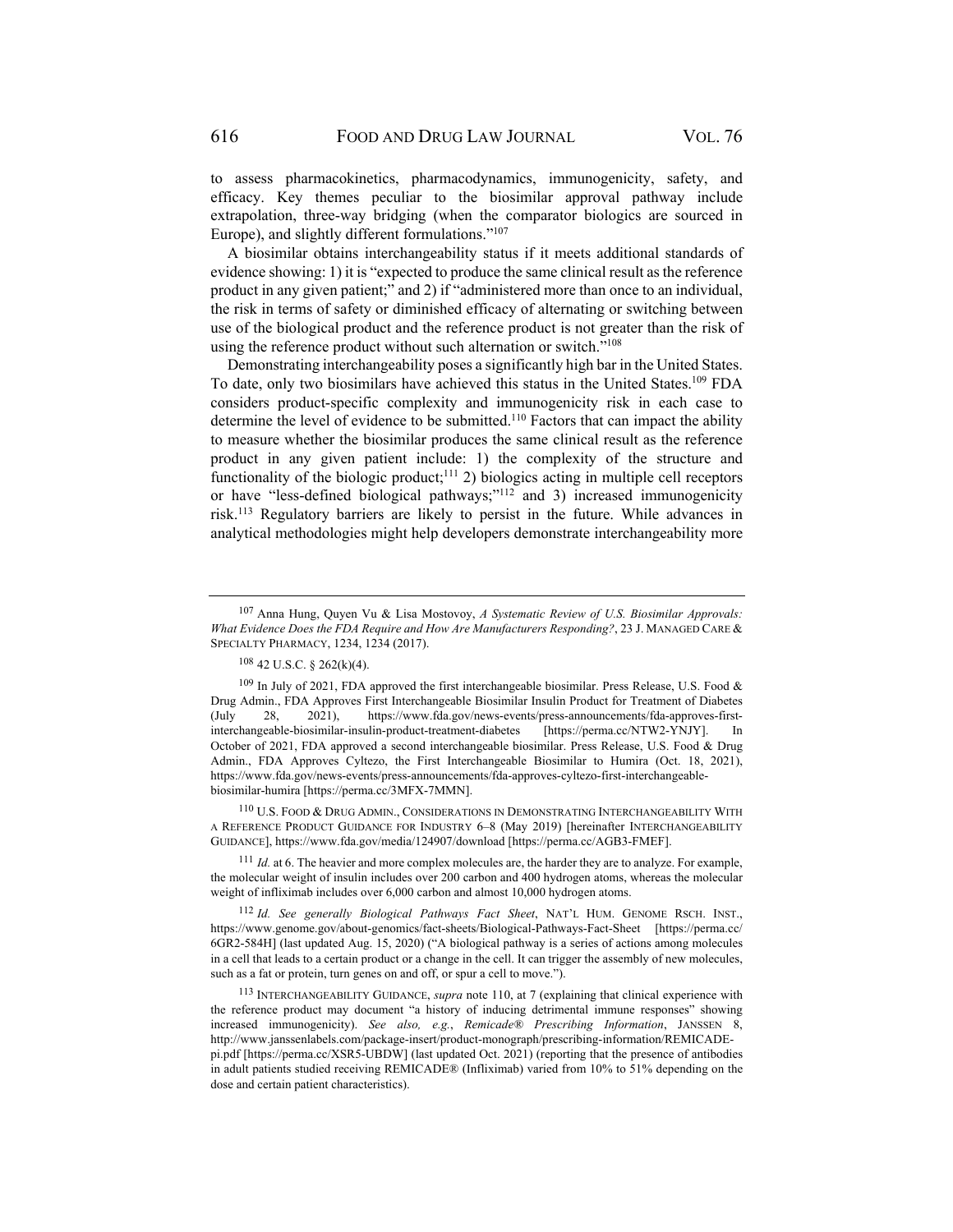efficiently at the bench, expensive and time-consuming studies comparing patients switching between the biologic and the biosimilar may still be required.<sup>114</sup>

#### *C. The Scientific Discussion on Biosimilars*

Europe and other countries have been approving and using biosimilars longer than the United States. The international experience has been largely successful both economically and clinically.115 Most countries in Europe, many in Asia and the Americas, exercise some degree of centralized purchase of medicines, or at least in determining which ones will be reimbursed, making it easier for countries to negotiate competitive prices and push for mandatory adoption of biosimilars. Still, the biosimilars' newness coupled with the impossibility of bioequivalence and lower degree of clinical evidence required for biosimilars' approval has generated great discussion in the scientific community and concerns to many.<sup>116</sup>

In 2007, the 110<sup>th</sup> U.S. Congress assessed the impact of the proposed biosimilars legislation and determined the level of discretion FDA would have to determine when a clinical trial would be required to demonstrate biosimilarity and interchangeability on a case-by-case basis.117 Janet Woodcock, MD, FDA Deputy Commissioner, Chief Medical Officer, reinforced the existing clinical concerns:

[F]rom many [biosimilars], in particular the more complex [ones], there is a significant potential for repeated switches between products to have a negative impact on the safety and/or effectiveness. Therefore, the ability to make determinations of substitutability for [biosimilars] may be limited . . . with [biologics], even one product, an innovator product, will vary slightly from batch to batch because they are very complex. So we don't know if you were taking one and if you were switching to another and you switch back and so forth if this might set up an immune response that wouldn't occur if you had just stayed on the same product all along. And that could be very dangerous in some circumstances.<sup>118</sup>

Jay P Siegel, MD, Group President, Biotechnology, Immunology, and Oncology, Research & Development, Johnson & Johnson explained that variability between a biologic and biosimilar can be very different than batch-to-batch variability for the biologic:

<sup>114</sup> *See* Tony Hagen, *The Difference Between an Interchangeable Biosimilar and One That Isn't*, CTR. FOR BIOSIMILARS (May 5, 2021), https://www.centerforbiosimilars.com/view/the-difference-between-aninterchangeable-biosimilar-and-one-that-isn-t [https://perma.cc/9NMM-HT39].

<sup>115</sup> Lyman et al., *supra* note 100, at 2041; *see also* Liese Barbier, Hans C. Ebbers, Paul Declerck, Steven Simoens, Arnold G. Vulto & Isabelle Huys, *The Efficacy, Safety, and Immunogenicity of Switching Between Reference Biopharmaceuticals and Biosimilars: A Systematic Review*, 108 CLINICAL PHARMACOLOGY & THERAPEUTICS 734, 734 (2020).

<sup>116</sup> *See* Liese Barbier, Hans C. Ebbers, Paul Declerck, Steven Simoens, Arnold G. Vulto & Isabelle Huys, *The Efficacy, Safety, and Immunogenicity of Switching Between Reference Biopharmaceuticals and Biosimilars: A Systematic Review*, 108 CLINICAL PHARMACOLOGY & THERAPEUTICS 734 (2020); *see also Mixed Messages? Complexities of Biosimilar Use in the USA*, 1 LANCET RHEUMATOLOGY e133 (2019).

<sup>117</sup> *Assessing the Impact of a Safe and Equitable Biosimilar Policy in the United States: Hearing Before the Subcomm. on Health of the Comm. on Energy and Commerce*, 110th Cong. (2007).

<sup>118</sup> *Id.*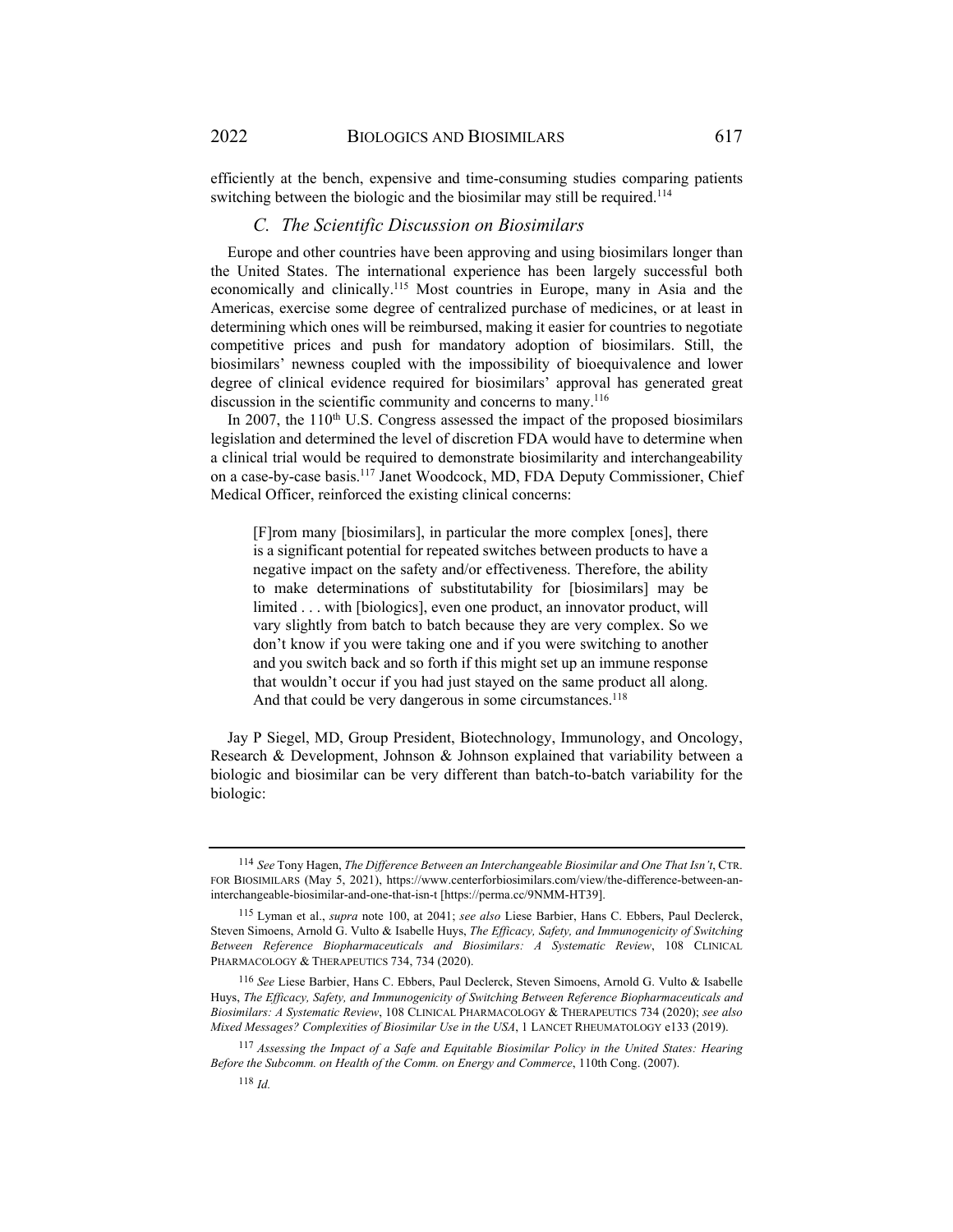[A]ccess to [cell line] information is very important: an innovator changing its own process can "compare not only final product but also various components and intermediates that are produced during various stages of the new and old manufacturing process." This may allow for "detect[ion] [of] the presence of new variants or contaminants that, after purification and/or formulation, may be reduced or masked such that they are still present but undetectable in final product."<sup>119</sup>

Even today, a decade after the passage of biosimilars legislation, the lack of consensus on patient switching persists, even though strong support for biosimilars uptake exists.120 Some argue that biologics variability from one lot to another is not much different from the variability present in switching between biologics and biosimilars due to the high standard of regulatory review.<sup>121</sup> Others argue that the switching between biologics and biosimilars without medical supervision would introduce "potential health consequences."122 In general, findings support the conclusion that clinicians in both the United States and Europe "approach biosimilar medicines with caution, citing limited biosimilar knowledge, low prescribing comfort, and safety and efficacy concerns as main deterrents for biosimilar use."<sup>123</sup>

### *D. The Opportunity with Biosimilars*

In 2019, the United States spent \$211 billion in biologic medicines alone (invoiceprice level), which represented 43% of the total spending in medicines that year and a growth rate of 14.6% (CAGR) over the past five years (more than twice the growth in expenditure with small molecules).<sup>124</sup>

Biosimilars bring great potential to reduce biologics prices by increasing competition, and estimates vary on the amount. Before FDA granted the first biosimilars licenses, \$44 billion in savings (U.S.) from 2014 to 2024 seemed reasonable.125 However, substantial barriers to entry gate biosimilars' full potential for savings. These include the complexity of the U.S. healthcare market, exclusivity rights, patent maneuvers, litigation settlements resulting in so-called "pay-for-delay" agreements, limited ability to source the reference product for biosimilarity studies, testing and regulatory costs, and, of course, healthcare professional and patient resistance to biosimilars because of the lack of clinical evidence deriving from clinical trials and experience. All of that led to a slow uptake in biosimilars use. In addition to

<sup>119</sup> Krista Hessler Carver, Jeffrey Elikan & Erika Lietzan, *An Unofficial Legislative History of the Biologics Price Competition and Innovation Act of 2009*, 65 FOOD & DRUG L.J. 671, 729 (2010).

<sup>120</sup> *See* Barbier et al., *supra* note 115.

<sup>121</sup> Ammara Mushtaq & Farooq Kazi, *Switching to Biosimilars: Boon or Bust?*, 5 LANCET GASTROENTEROLOGY & HEPATOLOGY 341 (2020).

<sup>122</sup> *Id.*

<sup>123</sup> Emily Leonard, Michael Wascovich, Sonia Oskouei, Paula Gurz & Delesha Carpenter, *Factors Affecting Health Care Provider Knowledge and Acceptance of Biosimilar Medicines: A Systematic Review*, 25 J. MANAGED CARE & SPECIALTY PHARMACY 102 (2019).

<sup>124</sup> IQVIA INST. FOR HUM. DATA SCI., *supra* note 86.

<sup>125</sup> ANDREW W. MULCAHY, ZACHARY PREDMORE & SOEREN MATTKE, THE COST SAVINGS POTENTIAL OF BIOSIMILAR DRUGS IN THE UNITED STATES (2014), https://www.rand.org/pubs/perspectives/ PE127.html [https://perma.cc/6FKJ-CSCW].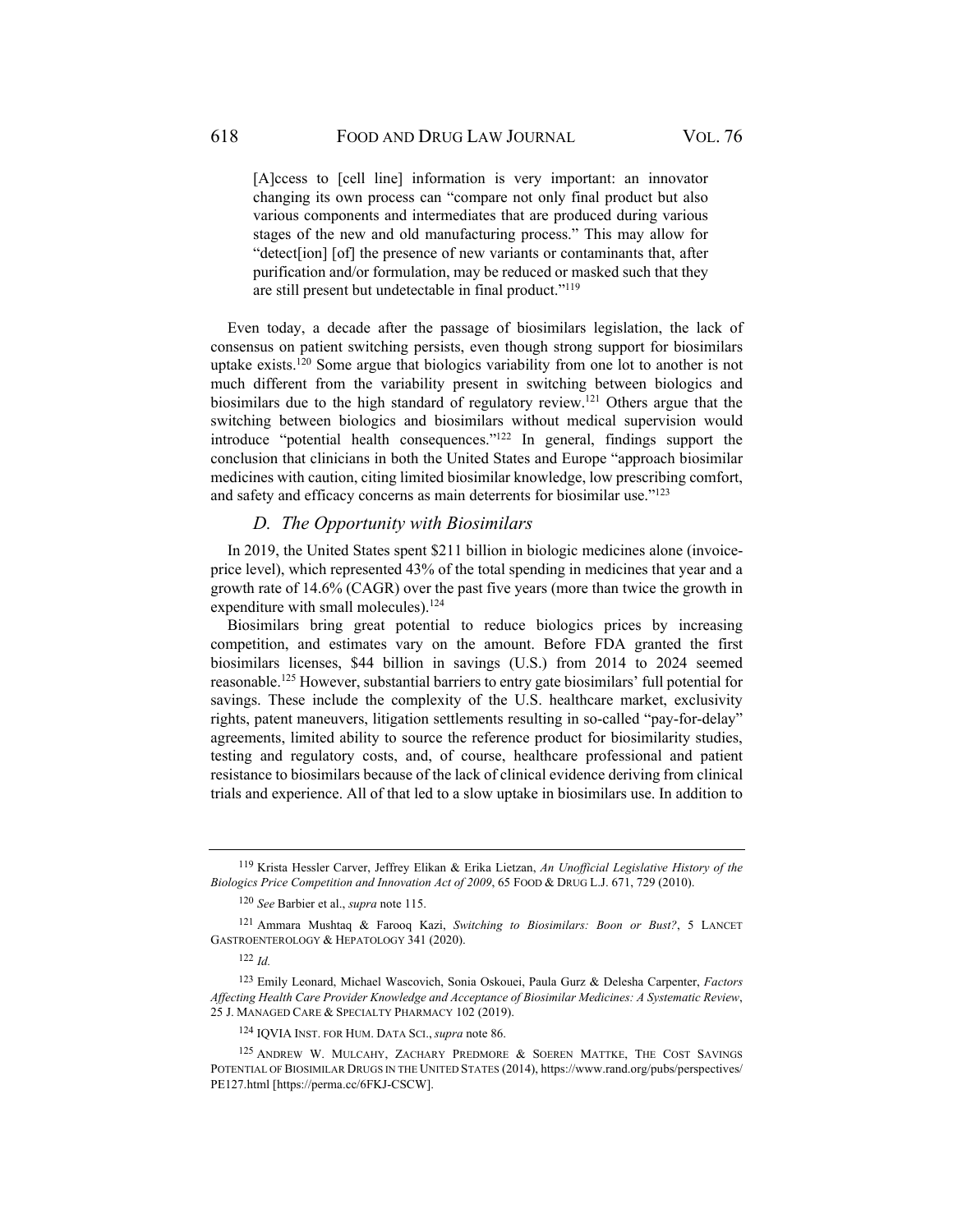barriers, development and manufacturing complexities place a premium on biosimilars, which are commercialized at a higher price when compared to generics.<sup>126</sup>

In 2008 and 2009, FTC conducted a public consultation process to assess the biologics markets, barriers to entry, and likely outcomes of competition with biosimilars.<sup>127</sup> An extensive report from June 2009 summarized findings.<sup>128</sup> Though FTC focused on arguing against a twelve-to-fourteen-year exclusivity period, the report brings other insights relevant to the questions we address in this Article. Key highlights are:

- "Current technology does not yet allow for the creation of an exact replica of a pioneer biologic drug product . . . technology is not yet robust enough to determine whether [a biosimilar] is "interchangeable" with the pioneer product such that a patient would be able to switch between the two products without the risk of an adverse effect. In light of these complexities, current legislative proposals permit FDA approval of [a biosimilar] that is sufficiently similar to, but not an exact replica of, the pioneer biologic product."129
- Competition between biologics and biosimilars would likely resemble brand-to-brand competition: "Pioneer manufacturers, potential [biosimilars] manufacturers, and payors were virtually unanimous in their predictions that competition from [biosimilars] is likely to resemble brand-to-brand competition, rather than brand-to-generic drug competition."<sup>130</sup>
- "Given these high entry costs, . . . entrants are likely to be large companies with substantial resources, and it is likely that only two to three [biosimilar] entrants will seek approval to compete with a particular pioneer biologic drug."<sup>131</sup>
- Challenges would likely exist in "gaining market share due to concerns about safety and efficacy differences between a pioneer biologic drug and the competing [biosimilar]. Physicians and their patients who have been taking a pioneer biologic drug may be reluctant to switch to [a biosimilar] due to a risk that the patients will react differently."132

Albeit an unexciting forecast at that time, new estimates emerged in 2020, predicting a much broader biosimilars uptake and adoption resulting from a pipeline of new follow-on biologics that will likely help transform the market and improve

<sup>128</sup> *Id.* <sup>129</sup> *Id.* at ii. <sup>130</sup> *Id.* at iii. <sup>131</sup> *Id.* at iii–iv. <sup>132</sup> *Id.*

<sup>&</sup>lt;sup>126</sup> Generic drugs are considered bioequivalent to their reference products, are substantially easier to manufacture than biologics, and do not require the level of testing and analysis that biologics do.

<sup>127</sup> FED. TRADE COMM'N, EMERGING HEALTH CARE ISSUES: FOLLOW-ON BIOLOGIC DRUG COMPETITION (2009).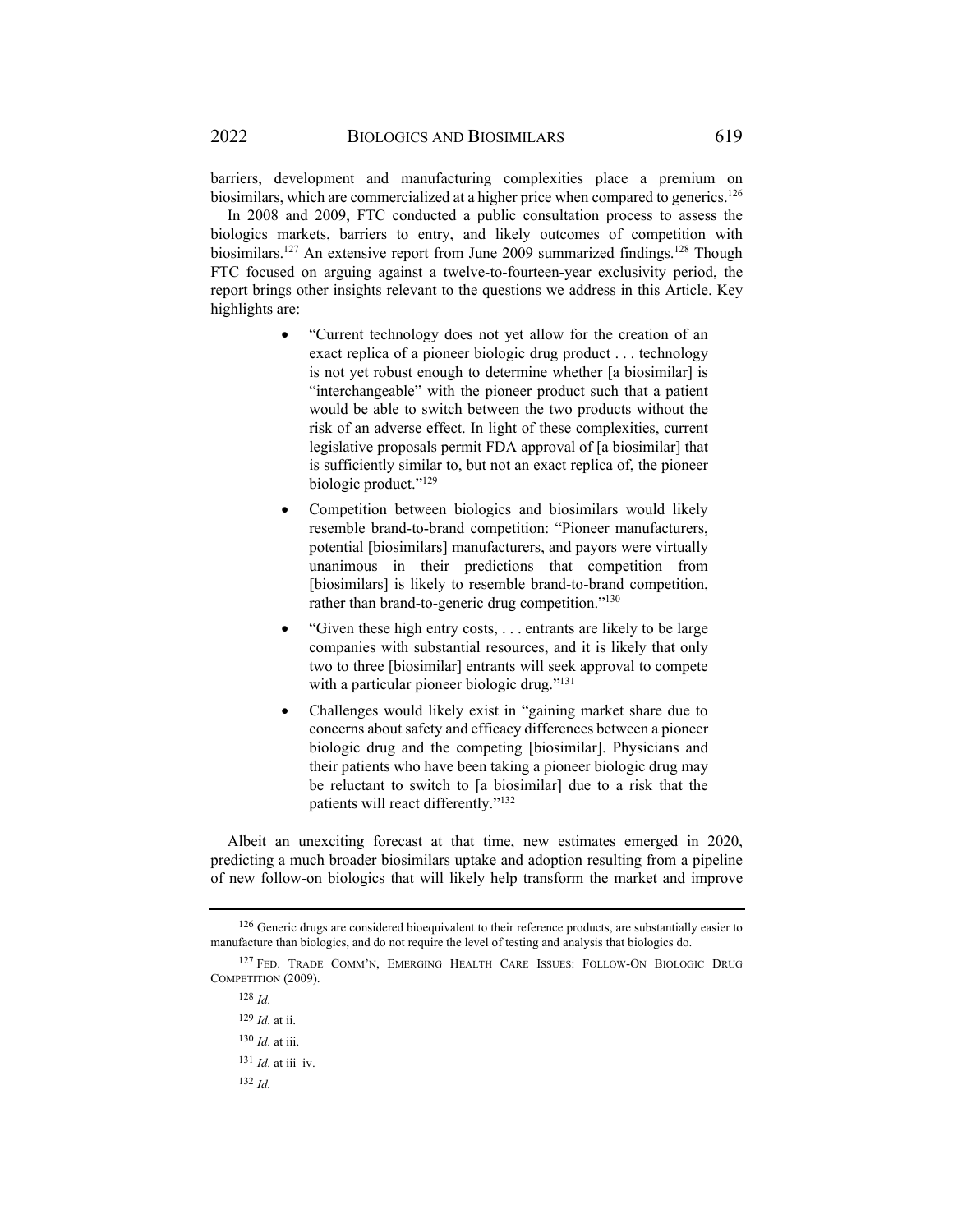savings.<sup>133</sup> Updated estimates indicate potential savings exceeding \$100 billion in aggregate over the next five years.134 Figure 1 below illustrates well how biosimilars have been penetrating the market for molecules with the highest level of spending, which will continue to drive greater savings $135$ :

Figure 1: 2019 Total Molecule Spending and Approved, Launched, and Pipeline Biosimilar Products for the Molecule<sup>136</sup>



Biosimilars' discounts range substantially but represent "roughly 30%" in lower price.<sup>137</sup> The market penetration also varies greatly, but recently launched biosimilars have been substantially more successful than previous ones, tracking towards nearly  $60\%$  of market share after two years of launch.<sup>138</sup> Market data suggests that the adoption of biosimilars in the United States depends on physician preference and, more importantly, hospital network and pharmacy benefit managers' financial incentives and preferences.<sup>139</sup>

<sup>133</sup> IQVIA INST. FOR HUM. DATA SCI., *supra* note 86, at 2.

<sup>134</sup> *Id.*

<sup>135</sup> Note that many biosimilars' manufacturers receive FDA approval but are not launched, usually due to patent litigation.

<sup>136</sup> *See* IQVIA INST. FOR HUM. DATA SCI., *supra* note 86, at 5 (illustration reproduced with approval from the source).

<sup>137</sup> *Id.*

<sup>138</sup> *Id.* at 10.

<sup>139</sup> *Id.* at 12 ("Patient access to and uptake of biosimilars may vary based on incentives of various stakeholders. In the case of pharmacy-reimbursed drugs[,] . . . pharmacy benefit managers (PBMs) are the key stakeholder in the negotiation of formularies and/or rebates, and may prefer either biosimilar or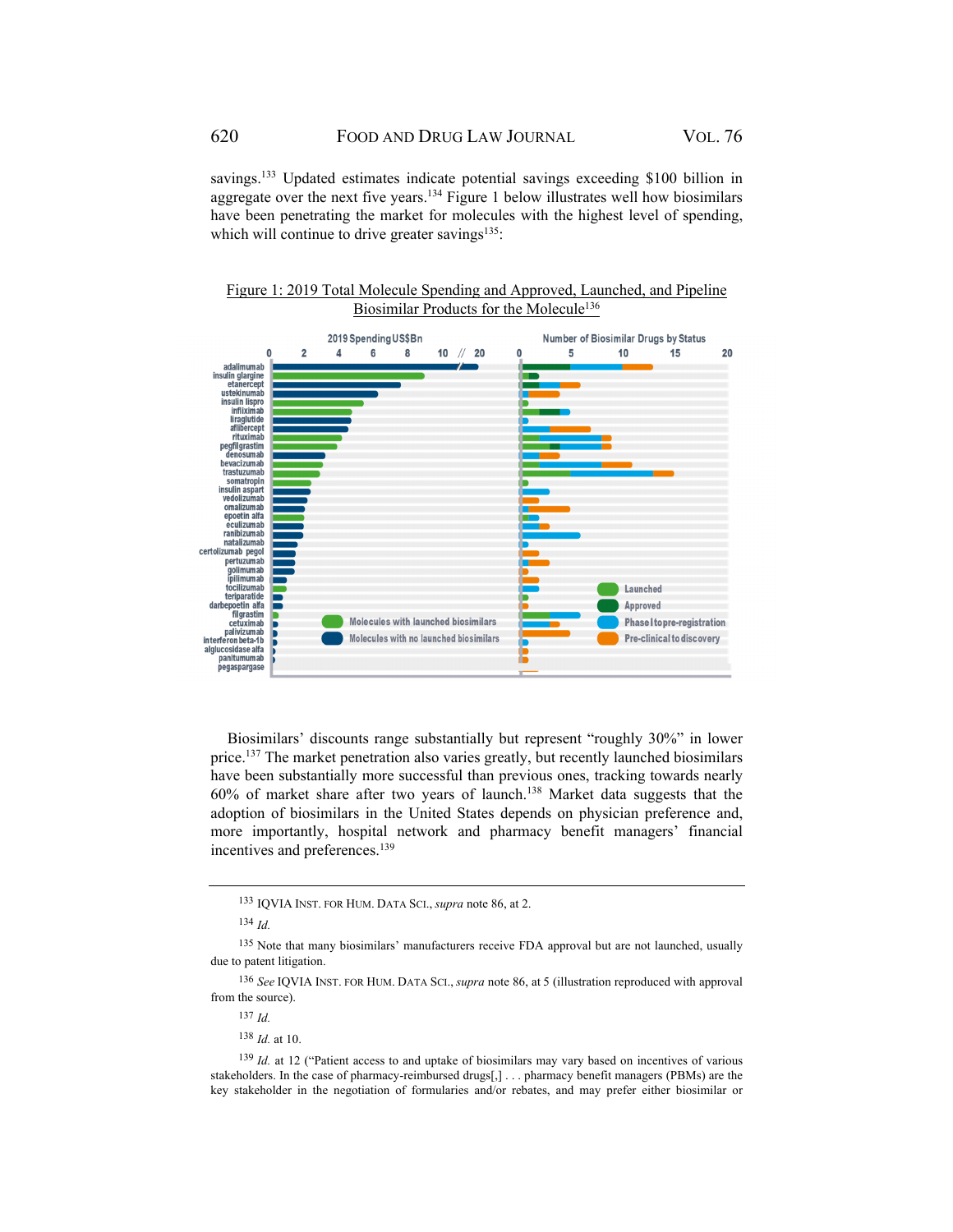#### *E. Statutory Framework*

#### *1. FDA*

Although FDA impacts healthcare broadly, it regulates products:<sup>140</sup> food, drug, device, tobacco products, and cosmetics under the FDCA<sup>141</sup> and biological products under the Public Health Service Act (PHSA).<sup>142</sup> The agency regulates over one-third of products commercialized in the United States.143 FDA belongs within the Public Health Service in the Department of Health and Human Services (HHS).<sup>144</sup> The agency's Commissioner answers to the Secretary of HHS, and both ultimately answer to the President.145 Congress oversees FDA through the Senate Committee on Health Education, Labor and Pensions<sup>146</sup> and the House Committee on Energy and Commerce.147 Congress conducts periodic hearings and has amended both the FDCA and PHSA several times.<sup>148</sup> Yet, the FDCA's structure has been maintained since 1938, including through important changes that broadened FDA's regulatory and oversight authorities. The focus on safety has been evident<sup>149</sup> from  $1906^{150}$  to date.

141 Federal Food, Drug, and Cosmetic Act, 21 U.S.C.A. §§ 301–399i (Westlaw through Pub. L. No. 117–52). The FDCA provides authority to regulate to the Secretary of Health and Human Services and FDA as its designee.

142 42 U.S.C. § 262.

<sup>143</sup> S. REP. NO. 105–43, at 2, 5 (1997).

<sup>144</sup> *See HHS Agencies and Offices*, U.S. DEP'T HEALTH & HUM. SERVS., https://www.hhs.gov/about/ agencies/hhs-agencies-and-offices/index.html#:~:text=The%20Food%20and%20Drug%20Administration that%20emit%20radiation%20are%20safe [https://perma.cc/P9JT-YMCJ].

145 Biologics and drug regulation date back for over a century. The Biologics Control Act in 1902 came to life in response to the medicinal use of contaminated serum extracted from horse blood that led to the death of children. Regulation then was decentralized and embedded in different sections within the **PHSA** 

<sup>146</sup> *Issues*, U.S. SENATE COMM. ON HEALTH, EDUC., LABOR & PENSIONS, https://www.help.senate. gov/about/issues [https://perma.cc/358X-M5ZC].

<sup>147</sup> *Health*, HOUSE COMM. ON ENERGY & COMMERCE, https://energycommerce.house.gov/ subcommittees/health-117th-congress [https://perma.cc/88J8-2GLG].

<sup>148</sup> *E.g.*, *Examining FDA's Generic Drug and Biosimilar User Fee Programs: Hearing Before the Subcomm. on Health of the H. Comm. on Energy & Commerce*, 115th Cong. (2017), https://energy commerce.house.gov/committee-activity/hearings/hearing-on-examining-fda-s-generic-drug-andbiosimilar-user-fee-programs [https://perma.cc/HTT3-CN34].

<sup>149</sup> *See* S. REP. NO. 105–43, at 15–16 ("From the 1906 Food and Drugs Act through the 1990 Safe Medical Devices Act, food and drug law has emphasized that the duty of the FDA is to protect the public against unsafe or ineffective products.").

<sup>150</sup> A PRACTICAL GUIDE TO FDA'S FOOD AND DRUG LAW AND REGULATION, *supra* note 139, at 19 ("The [FDA] is the oldest federal regulatory agency, beginning in 1848 as the Agricultural Division of the Patent Office, subsequently becoming part of the U.S. Department of Agriculture; the Federal Security Agency; the Department of Health, Education and Welfare; and now the Department of Health and Human

originators for financial reasons."). As an example, the uptake of biosimilar "insulin glargine and insulin lispro have differed greatly with the former reaching a 23% share of molecule volume and the latter 10%" among patients with private insurance. *Id.* Conversely, these two biosimilars have achieved a 68% uptake in Managed Medicaid by the end of 2019. *Id.* The biosimilar glargine "launched in December 2016 . . . was not included on the Medicare Part D formularies until January 2018, reflecting the difficulty of penetrating some insurance pay types." *Id.*

<sup>140</sup> Scholars consider the Food and Drugs Act of 1906 the "first comprehensive U.S. legislation relating to foods and drugs," designed as an "'enforcement statute.'" A PRACTICAL GUIDE TO FDA'S FOOD AND DRUG LAW AND REGULATION 24 (Kenneth R. Piña & Wayne L. Pines eds., 6th ed. 2017).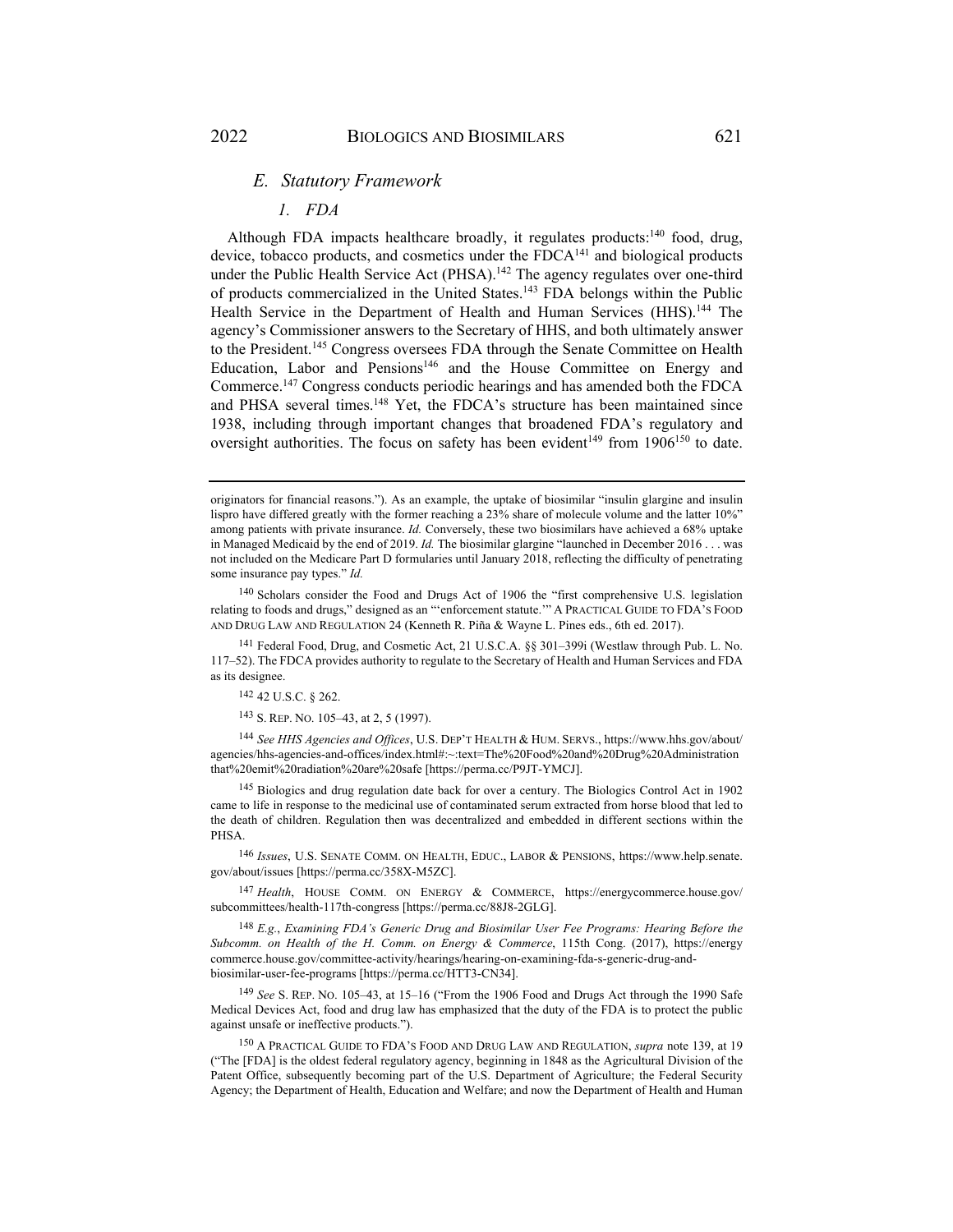Congress has provided increased authority to FDA over the years to protect the public from harmful products, while ensuring important new drugs that can improve public health come to the market.<sup>151</sup> Initially, safety was the goal of drug pre-market review, but Congress eventually required FDA to ensure approval of drugs, reviewing them for efficacy as well as aiming at keeping ineffective or useless products off the market.<sup>152</sup> "FDA's role has expanded from one of removing adulterated or misbranded products from the market to one of preapproving the testing and marketing of products."153 In 1989, the Secretary of HHS had chartered the Advisory Committee tasked with the responsibility of assessing concerns about FDA's ability "to perform its job" and providing recommendations to Congress.154 One of the Committee's findings underlies FDA's mission statement as enacted: "the agency should be guided by the principle that expeditious approval of useful and safe new products enhances the health of the American people. Approving such products can be as important as preventing the marketing of harmful or ineffective products."155

While the intent was clear, only with the promulgation of the Food and Drug Administration Modernization Act of 1997 (FDAMA)<sup>156</sup> did Congress finally set forth a formal mission statement for the agency, $157$  which focuses on

(1) protecting the public health by ensuring that the products it regulates meet the appropriate FDA regulatory standards, (2) promptly and efficiently reviewing clinical research and taking appropriate action on the marketing of regulated products in a manner which does not unduly impede innovation or product availability, and, (3) participating with other countries to reduce regulatory burdens, harmonize regulatory requirements, and achieve appropriate reciprocal arrangements with other countries.158

<sup>152</sup> *Id.* at 6.

<sup>155</sup> *Id.*

156 Food and Drug Administration Modernization Act of 1997, Pub. L. No. 105–115, 111 Stat. 2296 (1997).

157 42 U.S.C. § 393.

158 Food and Drug Administration Modernization Act of 1997, at 2–3. With FDAMA, Congress sought to build upon earlier administrative reforms and findings of the ongoing Advisory Committee to drive more accountability and focus within FDA and reauthorize the agency to charge user fees in exchange for more efficient drug application reviews. "The legislation accomplishes three major objectives: it builds upon recent administrative reforms that both streamline FDA's procedures and strengthen the agency's ability to accomplish its mandate in an era of limited Federal resources; it requires a greater degree of accountability from the agency in how it pursues its mandate; and it provides for the reauthorization of PDUFA." S. REP. NO. 105–43, at 2.

Services."). Also, the Food and Drugs Act of 1906 gave origin to FDA as regulatory consumer protection agency. *See id.* at 24.

<sup>151</sup> S. REP. NO. 105–43, at 2 (brief history of the FDCA provided within the Senate Report recommending approval of the Food and Drug Administration Modernization and Accountability Act of 1997—bill S. 830, 105<sup>th</sup> Congress—to amend the FDCA and the PHSA "to improve the regulation of food, drugs, and biological products").

<sup>153</sup> S. REP. NO. 105–43, at 6.

<sup>154</sup> *Id.* at 8.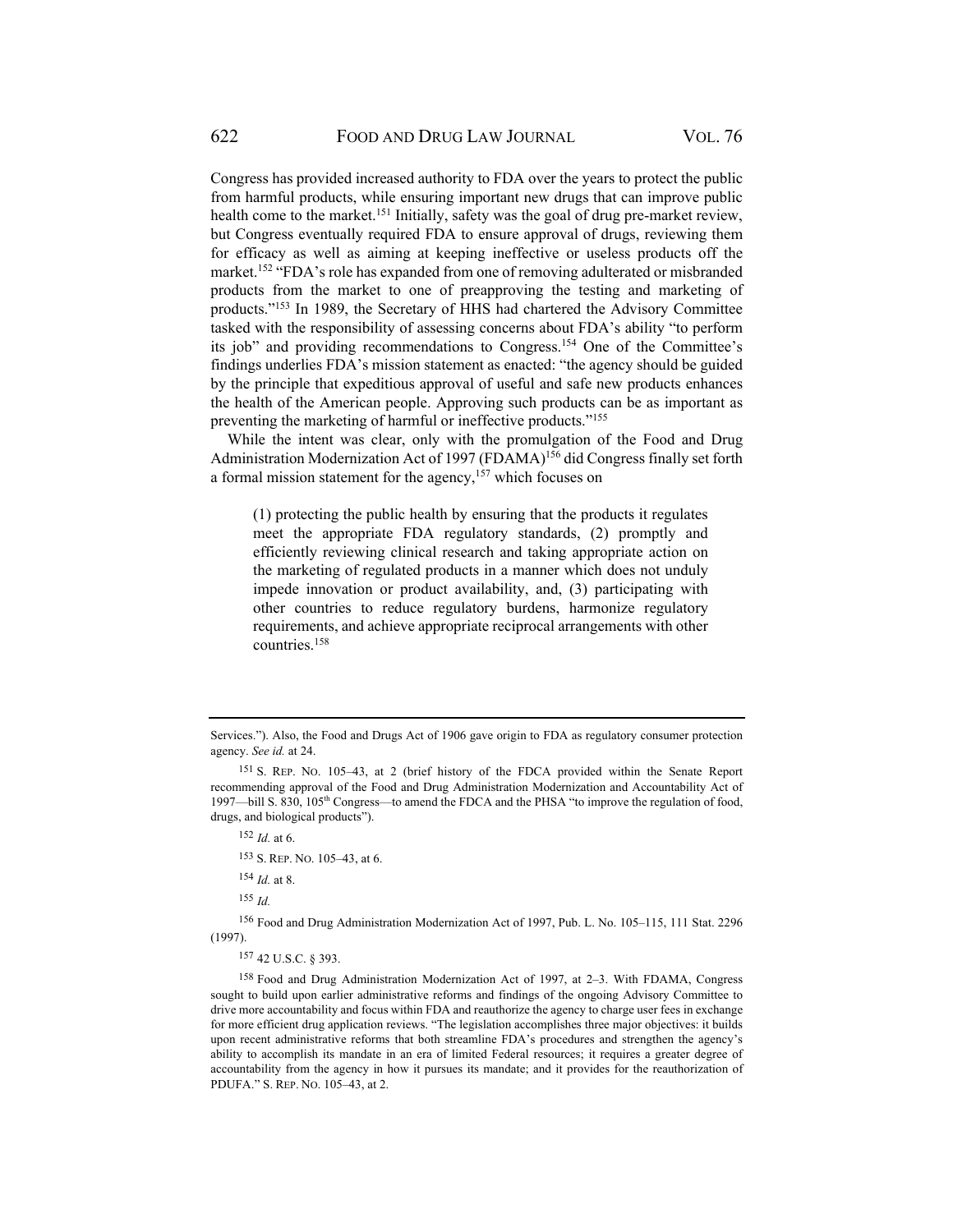Congress also intended the FDAMA to be a clear direction to FDA to position itself as a collaborative agency that focuses its resources on the pursuit of one single mission, curtailing power-grab temptations that may occur in an agency of FDA's size and relevance: "If we are to confront these challenges and realized the opportunities on today's and tomorrow's horizons, we cannot afford an overly complex, bureaucratic, time-consuming, and expensive regulatory system. **Nor can we afford an adversarial relationship between FDA and the industries it regulates or an agency pursuing so many agendas that it lacks a clear-cut mission and sphere of responsibility**."159

Significantly, the FDCA and the PHSA provide no authority for FDA to drive public policies or regulation to reduce drug costs, except in two circumstances: 1) to help create a competitive market through the expeditious and efficient review and approval or licensing of competing new drugs and biologics, generics, and biosimilars, which we discuss further below; and 2) more recently, Congress enacted the Advancing Education on Biosimilars Act of 2021, requiring FDA to advance education and awareness among healthcare professionals regarding biologics and biosimilars.<sup>160</sup>

#### *2. Drugs, Biologics, Generics, and Biosimilars*

The FDCA defines "drug" broadly to include virtually any medical article considered a drug in use before the act and any new compounds intended for use in the diagnosis, prevention, cure, or medical treatment of diseases.161 Thus, biological products are considered drugs and also subject to the FDCA regulatory scheme, except for application of product review pathways (e.g., Biologics License Application for biologics). Congress intended drugs to cover biologics, despite the confusing use of the terminology in the PHSA.162

The abbreviated pathway for approval of generics came through the Drug Price Competition and Patent Term Restoration Act of 1984163 (known as the Hatch-

161 "The term 'drug' means (A) articles recognized in the official United States Pharmacopœia, official Homœopathic Pharmacopœia of the United States, or official National Formulary, or any supplement to any of them; and (B) articles intended for use in the diagnosis, cure, mitigation, treatment, or prevention of disease in man or other animals; and (C) articles (other than food) intended to affect the structure or any function of the body of man or other animals; and (D) articles intended for use as a component of any article specified in clause  $(A)$ ,  $(B)$ , or  $(C)$ ." 21 U.S.C. § 321(g)(1).

<sup>162</sup> "[B]ecause biological products are also drugs, more recent regulatory concepts that were applied to new drugs, (e.g., compliance with drug GMP regulations) were incorporated into the older system for biological products." S. REP. NO. 105–43, at 39. Even though biologics and drugs retain separate statutory sources, Congress has progressively sought to streamline their regulatory frameworks to ensure consistency in regulation of new drugs and biological products. Amendments brought with FDAMA made the Biologic License Application more similar to the New Drug Application. FDAMA requires FDA to continue to minimize the differences in review and approval between them, except for generic products, which count with specific authority for Abbreviated New Drug Applications under FDCA section 505(j).

163 Drug Price Competition and Patent Term Restoration Act of 1984, Pub. L. No. 98–417, 98 Stat. 1585 (1984).

<sup>159</sup> S. REP. NO. 105–43, at 10 (emphasis added).

<sup>160</sup> *See* Advancing Education on Biosimilars Act of 2021, Pub. L. No. 117–8, 135 Stat. 254 (2021). Senator Bill Cassidy, M.D. (R-LA), the bill's co-sponsor, stated the bill would "help improve confidence in the safety and effectiveness of these FDA-approved products. Improved confidence in biosimilars could lead to increased use, which in turn could increase health care savings." *Senate Passes Two Pieces of Cassidy Legislation to Lower Prescription Costs*, BILL CASSIDY, M.D. (Mar. 11, 2021), https://www.cassidy.senate.gov/newsroom/press-releases/senate-passes-two-pieces-of-cassidy-legislationto-lower-prescription-costs [https://perma.cc/9T4V-THH5].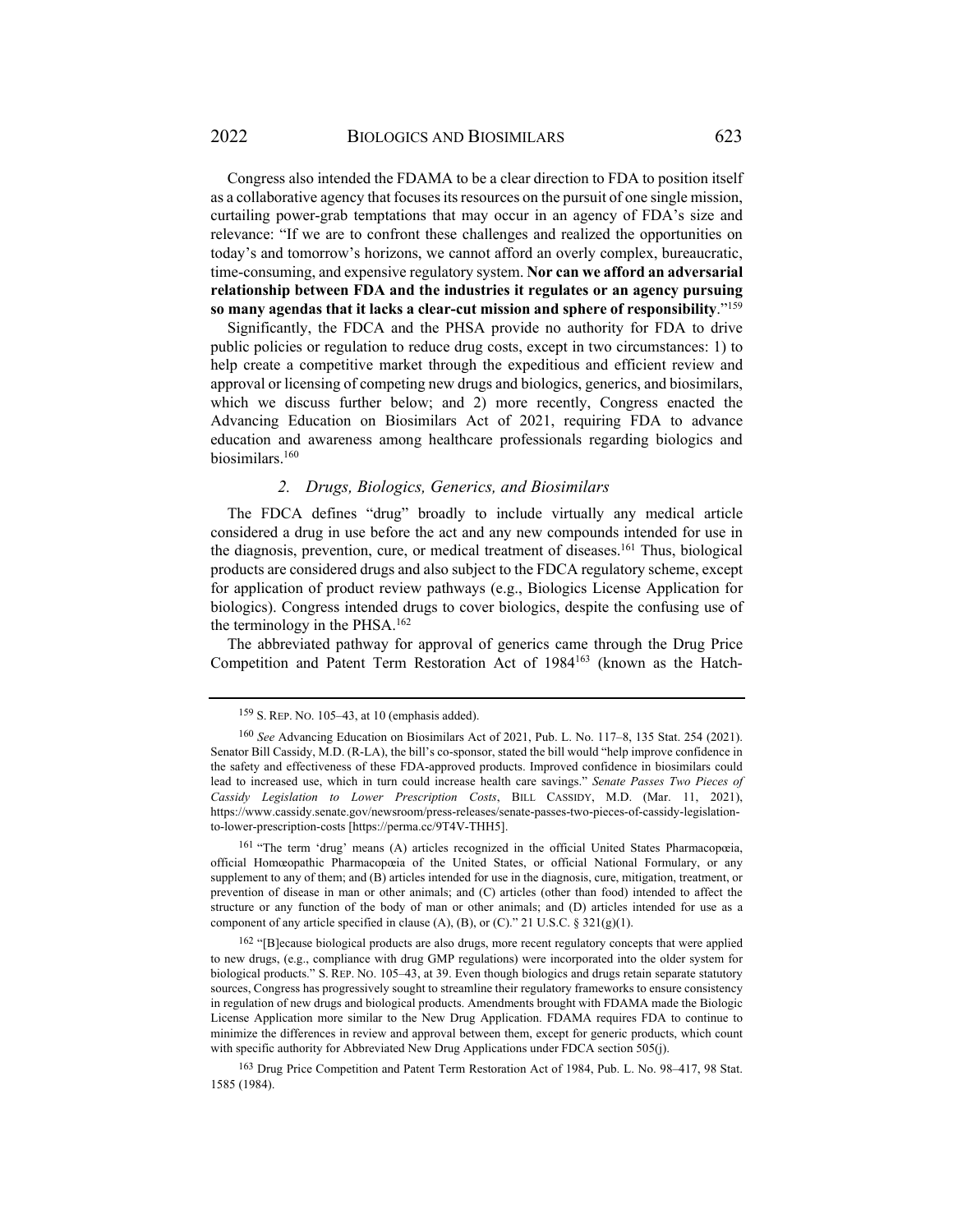Waxman Act<sup>164</sup>), which amended the FDCA. The shortened approval process allows the generic copy to obtain market approval by showing bioequivalence to the reference drug, piggybacking on the existing safety and efficacy studies,  $165$  substantially reducing research costs and time to approval. Congress collaborated with innovator and generic manufacturer groups more actively<sup>166</sup> to pass the Hatch-Waxman Act after failed attempts to simply introduce an abbreviated generics approval pathway alone.<sup>167</sup>

The struggle with competing priorities surfaced again when Congress had to deal with biosimilars. In the turn of the  $21<sup>st</sup>$  Century, biosimilars started to gain regulatory life internationally, including in Europe (2004). By the end of 2008, the European Medicines Agency had approved three biosimilars.168 Multiple congressional hearings brought to light the immense challenges wanting resolution. From balancing incentives to innovation with competition to speed with safety, Congress felt the pressure building. Finally, after strong collaboration with FDA, the scientific community, and representatives from both the innovation and generics industries, Congress succeeded in passing the Biologics Price Competition and Innovation Act of 2009 (BPCIA). The new statute amended the PHSA to add an abbreviated licensure pathway for biological products shown to be biosimilar to or interchangeable with an FDA-licensed biologic.169

## **III. CAN FDA SET PARAMETERS FOR TRUTHFUL AND NOT MISLEADING COMMUNICATION ON "THE NATURE AND PROPERTIES" OF BIOSIMILARS, WITHOUT PRODUCT REFERENCE, TO ENCOURAGE THE PRESCRIPTION AND USE OF BIOSIMILARS?**

This Article addresses the question at hand by assessing three legal issues. First, would a guidance document be the appropriate regulatory instrument to set parameters for truthful and not misleading communication on the nature and properties

166 "The two parts of the bill were intended to provide a careful balance between promoting competition among pioneers or brand-name and generic drugs, and encouraging research and innovation." Abbreviated New Drug Application Regulations, 54 Fed. Reg. 28,872 (proposed July 10, 1989) (to be codified at 21 C.F.R. pts. 10, 310, 314 & 320).

167 The act restored patent time and a period of exclusivity for manufacturers of the branded products, which must invest in expensive research and development and undergo a lengthier approval process, but also provided the new shortened and straightforward pathway for generic approval. The time involved in researching, developing, and approving a new drug under FDA in practice reduces materially the action patent term that can be explored commercially. Restoring some of that term helped compensate for an easier and expedited approval process for generics, which in turn led to substantial cost savings for the healthcare system.

<sup>168</sup> LINDA HORTON, THE EUROPEAN EXPERIENCE WITH FOLLOW-ON BIOLOGICS LEGISLATION AT FTC ROUNDTABLE: EMERGING HEALTHCARE COMPETITION AND CONSUMER ISSUES, at 19 (Nov. 21, 2008).

 $169$  42 U.S.C. § 262(k). The Act balances "competing policies of facilitating the introduction of lowcost . . . [biosimilars] . . . in the market and providing incentives for pioneering research and development of new biologics." *Genentech, Inc. v. Immunex Rhode Island Corp.*, 395 F. Supp. 3d 357, 360 (D. Del. 2019).

<sup>164</sup> Informally named after its two principal sponsors, Representative Henry Waxman (D-CA) and Senator Orrin Hatch (R-UT).

<sup>165 21</sup> U.S.C. § 355(j)(2)(A).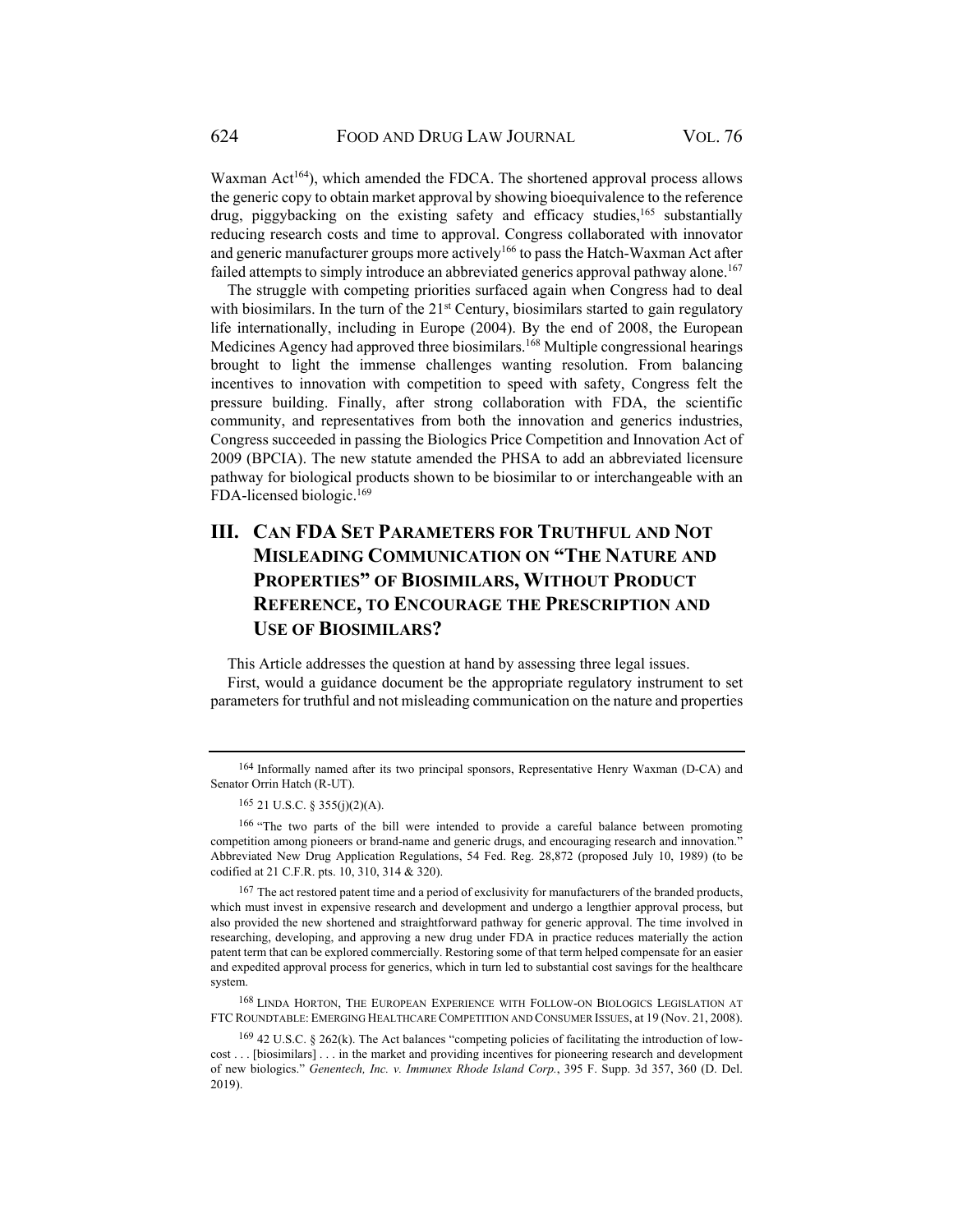of biosimilars?170 If so, would this hypothetical new FDA guidance document, fulfilling Pfizer's request, create legal rights and responsibilities for regulated agents and be reviewable in court?

Secondly, is there any statutory provision authorizing FDA to set parameters for truthful and not misleading communication on the nature and properties of biosimilars?

Lastly, can FDA interpret the FDCA's misbranding provision expansively to apply to manufacturers' communication that does not reference a biologic or biosimilar product? Could FDA make that interpretation to encourage the prescription and use of biosimilars as Pfizer proposes?<sup>171</sup>

#### *A. Applicable Law*

## *1. Enforceability and Judicial Review of FDA Guidance Documents*

The FDCA authorizes FDA to promulgate regulation for the "efficient enforcement" of the statute.<sup>172</sup> In turn, provisions in FDA-issued regulation may be equally enforced as laws or intended as guidance to the market on the agency's thinking and interpretation of the law.173 FDA issues rules, orders, and guidance documents by ultimately publishing them in the Federal Register.<sup>174</sup> FDA guidance documents "do not create or confer any rights for or on any person."175 The agency has also issued good guidance practices, which adds the disclaimer that guidance documents do not establish legally enforceable responsibilities and do not bind the public.176 Although guidance documents are not binding on the Secretary of HHS, agency employees "cannot deviate from such guidances without appropriate justification and supervisory concurrence."177 The agency can issue hundreds of draft guidance documents in a year, <sup>178</sup> including those interpreting the FDCA and FDA rules on misbranding.179 Referring to a similar course of action involving the Environmental Protection Agency, one court noted:

<sup>174</sup> *Id.*

177 21 U.S.C. § 371(h).

<sup>178</sup> U.S. FOOD & DRUG ADMIN., FACT SHEET: FDA GOOD GUIDANCE PRACTICES (Dec. 04, 2017), https://www.fda.gov/about-fda/transparency-initiative/fact-sheet-fda-good-guidance-practices [https://perma.cc/P4UL-K8X5].

<sup>179</sup> *E.g.*, U.S. FOOD & DRUG ADMIN., MEDICAL PRODUCT COMMUNICATIONS THAT ARE CONSISTENT WITH THE FDA-REQUIRED LABELING—QUESTIONS AND ANSWERS, GUIDANCE FOR INDUSTRY 3 (June 2018), https://www.fda.gov/regulatory-information/search-fda-guidance-documents/medical-productcommunications-are-consistent-fda-required-labeling-questions-and-answers [https://perma.cc/V5BM-

<sup>&</sup>lt;sup>170</sup> Pfizer requested FDA to "issue guidance setting forth the types of sponsor communications about [biologics] and biosimilars . . . that would be inappropriate because they would be false or misleading . . .." Pfizer, Inc., Citizen Petition, *supra* note 4.

<sup>171</sup> To fulfill Pfizer's apparent request. *Id.*

<sup>172 21</sup> U.S.C. §§ 371(a), (h).

<sup>173</sup> FDA Administrative Practices and Procedures, 21 C.F.R. § 10.90.

<sup>175 21</sup> U.S.C. § 371(h).

<sup>176</sup> FDA Administrative Practices and Procedures, 21 C.F.R. § 10.115(d).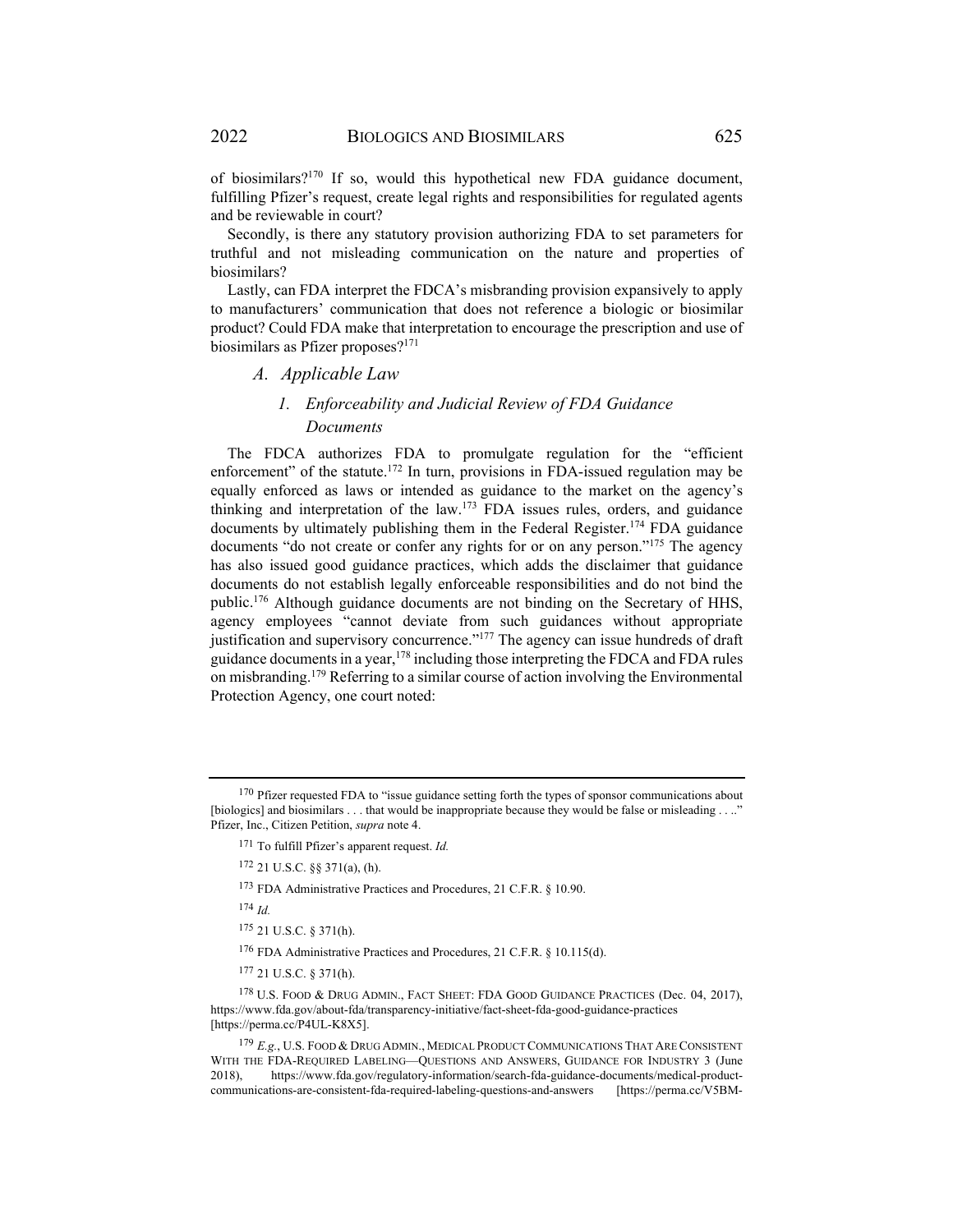The phenomenon we see in this case is familiar. Congress passes a broadly worded statute. The agency follows with regulations containing broad language, open-ended phrases, ambiguous standards and the like. Then as years pass, the agency issues circulars or guidance or memoranda, explaining, interpreting, defining and often expanding the commands in the regulations. One guidance document may yield another and then another and so on. Several words in a regulation may spawn hundreds of pages of text as the agency offers more and more detail regarding what its regulations demand of regulated entities.180

The Administrative Procedure Act of 1946 (APA) establishes procedures by which federal agencies propose and issue regulation $181$  and the standards by which courts may review agency action.182 Affected parties may demand judicial review of an "[a]gency action made reviewable by statute and final agency action for which there is no other adequate remedy in a court."<sup>183</sup> Agency action includes "rule, order, license, sanction, relief, or the equivalent or denial thereof, or failure to act."<sup>184</sup> "Rule" takes a broad definition and includes an agency's "*statement of general* or *particular applicability and future effect designed* to implement, *interpret*, or prescribe law or policy . . . " (emphasis added).185

As held in *Bennett*,<sup>186</sup> an agency action is final when two conditions are satisfied: 1) "the action must mark the consummation of the agency's decisionmaking process" as opposed to "a merely tentative or interlocutory" determination; and 2) "the action must be one by which rights or obligations have been determined, or from which legal consequences will flow."187 Courts assess the action's "finality" in a "pragmatic" and flexible way.<sup>188</sup>

*Bennett*'s first prong is met when the challenged action represents a final decision that has been submitted to the necessary approvals, marking "the consummation of the agency's decision making process."189 An order from a board pending approval of the board president is not final because the president had the power to disapprove the

180 Appalachian Power Co. v. EPA, 208 F.3d 1015, 1020 (D.C. Cir. 2000).

182 5 U.S.C.A. § 706. *See also* 5 U.S.C. § 551 ("'[A]gency action' includes the whole or a part of an agency rule, order, license, sanction, relief, or the equivalent or denial thereof, or failure to act.").

183 5 U.S.C.A. § 704.

184 5 U.S.C.A. § 551(13).

185 5 U.S.C.A. § 551(4).

186 Bennett v. Spear, 520 U.S. 154 (1997).

<sup>187</sup> *Id.* at 177–78 (where the Court rejected the government's contention that EPA's biological opinion was not final action because it did not conclusively determine the action the agency would take in the future).

188 Abbott Labs. v. Gardner, 387 U.S. 136, 149 (1967).

<sup>189</sup> *Bennett*, 520 U.S. at 178 (citing Chi. & S. Air Lines, Inc. v. Waterman S.S. Corp., 333 U.S. 103, 113 (1948), where demand for judicial review made against certain orders of the Civil Aeronautics Board was not viable because the order was merely a recommendation to the Board President, who concededly had the ultimate control in deciding the matter).

UQW2]. The guidance document "provides general (but not comprehensive) recommendations intended to aid firms in complying with requirements in the FD&C Act and FDA's implementing regulations . . .." *Id.*

<sup>181 5</sup> U.S.C.A. §§ 551–552 This does not apply to military or foreign affairs functions and matters relating to agency management or personnel, public property, loans, grants, benefits, or contracts. 5 U.S.C. § 553.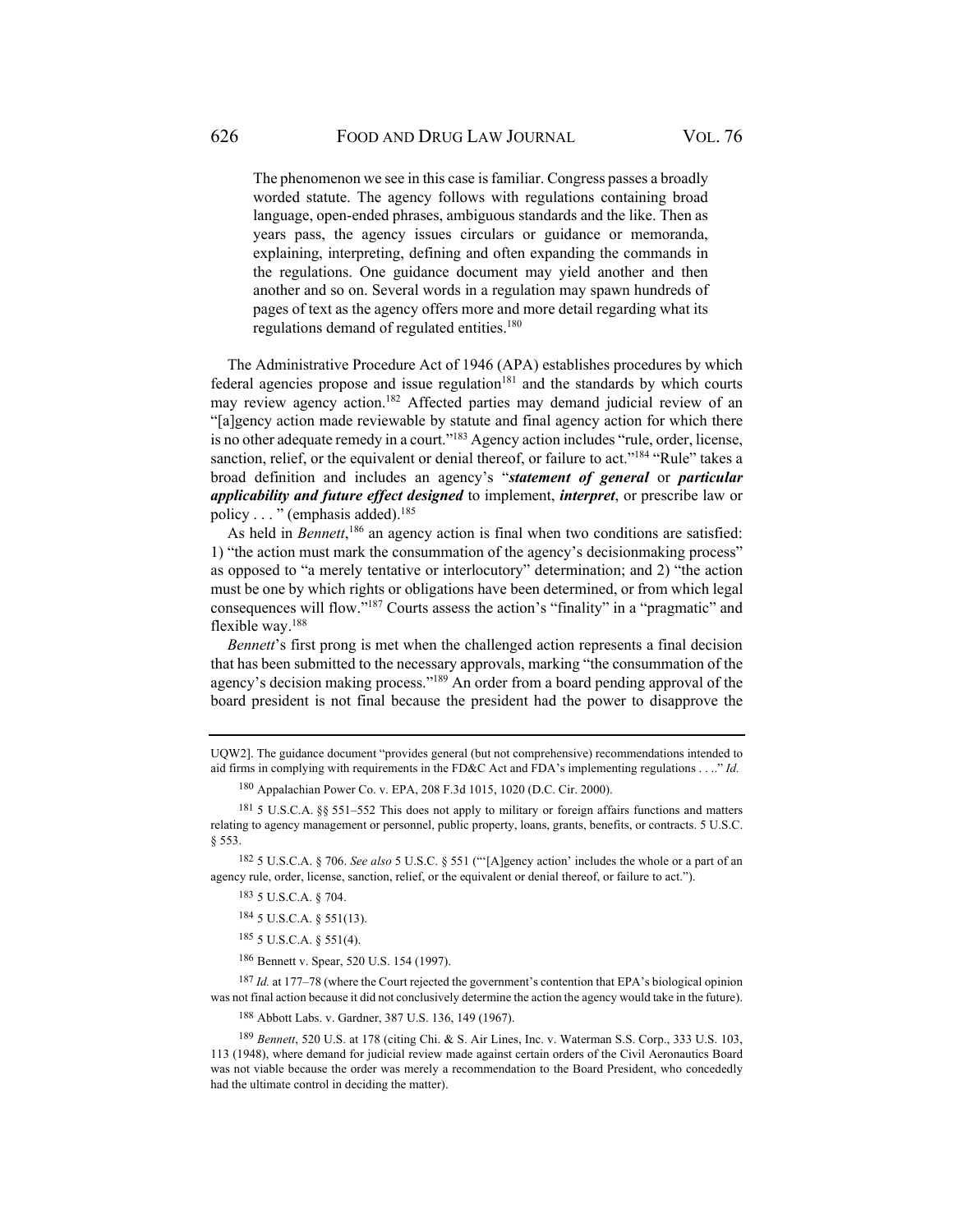order.190 Regulation FDA promulgated following the creation steps, formally and definitively, meets the first prong.<sup>191</sup> That FDA has never enforced the regulation is  $i$ irrelevant.<sup>192</sup> The Court, in dicta, has explained that the first prong is equally met when the challenged action refers to agency opinion that could still be revised within five years upon new information.<sup>193</sup>

An agency action meets the second prong in *Bennett* when the action creates legal consequences, even when encapsulated in agency recommendations.194 In *Bennett*, the plaintiff-petitioners sought to challenge a Fish and Wildlife Service's Biological Opinion, which concluded that a land reclamation program would threaten two endangered species but recommended feasible options allowing some harm to be caused to the endangered species.<sup>195</sup> The agency had argued that Biological Opinions "theoretically" are advisory and not compulsory.196 However, the Court reasoned that if the third party managing the land reclamation program were to accept the recommendations, and they are regularly accepted, $197$  the protected species could suffer harm.198 As such, the Court found that the Biological Opinion met the second prong because it had significant and direct legal consequences.<sup>199</sup>

In *U.S. Army Corps of Engineers*, the court found that a final jurisdictional determination (JD) had legal consequences because it warned plaintiff-respondents that they would risk significant criminal and civil penalties if they proceeded with an intended activity, even though the JD itself could not be the basis for an administrative or criminal proceeding.200 The plaintiff-respondents had sought to challenge a final jurisdictional determination (JD) from the U.S. Army Corps of Engineers regarding the presence of "waters of the United States" on their parcel.<sup>201</sup> The JD was

193 U.S. Army Corps of Eng'rs v. Hawkes Co., 578 U.S. 590, 598 (2016) (where an approved jurisdictional determination (JD) the U.S. Army Corps of Engineers issued was judicially reviewable under the APA because the JD was a final agency action, even though the U.S. Corps of Engineers could revise the JD within five years based on new information).

- <sup>194</sup> *Bennett*, 520 U.S. at 178.
- <sup>195</sup> *Id.* at 157–60.
- <sup>196</sup> *Id.* at 169, 177.

<sup>197</sup> *Id.* at 169 ("What this concession omits to say, moreover, is that the action agency must not only articulate its reasons for disagreement (which ordinarily requires species and habitat investigations that are not within the action agency's expertise), but that it runs a substantial risk if its (inexpert) reasons turn out to be wrong.").

<sup>198</sup> *Id.*

<sup>199</sup> Id. ("A Biological Opinion of the sort rendered here alters the legal regime to which the action agency is subject.").

200 U.S. Army Corps of Eng'rs v. Hawkes Co., 578 U.S. 590, 600 (2016) ("[W]hile no administrative or criminal proceeding can be brought for failure to conform to the approved JD itself, that final agency determination not only deprives respondents of a five-year safe harbor from liability under the Act, but warns that if they discharge pollutants onto their property without obtaining a permit from the Corps, they do so at the risk of significant criminal and civil penalties.").

<sup>201</sup> *Id.* at 590.

<sup>190</sup> *Chi. & S. Air Lines, Inc.*, 333 U.S. at 113.

<sup>191</sup> *Abbott Labs.*, 387 U.S. at 151. The challenged rule at the time was ultimately superseded by the Clean Air Amendments of 1970, Pub.L. No. 91–604, 84 Stat. 1676 (codified as amended at 42 U.S.C.A. § 7607 (1997 & 2010 Supp.)), as recognized in Califano v. Sanders, 430 U.S. 99, 105 (1977) and Lubrizol Corp. v. Train, 547 F.2d 310 (6th Cir. 1976).

<sup>192</sup> *Id.*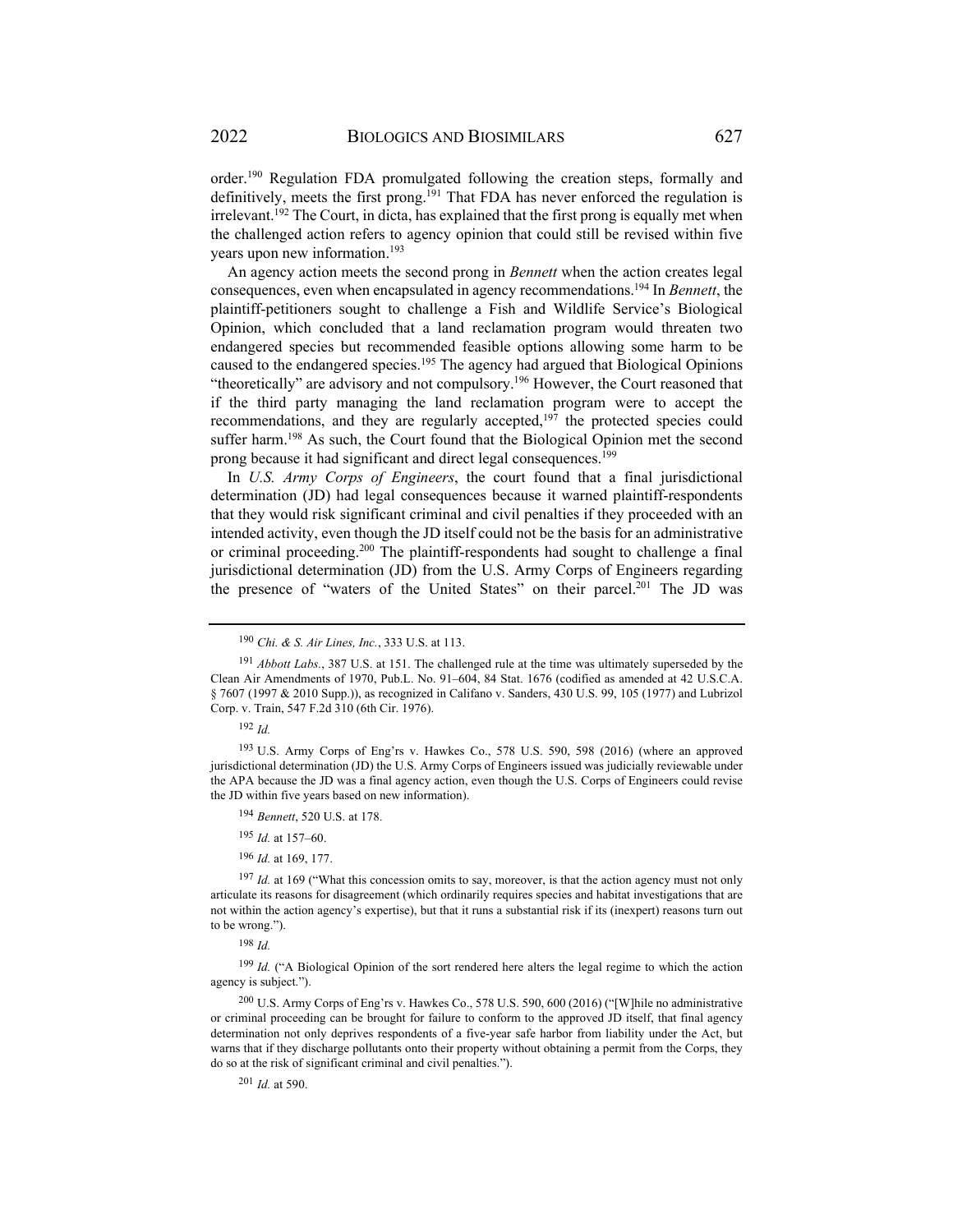unfavorable to the plaintiff and binding on the Environmental Protection Agency  $(EPA)$  for five years.<sup>202</sup> The government had argued the JD was not final action because the plaintiffs had alternative remedies that precluded judicial review: they could still seek an EPA permit and challenge that determination or discharge in the waters and wait to challenge any enforcement action.<sup>203</sup> The Court disagreed, reasoning that affected parties did not have to go through an "arduous, expensive, and long" process or take the risk of enforcement action.<sup>204</sup>

In *Frozen Food Express*, the Court found that an agency's order interpreting a statute to exempt certain carriers from supervision, but not others, was immediately reviewable, even though the order had no authority except to give notice of how the agency interpreted the relevant statute, and would have effect only if and when a particular action was brought against a particular carrier.<sup>205</sup> There, the Court explained that the order "warns every carrier, who does not have authority from the Commission to transport those commodities, that it does so at the risk of incurring criminal penalties."206

In *Appalachian Power Company*, the Court of Appeals for the District of Columbia held that a guidance document was final action because it reflected "a settled agency position which has legal consequences" for regulated actors, despite the lack of formal rulemaking and boilerplate language in the document indicating otherwise.<sup>207</sup> Petitioners challenged parts of an EPA guidance document that sought to clarify EPA rules and statutory requirements.<sup>208</sup> Federal pollution emission standards demand compliance with complex testing requirements not sufficiently explained in EPA rules.209 The challenged guidance document contained additional explanations that were understood to expand beyond the existing rules,<sup>210</sup> and had not been a "product of notice and comment rulemaking," in accordance with the Clean Air Act, and publication in the Federal Register.<sup>211</sup> First, the EPA argued the document was not binding because it had not been formalized as rule and represented a "policy statement, rather than an interpretative rule  $\dots$   $\cdot$ <sup>212</sup> The court disagreed, reasoning that: 1) agency pronouncements not formalized as rules can be binding if the agency acts as if the document is controlling; $^{213}$  and 2) the EPA had agreed with petitioners that such

<sup>204</sup> *Id.*

205 Frozen Food Express v. United States, 351 U.S. 40, 46 (1956).

<sup>206</sup> *Id.* at 44.

<sup>207</sup>Appalachian Power Co. v. EPA, 208 F.3d 1015, 1023 (D.C. Cir. 2000).

- <sup>208</sup> *Id.* at 1021.
- <sup>209</sup> *Id.* at 1020.

<sup>210</sup> *Id.*

<sup>211</sup> *Id.* at 1021.

<sup>213</sup> *Id.* at 1021 ("If an agency acts as if a document issued at headquarters is controlling in the field, if it treats the document in the same manner as it treats a legislative rule, if it bases enforcement actions on the policies or interpretations formulated in the document, if it leads private parties or State permitting authorities to believe that it will declare permits invalid unless they comply with the terms of the document, then the agency's document is for all practical purposes 'binding.' *See* Robert A. Anthony, *Interpretative* 

<sup>202</sup> *Id.* at 600.

<sup>203</sup> *Id.* at 600.

<sup>212</sup> *Id.* at 1021–23.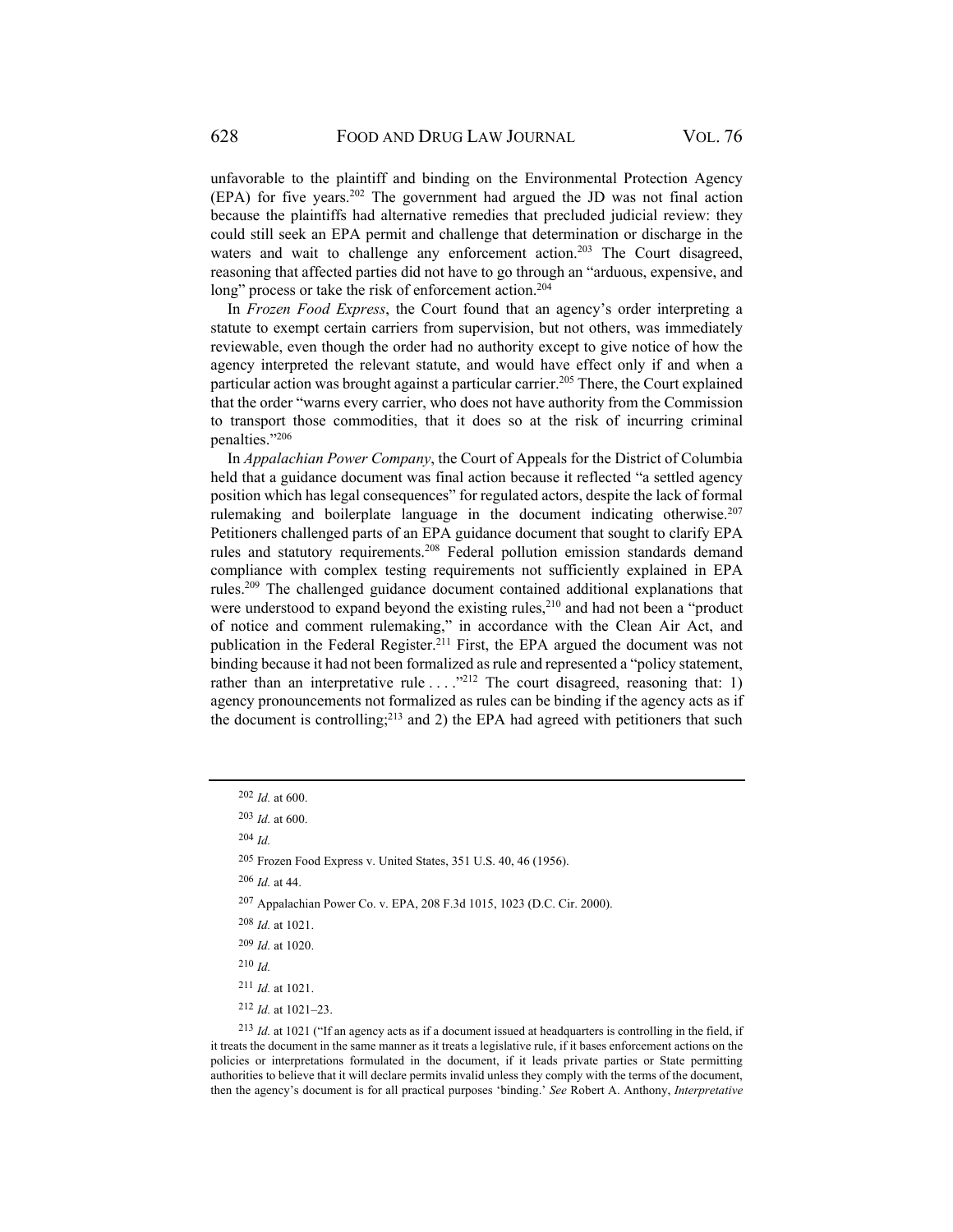agency's position was centered on the legal issue in dispute, "a position it plan[ed] to follow" and EPA agents "bound to apply."<sup>214</sup> Secondly, the EPA argued the guidance had no legal consequences, pointing to a disclaimer in the document reading: "The policies set forth in this paper are intended solely as guidance, do not represent final Agency action, and cannot be relied upon to create any rights enforceable by any party."215 The court also disagreed, pointing out in an arguably caustic tone that while the guidance may not have created rights, it certainly created obligations: "since 1991 EPA has been placing it at the end of all its guidance documents" and the "policies" consisted of "obligations on the part of the State regulators and those they regulate."<sup>216</sup>

The district courts in D.C. have considered FDA guidance and Secretary of HHS's interpretative rules final and subject to judicial scrutiny.217 In *Philip Morris*, the court assessed that various factors can determine whether a guidance document is "sufficiently final to warrant pre-enforcement review," and concluded that "an agency's interpretation of its governing statute, with the expectation that regulated parties will conform to and rely on this interpretation, is final agency action fit for judicial review."218 In *Pharmaceutical Research*, the court found that an HHS's Interpretative Rule constituted final agency action subject to judicial review, reasoning that guidance documents can have practical binding effect.<sup>219</sup> In another case, a D.C. district court has rendered the 1997 Final Guidance on Industry-Supported Scientific and Educational Activities,<sup>220</sup> along with specific FDAMA provisions, unconstitutional.<sup>221</sup> Plaintiff had sought an order enjoining FDA from "enforcing policies restricting certain forms of manufacturer promotion of off-label uses for FDAapproved drugs and devices . . . expressed through Guidance Documents . . . ."222 The court rejected FDA's stance that "guidance documents are merely an outcome of the overall statutory scheme," thus not violative of First Amendment rights, and found

<sup>215</sup> *Id.* at 1023.

<sup>216</sup> *Id.*

217 The HHS Interpretative Rule challenged in *Abbott* was ultimately superseded by statute (as stated in Califano v. Sanders, 430 U.S. 99, 105 (1977) and Lubrizol Corp. v. Train, 547 F.2d 310, 315 (6th Cir. 1976)), but the prescribed rule is still in force.

218 Philip Morris USA, Inc. v. FDA, 202 F. Supp. 3d 31, 46–47 (D.D.C. 2016) (reasoning that "boilerplate language" FDA adopts to disclaim in guidance that such document "does not establish legally enforceable responsibilities . . . cannot dictate whether the [Guidance] is a final agency action fit for review") (referencing Appalachian Power Co. v. EPA, 208 F.3d 1015, 1021 (2000) ("'Interpretative rules' and 'policy statements' may be rules within the meaning of the APA and the Clean Air Act, although neither type of 'rule' has to be promulgated through notice and comment rulemaking.")).

219 Pharm. Research & Mfrs. of Am. v. Dep't Health & Hum. Servs., 138 F. Supp. 3d 31, 44 (D.D.C. 2015) (concluding that "the Interpretive Rule very clearly requires pharmaceutical manufacturers and covered entities alike to change their behavior in a not insignificant way").

<sup>220</sup> *See* Final Guidance on Industry-Supported Scientific and Educational Activities, 62 Fed. Reg. 64,074 (1997); *See also* Wash. Legal Found. v. Friedman, 36 F. Supp. 2d 16, 18 (D.D.C. 1999).

221 Wash. Legal Found. v. Henney, 202 F.3d 331 (D.C. Cir. 2000).

*Rules, Policy Statements, Guidances, Manuals, and the Like—Should Federal Agencies Use Them to Bind the Public?*, 41 DUKE L.J. 1311, 1328–29 (1992), and cases there cited.").

<sup>214</sup> *Id.*

<sup>222</sup> *Friedman*, 13 F. Supp. at 54.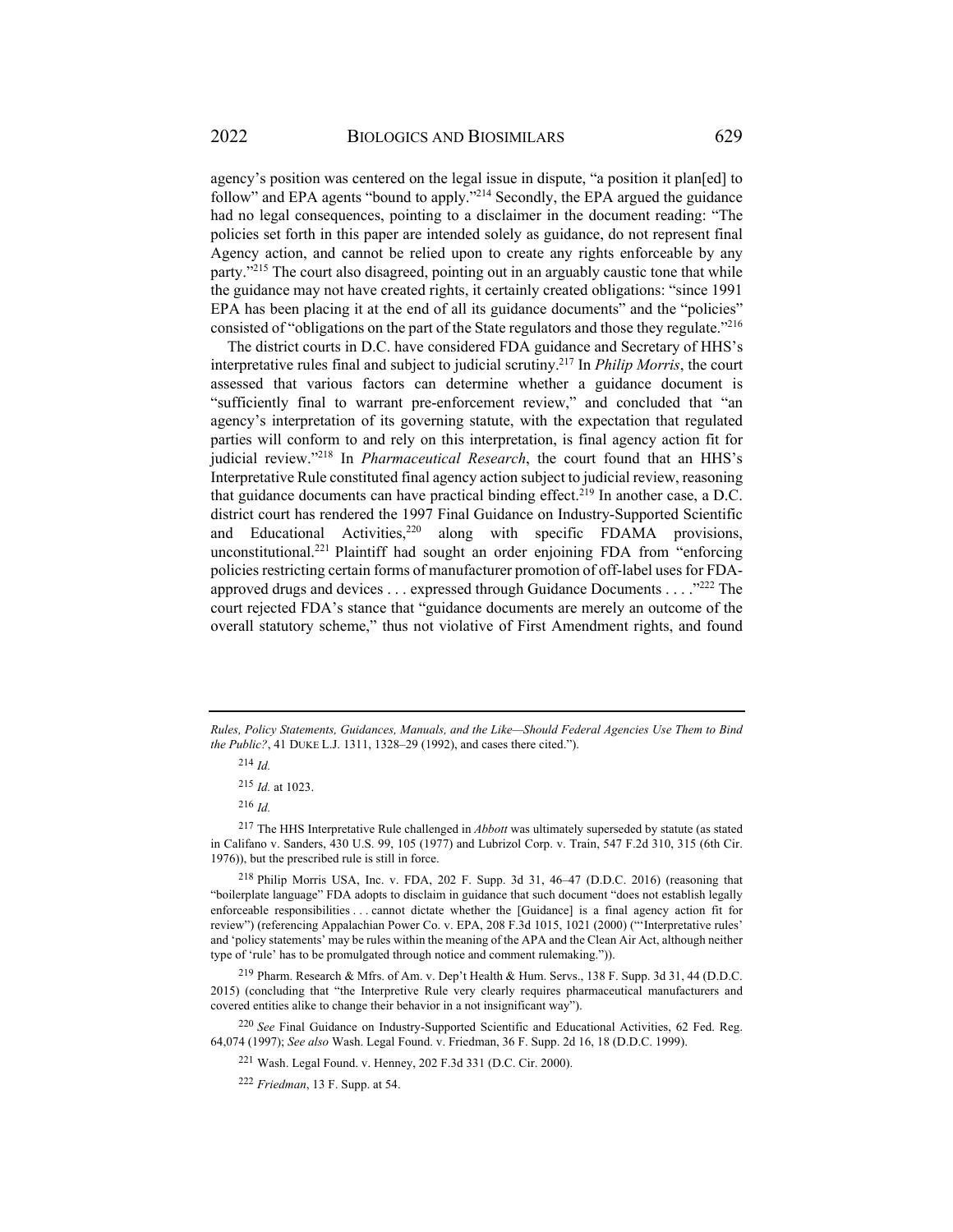that guidance documents are subject to First Amendment scrutiny."<sup>223</sup> At appeal,  $224$ the case was ultimately dismissed, as the key constitutional issue was no longer in controversy, seemingly due to plaintiff counsel's fatal miscalculation during the hearing.<sup>225</sup> FDA sustained that guidance documents merely described safe harbors and that manufacturers were free to go against them.226 Plaintiff's counsel was hardpressed on FDA's new "safe harbor" argument and agreed "it no longer [had] a constitutional objection," but insisted the court should decide and affirm the district court decision because the plaintiff still feared FDA could decide to prosecute drug manufacturers in the future based on the agency's guidance document.<sup>227</sup> The court declined to provide judgment on the merit, dismissing the appeal and vacating the district court's order.<sup>228</sup>

## *2. Statutory Language Authorizing FDA to Enforce the "Truthful and Not Misleading" Standard*

FDA holds police power in enforcing the FDCA and PHSA. The former prohibits "[t]he adulteration or misbranding of any food, drug, device, tobacco product, or cosmetic in interstate commerce."229 The misbranding provision serves as the essential enforcement tool that authorizes FDA to limit speech (product labeling and advertising). $230$ 

A drug is misbranded if its labeling "is false or misleading in any particular" or if its label or labeling fails to meet the various requirements set forth in the statute.<sup>231</sup> This includes failure to provide adequate directions of use and warnings and disclose certain statements of fact in its label, labeling, and "advertisements" and "other descriptive printed matter"  $\dots$  "with respect to that drug."<sup>232</sup> A drug can be misbranded also if its labeling or advertising fails to reveal material facts in the light of the representations being made and the consequences which may result from the use of the drug.<sup>233</sup> FDA has implemented the misbranding provision by further detailing drug

<sup>228</sup> *Id.*

229 21 U.S.C.A. § 331 (b).

<sup>230</sup> Congress had long before the FDCA made drug misbranding illegal. "The Federal Food and Drugs Act of 1906, the first national statute enacted by Congress to regulate the American food and drug supply, gave the Agency the authority to police the market and remove adulterated or misbranded foods and drugs." S. REP. 105-43, at 6 (1997). Congress and state legislation have also established certain requirements for disclosure of healthcare and drug costs, including through the Social Security Act of 1935 and the Physician Payments Sunshine Act of 2010, but FDA is not responsible for enforcement of those requirements.

<sup>232</sup> *Id.*

233 21 U.S.C. § 321(n) ("If an article is alleged to be misbranded because the labeling or advertising is misleading, then in determining whether the labeling or advertising is misleading there shall be taken into

<sup>223</sup> *Id.* at 62.

<sup>224</sup> *Henney*, 202 F.3d at 335.

<sup>225</sup> *Id.* at 335 ("The stage therefore appeared set for us to consider a difficult constitutional question of considerable practical importance. However, as a result of the government's clarification at oral argument, the dispute between the parties has disappeared before our eyes.").

<sup>226</sup> *Id.* at 335 (stating that FDA would have the right to consider the conduct not recommended in guidance document as "intended use" of the drug—off-label promotion—and subject to enforcement under FDCA's misbranding provision).

<sup>227</sup> *Id.* at 336.

<sup>231 21</sup> U.S.C.A. § 352.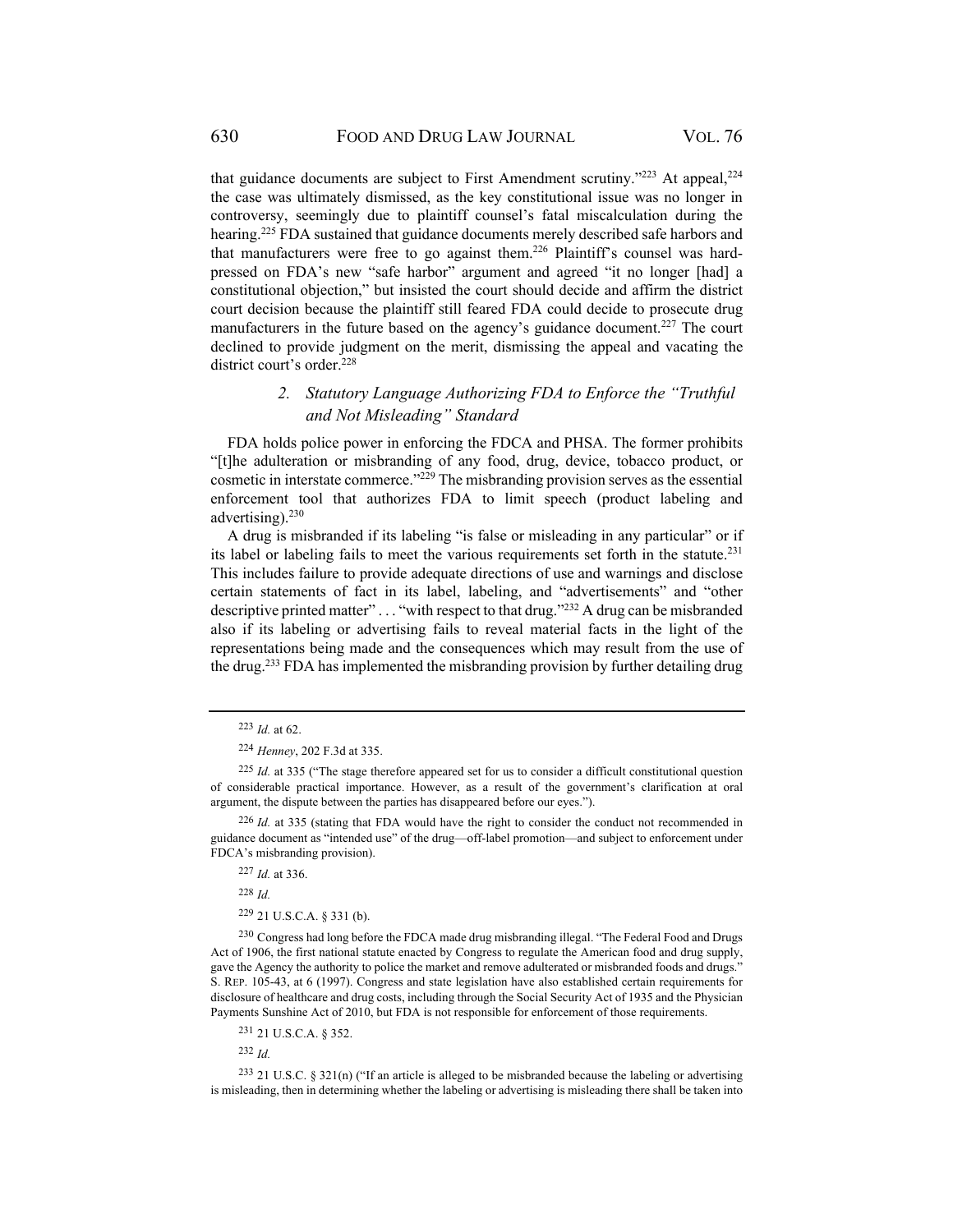labeling and advertisement requirements.<sup>234</sup> For example, prescription drug advertisements must include "information in brief summary relating to side effects, contraindications, and effectiveness," among other things.<sup>235</sup> A drug is also misbranded if its labeling contains false or misleading comparative representations "with respect to another drug."<sup>236</sup>

The term "labeling" includes the product label and any other "written, printed, or graphic matter (1) upon any article<sup>237</sup> or any of its containers or wrappers, or (2) accompanying such article."238 Courts have interpreted the concepts of "advertisement" and written matter "accompanying such article" expansively. In *Kordel*, the Court found that misbranded labeling encompassed advertisement itself and literature designed to aid in the sale of a drug, including booklets distributed separately.239 While applying *Kordel*, courts have found that misbranded labeling under the FDCA covers oral, written, printed, or graphic advertising.<sup>240</sup> Lectures transcribed by a government agent are proper evidence of misbranding.<sup>241</sup> Noteworthy, the split court in *Kordel* highlighted a more textualist approach in dissent. Justices Black, Frankfurter, Murphy, and Jackson asserted that false and misleading promotion should be attributed only to items accompanying the drug ("If Congress left a hiatus, Congress should fill it if it so desires.").<sup>242</sup> Still, the majority's expansive reading of the term "labeling" prevailed, and courts have interpreted the FDCA's misbranding provision to apply to any promotional messaging pertained to a regulated product.<sup>243</sup>

FDA distinguishes promotional messaging (product labeling and advertising) from scientific or general communication unrelated to a regulated product.<sup>244</sup> For example, medical education that does not refer to a drug or that is conducted independently, without influence from a manufacturer, is not labeling and advertising:  $245$  "company-

<sup>234</sup> *See generally* 21 C.F.R. pts. 202–03.

235 21 C.F.R. § 202.1.

<sup>236</sup> 21 C.F.R. § 331(tt)(2)–(3) (emphasis added).

237 "Article" should be understood as a "drug" under the FDCA.

238 21 U.S.C.A. § 321(m).

239 Kordel v. United States, 335 U.S. 345, 350–51 (1948) (reasoning that the wording currently under article 321(m)(2) was not limited to "upon" any drug or its containers or wrappers); *see also* United States v. Articles of Drug Consisting of Following: 5,906 Boxes, 745 F.2d 105, 114 (1st Cir. 1984).

240 Nature Food Ctrs., Inc. v. United States, 310 F.2d 67, 70 (1st Cir. 1962).

<sup>241</sup> *Id.*

<sup>242</sup> *Id.* at 351–53.

<sup>243</sup> *See also* United States v. 23, More or Less, Articles, 192 F.2d 308 (finding that phonograph records labeled as being "sleep inducing" conveyed the impression that the record was an adequate substitute for medication for insomnia and was false and misleading, thus, misbranded, within meaning of the FDCA).

<sup>244</sup> *E.g.*, Final Guidance on Industry-Supported Scientific and Educational Activities, 62 Fed. Reg. 64,093 (Dec. 3, 1997), https://www.govinfo.gov/content/pkg/FR-1997-12-03/pdf/97-31741.pdf.

<sup>245</sup> In 1997, FDA issued a guidance document with the purpose of establishing the agency's intent not to treat independent medical education as product promotion, but it also provided broader comments related to communication that is non-product related.

account (among other things) not only representations made or suggested by statement, word, design, device, or any combination thereof, but also the extent to which the labeling or advertising fails to reveal facts material in the light of such representations or material with respect to consequences which may result from the use of the article to which the labeling or advertising relates under the conditions of use prescribed in the labeling or advertising thereof or under such conditions of use as are customary or usual.").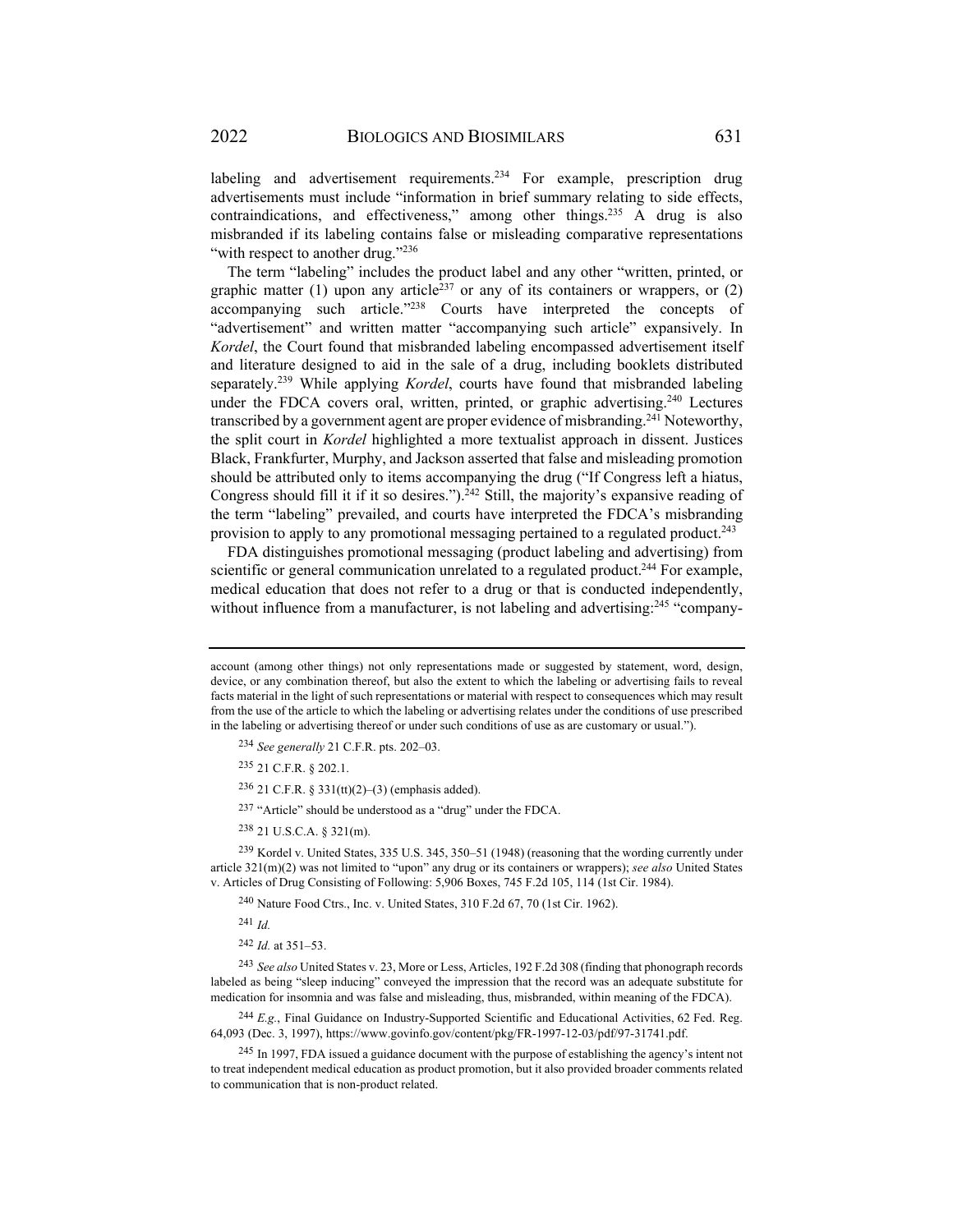supported educational activity or part thereof that does not relate to the company's products or a competing product, or suggest a use for the company's products, would not be considered a promotional activity, thus not subject to the FDCA's labeling and advertising provisions."246

FDA further explained:

The agency traditionally has recognized the important public policy reasons not to regulate all industry-supported activities as advertising or labeling. To permit industry support for the full exchange of views in scientific and educational discussions, including discussions of unapproved uses, FDA has distinguished between those activities supported by companies that are nonpromotional and otherwise independent from substantive influence of the supporting company and those that are not. $247$ 

FDA also has distinguished disease awareness communications from labeling and advertising.<sup>248</sup> A draft guidance document defined "disease awareness" communications" as those "disseminated to consumers or health care practitioners that discuss a particular disease or health condition, **but do not mention any specific drug or device or make any representation or suggestion concerning a particular drug or device**. Help-seeking communications are disease awareness communications directed at consumers" (emphasis added).<sup>249</sup> FDA withdrew that draft guidance document in 2015 as part of a declared effort to improve transparency and efficiency of the guidance document process.250 However, the agency also made it implicit that the draft guidance had no basis under the FDCA:

Unlike drug and device promotional labeling and prescription drug and restricted device advertising, **disease awareness communications are not subject to the requirements of the [FDCA]** and FDA regulations. FDA recognizes the importance of distinguishing between communications that are under FDA jurisdiction and those that are not [emphasis added]. $251$ 

<sup>246</sup> Final Guidance on Industry-Supported Scientific and Educational Activities, 62 Fed. Reg. at 64,096.

<sup>247</sup> *Id.* at 64,095.

<sup>&</sup>lt;sup>248</sup> In 2004, FDA issued draft guidance covering disease awareness communications by or on behalf of the drug manufacturers. *See generally* U.S. FOOD & DRUG ADMIN., GUIDANCE FOR INDUSTRY "HELP-SEEKING" AND OTHER DISEASE AWARENESS COMMUNICATIONS BY OR ON BEHALF OF DRUG AND DEVICE FIRMS – DRAFT GUIDANCE (Jan. 2004) (later withdrawn), https://www.hlregulation.com/files/2015/05/ 2004-draft-guidance-on-disease-awareness-activities.pdf [https://perma.cc/3B8B-MNDT] [hereinafter FDA, "HELP-SEEKING" GUIDANCE FOR INDUSTRY].

<sup>249</sup> *Id.* at 1.

<sup>250</sup> Withdrawal of Draft Guidance Documents Published Before December 31, 2013, 80 Fed. Reg. 26,059 (May 6, 2015), https://www.govinfo.gov/content/pkg/FR-2015-05-06/pdf/2015-10477.pdf [https:// perma.cc/GD2X-8UEE].

<sup>251</sup> *Id.*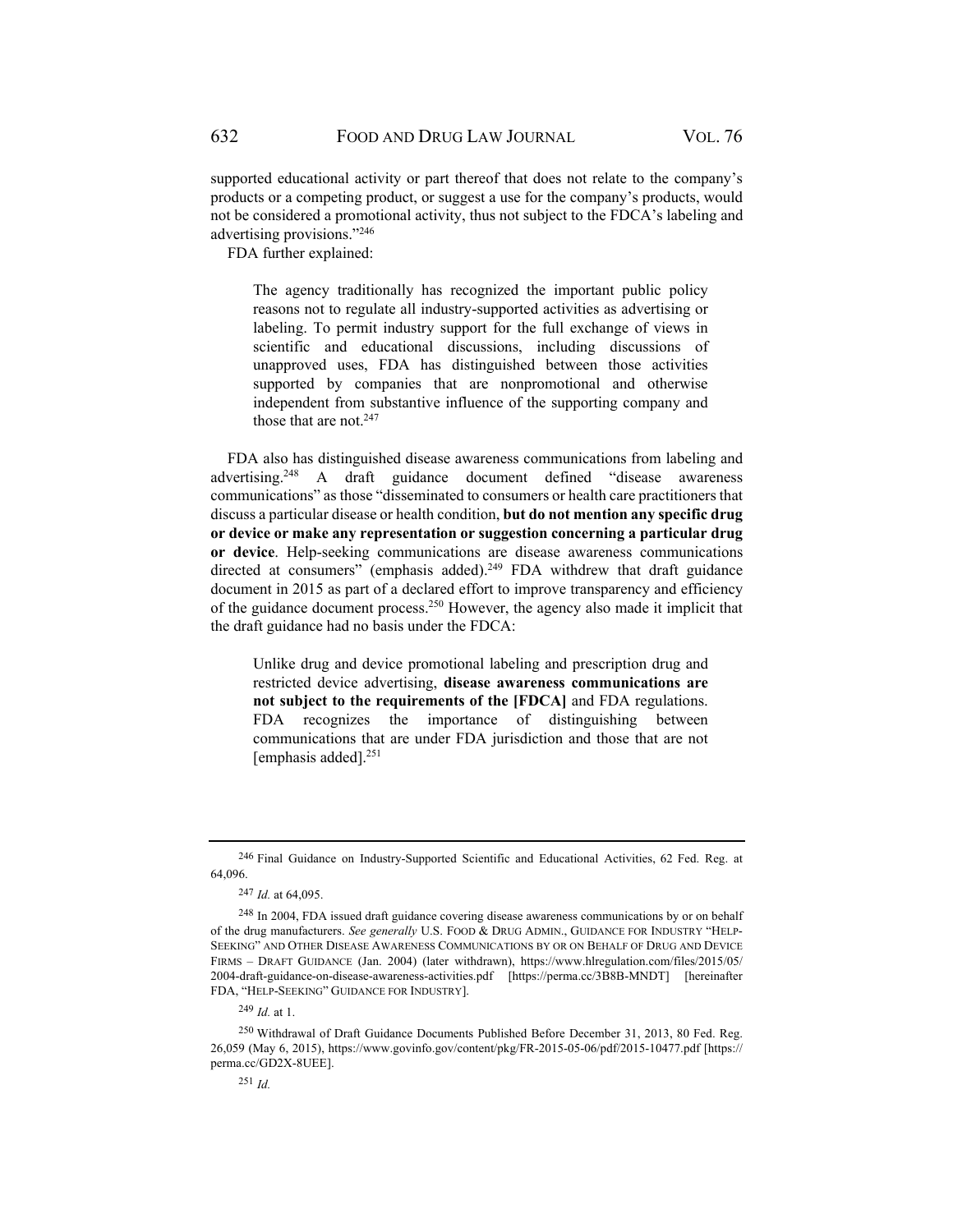Finally, triggered by Pfizer's request, FDA draft guidance "Promotional Labeling and Advertising Considerations for Prescription Biological Reference and Biosimilar Products" makes the point clear: the draft guidance applies to "FDA-regulated promotional labeling and advertisements (promotional materials)" only.252

## *3. Legal Test to Determine Whether FDA Could Apply the "Truthful and Not Misleading" Standard to Communication on "The Nature and Properties" of Biosimilars, to Drive a Public Policy of Encouraging the Prescription and Use of Biosimilars*

Courts apply the well-established two-part test in *Chevron*253 to determine whether Congress has authorized the agency to issue the regulation at issue.254 Under *Chevron*'s first prong, the Court reasoned that if Congress has spoken directly about the issue at hand and its words are clear, the agency can regulate the matter and courts must give effect to that unambiguous intent.255 The second prong applies when the statute is silent or ambiguous with respect to a specific issue.256 In this case, courts will give effect to the regulation if the agency's interpretation "is based on a permissible construction of the statute."257

To meet *Chevron*'s first prong, the statute must hardly leave any doubt as to Congress' intent. It requires a direct alignment between the regulatory act and the meaning of the statute. To decide whether Congress has addressed the precise question at issue, the reviewing court applies "'the traditional tools of statutory construction.'"258 It analyzes "the text, structure, and the overall statutory scheme, as well as the problem Congress sought to solve."259 In *Chevron*, the Court found that neither the statute nor the legislative history had provided valuable clues as to the

<sup>254</sup> *Id.*

<sup>255</sup> *Id. See also* Am. Hosp. Ass'n v. Azar, 468 F. Supp. 3d 372 (D.D.C. 2020) ("[T]he Court must apply the ordinary tools of statutory construction to determine 'whether Congress has directly spoken to the precise question at issue. If the intent of Congress is clear, that is the end of the matter . . . .'" (quoting Merck & Co. v. U.S. Dep't of Health & Hum. Servs., 385 F. Supp. 3d 81, 88 (D.D.C. 2019))).

<sup>256</sup> *Chevron*, 467 U.S. at 467.

<sup>252</sup> FDA, GUIDANCE ON PROMOTIONAL LABELING AND ADVERTISING, *supra* note 6.

<sup>253</sup> Chevron, U.S.A., Inc. v. NRDC, Inc., 467 U.S. 837, 840 (1984). In the landmark *Chevron* case, the Supreme Court assessed whether an Environmental Protections Agency (EPA)'s regulation designed to implement a permit program under the Clean Air Act Amendments of 1977 (Pub. L. 95-95, 91 Stat. 685) was "based on a reasonable construction of the statutory term 'stationary source.'" *Chevron*, 467 U.S. at 840. EPA's regulation changed during the Reagan Administration, introducing more relaxed controls, then interpreting the term "stationary source" to include what the agency called a "bubble policy" that allowed for one permit to cover all pollution-emitting devices within one plant, as opposed to each device individually. In practice, that allowed plants to make changes and increase emissions without having to seek new permits for the same plant. The EPA sought to reverse a decision from the U.S. Court of Appeals for the District of Columbia Circuit that had set aside EPA's regulation at issue, arguing the agency's interpretation of the statutory term was reasonable.

<sup>257</sup> *Id.* In contrast, another slightly different legal test would apply had the issue examined been whether FDA had interpreted its rules and guidances (not the statute) consistently. *Kisor* would control. Kisor v. Wilkie, 139 U.S. 2400 (2019) (explaining Auer v. Robbins, 519 U.S. 452 (1997), and establishing that courts should defer to an agency's interpretation of its own regulations, where the applicable regulation is truly ambiguous, but where a regulation has only one reasonable meaning, courts should apply it).

<sup>258</sup> Fin. Planning Ass'n v. Sec. & Exch. Comm'n, 482 F.3d 481, 487, 375 U.S. App. D.C. 389 (D.C. Cir. 2007) (quoting *Chevron*, 467 U.S. at 843 n.9).

<sup>259</sup> *Id. See also* Prevor v. FDA, 67 F. Supp. 3d 125, 133 (D.D.C. 2014).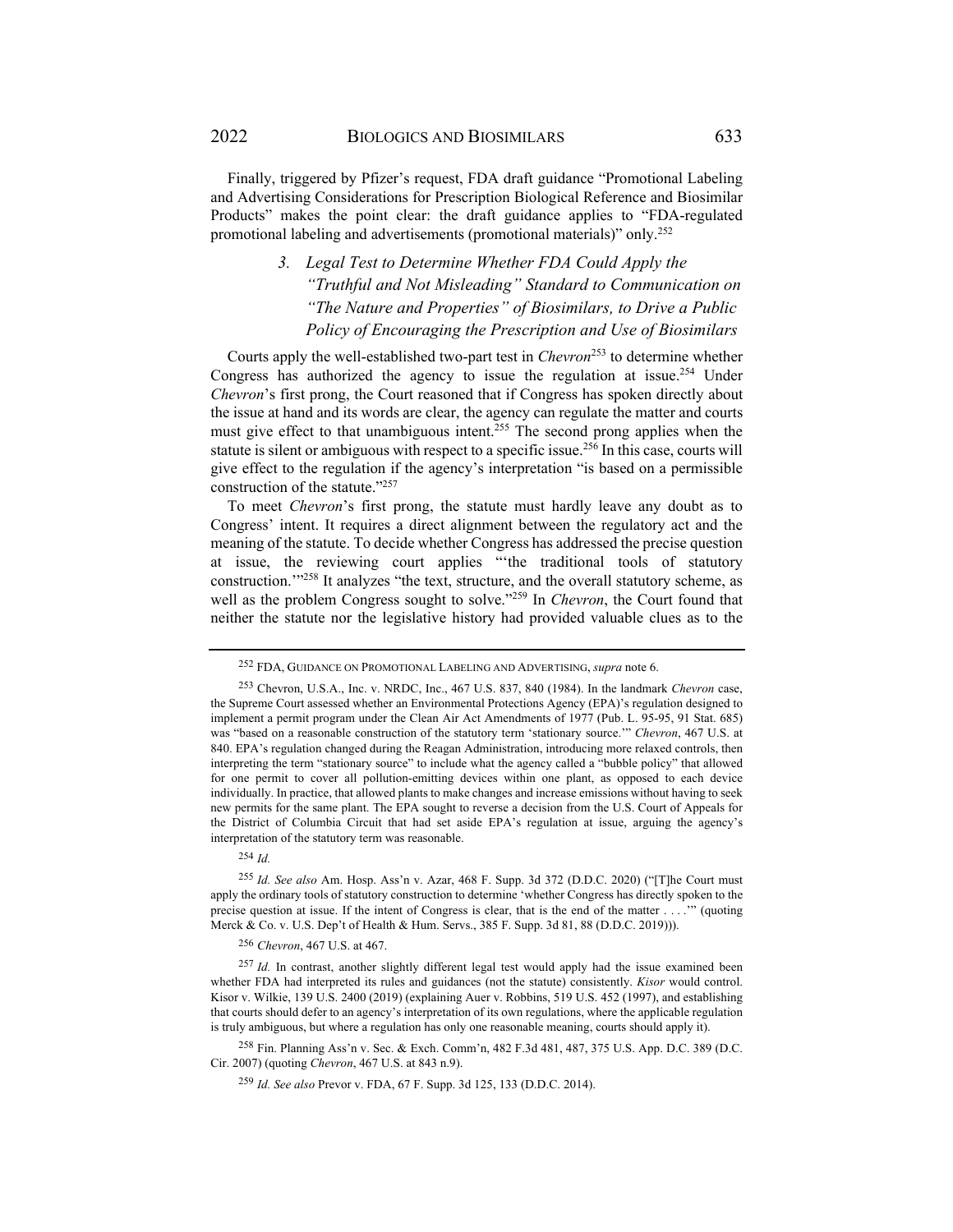definition of the terms then at issue to determine whether EPA had used an unambiguous legislative intent.<sup>260</sup> The Court reasoned that the statute at issue reflected the legislative struggle between interests seeking to establish regulatory schemes to reduce pollution but not retard industrial development and progressed to assess the second prong.261 *Chevron*'s first prong was met in *Prevor*, where a court found that FDA had "contravened the plain meaning of the law" by giving "unduly expansive meanings to certain language in the [FDCA]" to reach a conclusion that the plaintiff's product was a drug, not a medical device.262 The court in *Prevor* reasoned that FDA had contradicted a "congressional directive" because "Congress sought to limit the number of combination products to be regulated as drugs, including only those which relied on chemical action to achieve their primary intended purposes."263

To meet the second test prong, where Congress has been silent or ambiguous regarding the matter at issue, the agency's interpretation must be "based on a permissible construction of the statute."264 Where a statute is ambiguous and "Congress has explicitly left a gap for the agency to fill," the court must determine "whether the agency's answer is based on a permissible construction of the statute."<sup>265</sup> "Such legislative regulations are given controlling weight unless they are arbitrary, capricious, or manifestly contrary to the statute."266 As generally happens, enabling legislation is general and broad. In a way, statutes pencil a landscape in a canvas and task agencies to color the picture through its own regulation.267 However, the canvas is not "boundless,"268 and the agency cannot use its color palette without cohesion. Courts have rejected overly broad construction of statutes:

An agency action usually is arbitrary or capricious if the agency has relied on factors which Congress has not intended it to consider, entirely failed to consider an important aspect of the problem, offered an explanation for its decision that runs counter to the evidence before the agency, or is so

262 Prevor v. FDA, 67 F. Supp. 3d 125, 128 (D.D.C. 2014).

<sup>263</sup> *Id.* at 137 ("The Agency's expertise cannot re-write the law."). FDA appealed the district court's decision but later requested dismissal of the appeal. Prevor v. FDA, No. 14-5274, 2014 U.S. App. LEXIS 24682 (D.C. Cir. Dec. 17, 2014).

<sup>264</sup> *Chevron*, 467 U.S. at 840.

<sup>265</sup> *Id.* at 843.

<sup>266</sup> *Id.* at 844. *See also* Am. Hosp. Ass'n v. Azar, 468 F. Supp. 3d 372, 380 (D.D.C. 2020).

267 Morton v. Ruiz, 415 U.S. 199, 231 (1974) ("The power of an administrative agency to administer a congressionally created and funded program necessarily requires the formulation of policy and the making of rules to fill any gap left, implicitly or explicitly, by Congress.").

<sup>260</sup> *Chevron*, 467 U.S. at 845 ("Congress did not have a specific intention on the applicability of the bubble concept in these cases."); *see also id.* at 862 ("We find that the legislative history as a whole is silent on the precise issue before us. It is, however, consistent with the view that the EPA should have broad discretion in implementing the policies of the 1977 Amendments.").

<sup>&</sup>lt;sup>261</sup> *Id.* at 847 (also stating that "it does . . . plainly disclose that in the permit program Congress sought to accommodate the conflict between the economic interest in permitting capital improvements to continue and the environmental interest in improving air quality." *Id.* at 851.)

<sup>268</sup> Merck & Co. v. U.S. Dep't of Health & Hum. Servs., 962 F.3d 531, 537 (D.C. Cir. 2020) (finding that the Department of Health and Human Services' Centers for Medicare and Medicaid Services lacked statutory basis and "acted unreasonably in construing its regulatory authority" when it promulgated rule broadly requiring manufacturers to disclose the wholesale acquisition cost of many prescription drugs and biologics in TV ads).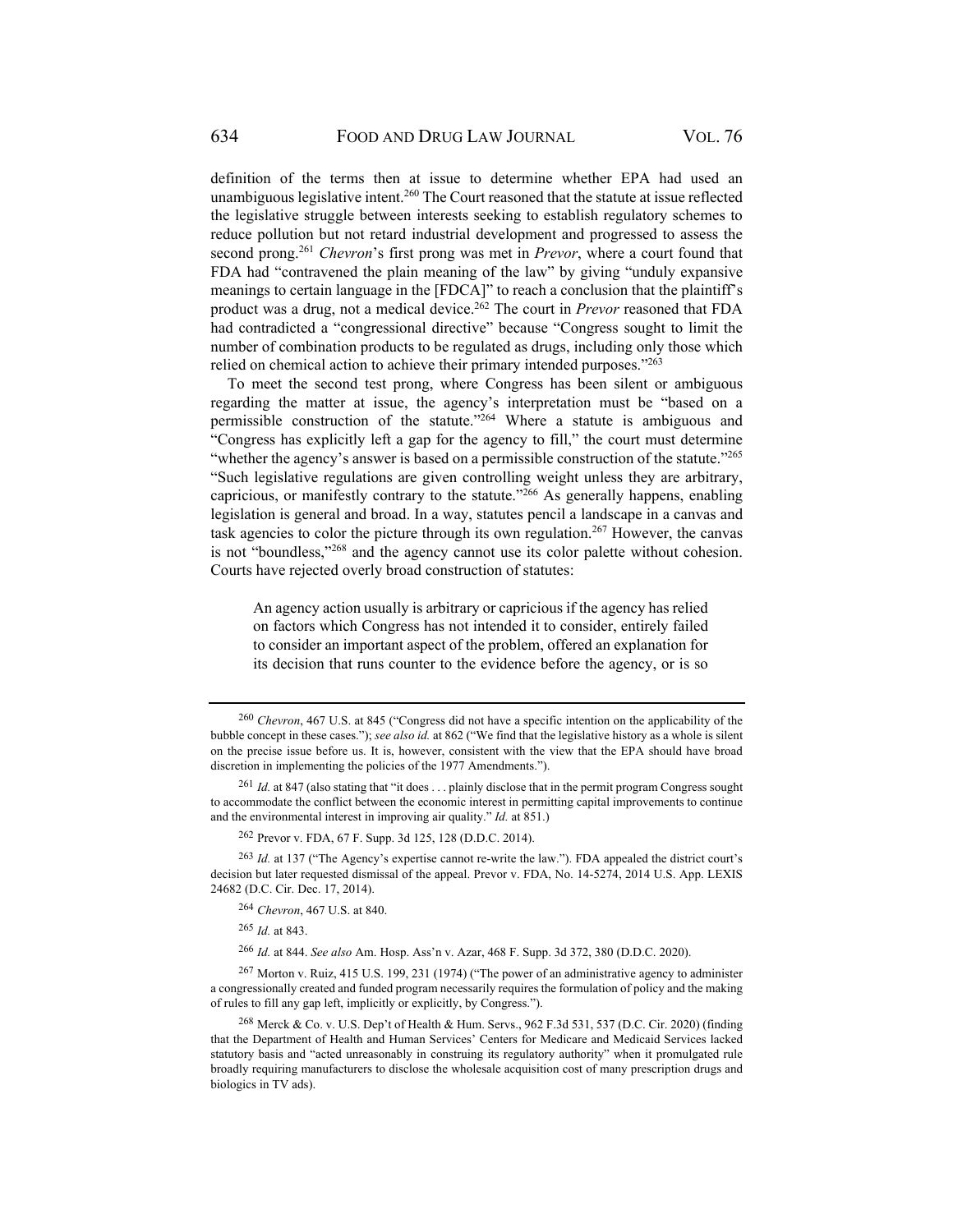implausible that it could not be ascribed to a difference in view or the product of agency expertise.269

Also, "courts should not lightly presume congressional intent to implicitly delegate decisions of major economic or political significance to agencies."270 Interpretation of a statute that would "seem to give it unbridled power to promulgate any regulation" would not meet *Chevron*'s second prong.271 In *Merck*, the court reasoned that regulation forcing drug manufacturers to disclose Average Wholesale Price in TV advertisement, "under arguable effect of driving down drug prices," suggested "a staggering delegation of power, far removed from ordinary administration."<sup>272</sup> Defendant-appellant, HHS, had argued the rule was "not of major significance because compliance costs would be low," but the court reasoned the issue was not with cost of compliance but with the fact that the regulation implicated "a substantial constitutional question concerning the government's authority to regulate the public speech of companies just because some percentage of the audience is involved in a governmental program from which the businesses indirectly derive financial benefit."273

## *B. Application of the Law*

Pfizer petitioned FDA to issue broad guidance to clarify the appropriate conditions under which biologics manufacturers may disseminate information on "the nature and properties" of biosimilars, irrespective of whether the communication would refer to a specific product.274 Pfizer argued that as much as FDA has set parameters for truthful and not misleading promotion of drugs, it should also set them for truthful and not misleading communication discussing scientific and regulatory propositions, such as the safety and effectiveness of biosimilars in general.<sup>275</sup> Pfizer suggests that any communication on biosimilarity disseminated by a biologics manufacturer can be misleading in violation of the FDCA's misbranding provision.<sup>276</sup> Three of the four communication examples Pfizer provided did not refer to any product; instead, they appeared to be general discussions on the science and regulation of biosimilars. Thus, Pfizer's request aims to extend the truthful and not misleading standard under the FDCA to any manufacturer's communication on the nature and properties of biosimilars, thereby creating regulatory pressure to suppress the dissemination of messages disfavoring biosimilars.

FDA has not embraced such a broad proposition. The existing draft guidance on promotional labeling and advertising on biologics and biosimilars points to the

<sup>269</sup>Prevor v. FDA, 67 F. Supp. 3d 125, 134 (D.D.C. 2014) (citing Motor Vehicle Mfrs. Ass'n of U.S., Inc. v. State Farm Mut. Auto. Ins. Co., 463 U.S. 29, 43 (1983)).

<sup>270</sup> FDA v. Brown & Williamson Tobacco Corp., 529 U.S. 120, 160 (2000) (declaring FDA did not have statutory authority to regulate tobacco products; superseded by subsequent amendment to the FDCA); *see also* Utility Air Regulatory Grp. v. EPA, 573 U.S. 302, 324 (2014) ("When an agency claims to discover in a long-extant statute an unheralded power to regulate 'a significant portion of the American economy,' we typically greet its announcement with a measure of skepticism.").

<sup>271</sup> *Merck*, 962 F.3d at 540. *See also* Loving v. IRS, 408 U.S. App. D.C. 281, 742 F.3d 1013 (2014).

<sup>272</sup> *Merck*, 962 F.3d at 540.

<sup>273</sup> *Id.* at 535–40.

<sup>274</sup> Pfizer, Inc., Citizen Petition, *supra* note 4, at 1. *See* discussion *supra* Section II(A).

<sup>275</sup> *Id.*

<sup>276</sup> *Id.*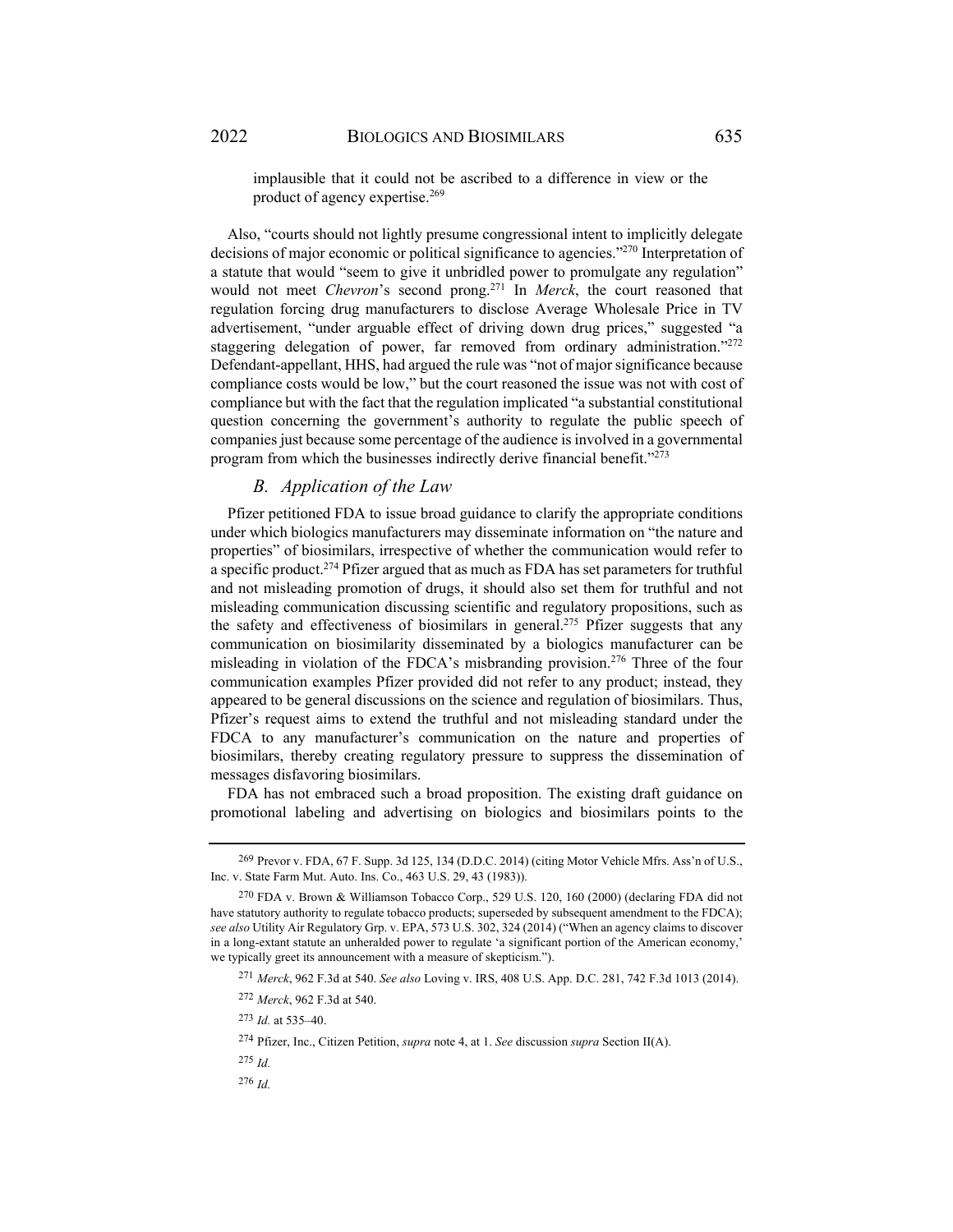FDCA's authority clearly indicating it applies to "FDA-regulated promotional labeling and advertisements (promotional materials)" only.277 Examples of misleading communication are limited to potentially false or misleading product claims without adequate substantiation or disclaimers.<sup>278</sup> The three legal issues proposed in this section are answered to reach this broad conclusion.

First, an FDA guidance document cannot be the appropriate instrument to set parameters for truthful and not misleading communication on the nature and properties of biosimilars. FDA guidance must be limited to explaining how existing FDA rules apply (for the efficient enforcement of the FDCA provisions and FDA rules implemented through the appropriate rulemaking process).<sup>279</sup> In the absence of statutory provision or rule on point to rely on, the guidance document itself would constitute rulemaking (rule includes statements of general applicability and future effect designed to interpret law or policy).<sup>280</sup> Here, neither the FDCA nor FDA rules on misbranding ever apply to communication on the nature and properties of a class of products. Instead, the provision exclusively applies to product labeling and advertising,281 generally considered product label and promotion (labeling and advertising).282 Messages on the nature and properties of biosimilars without product mentioning are not promotion, and its regulation would be a departure from FDA's interpretation of the law (FDA has long regulated product promotion and declined to regulate other types of communication).283 "The agency traditionally has recognized the important public policy reasons not to regulate all industry-supported activities as advertising or labeling."284

Legal challenges are sure to follow should FDA adopt Pfizer's proposition and promulgate a guidance document articulating that the FDCA misbranding provision applies to communication on the nature and properties of biosimilars. Such interpretation, even if materialized in a guidance document disclaimed as nonbinding and not legally enforceable, would not be insulated from legal review. Such interpretation would meet *Bennett*'s two prongs and constitute final agency action.285 Here, a guidance document duly approved by FDA officers and published in the Federal Register would likely mark the consummation of the agency's decisionmaking process and from which legal consequences would flow.286

*Bennett*'s first prong: As in *Abbott*, the guidance document would represent the final and settled understanding approved by FDA officers (assuming that such guidance

<sup>278</sup> *Id.*

281 21 U.S.C. § 352; 21 C.F.R. Parts 202 and 203 (2021).

282 Kordel v. United States, 335 U.S. 345, 347 (1948).

<sup>283</sup> Final Guidance on Industry-Supported Scientific and Educational Activities, 62 Fed. Reg. 64,074, 64,096 (Dec. 3, 1997) ("A company-supported educational activity or part thereof that does not relate to the company's products or a competing product, or suggest a use for the company's products, would not be considered a promotional activity," and thus not subject to the FDCA's labeling and advertising provisions.).

<sup>284</sup> *Id.* at 64,095.

<sup>277</sup> FDA, GUIDANCE ON PROMOTIONAL LABELING AND ADVERTISING, *supra* note 6.

<sup>279 21</sup> C.F.R. § 10.90 (2021).

<sup>280 5</sup> U.S.C. § 551(4).

<sup>285 5</sup> U.S.C. § 704.

<sup>286</sup> Meeting *Bennett*'s two conditions for finality. Bennett v. Spear, 520 U.S. 154, 177–78 (1997).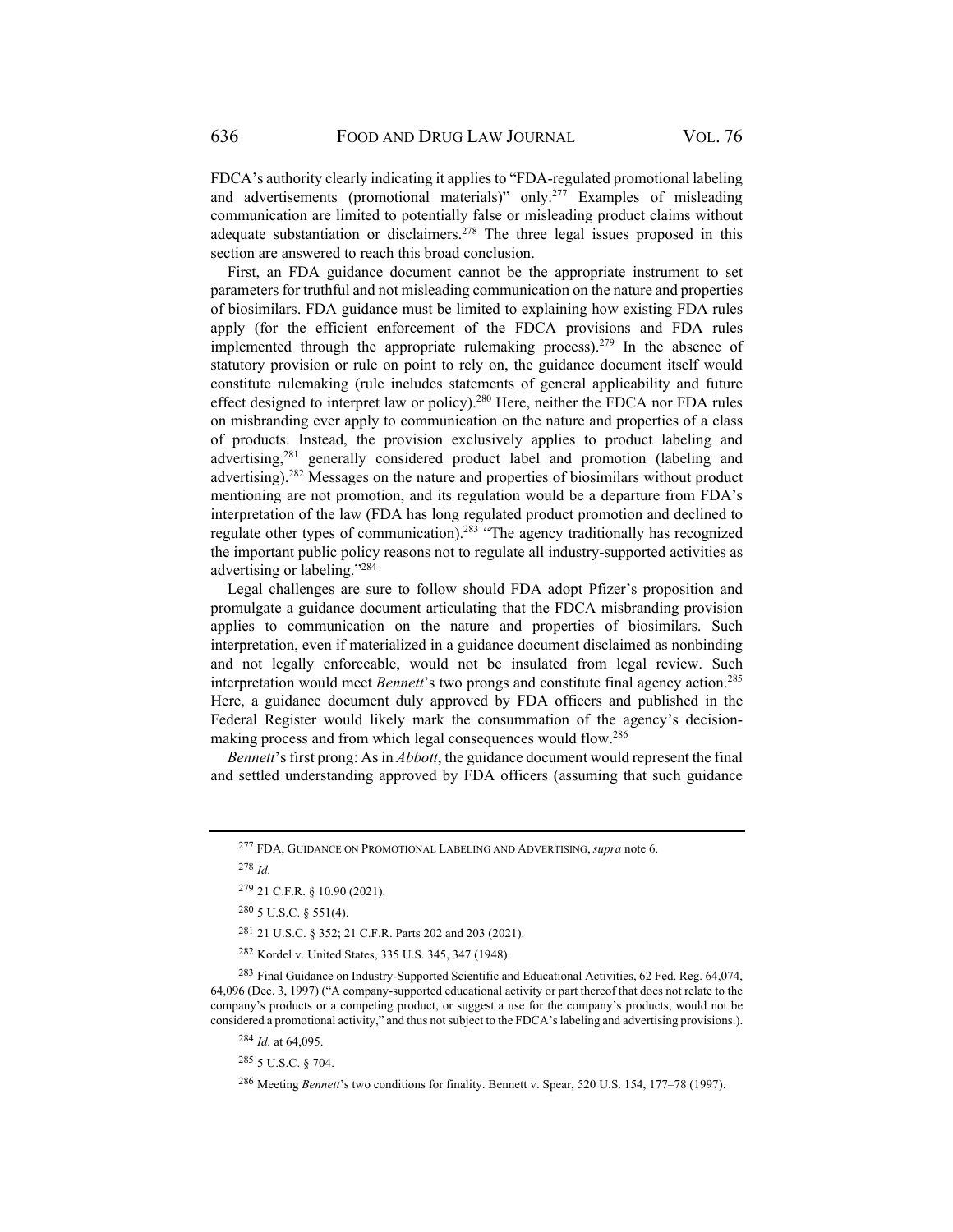would have been approved and published).<sup>287</sup> Such a guidance document distinguishes from situations where the agency action is a mere recommendation to an officer with absolute power to decide differently.288 In fact, FDA agents could "not deviate from such guidances without appropriate justification and supervisory concurrence."<sup>289</sup> Also, even though the guidance document could still be revised after consultation or at any time, its consummation aspect would still exist.290 In *U.S. Army Corps of Engineers*, a final jurisdictional determination (JD) was considered final action because it had gone through all the necessary steps for its issuance.<sup>291</sup> The fact that the agency could still change the conclusions expressed in the JD, based on new information, did not negate its consummation aspect.<sup>292</sup> Here, FDA can still change its position expressed in a guidance document based on new information arising from public consultation or otherwise. However, this possibility would not negate the consummation of FDA's thinking expressed in the document. As in *Appalachian*, also, the guidance would reflect "a settled agency position."293

*Bennett*'s second prong: Such FDA guidance would also meet *Bennett*'s second prong because it would establish new agency interpretation, making the guidance a rule under the APA.294 Legal consequences can flow from new agency interpretation of the law even when encapsulated in a guidance document.295 In *Bennett*, the agencyrespondent had argued that the action was not final because it was a mere recommendation for affected parties to follow or not.296 However, in practice, states and regulated parties would hardly ever consider not following those recommendations due to the threat of hefty fines and criminal liability.297 Equally here, biologics manufacturers would have to carefully calculate the risks of not complying with an FDA guidance document due to the threat of enforcement action that could result in civil and criminal penalties. The parallel is also true between the facts in *U.S. Army Corps of Engineers* and the hypothetical facts here. In both cases, a JD and a guidance document themselves could not be the basis for administrative or criminal proceedings but represented a clear threat of enforcement action (the affected parties do not have to risk enforcement action to make the agency action reviewable).<sup>298</sup>

<sup>291</sup> *Id.*

<sup>292</sup> *Id.*

- 294 5 U.S.C. § 551(4).
- 295 Bennett v. Spear, 520 U.S. 154, 178 (1997).
- <sup>296</sup> *Id.* at 169, 177.

<sup>297</sup> *Id.* at 169.

298 U.S. Army Corps of Eng'rs v. Hawkes Co., 136 S. Ct. 1807, 1815 ("[W]hile no administrative or criminal proceeding can be brought for failure to conform to the approved JD itself, that final agency determination not only deprives respondents of a five-year safe harbor from liability under the Act, but

<sup>287</sup> Abbott Lab'ys v. Gardner, 387 U.S. 136, 151 (1967), *superseded by statute*, Clean Air Amendments of 1970, Pub. L. No. 91–604, 84 Stat. 1676 (codified as amended at 42 U.S.C.A. § 7607 (1997 & 2010 Supp.)), as recognized in Califano v. Sanders, 430 U.S. 99, 105 (1977) and Lubrizol Corp. v. Train, 547 F.2d 310 (6th Cir. 1976)).

<sup>288</sup> Chi. & S. Air Lines, Inc. v. Waterman S.S. Co., 333 U.S. 103, 113 (1948).

<sup>289 21</sup> U.S.C. § 371(h).

<sup>290</sup> U.S. Army Corps of Eng'rs v. Hawkes Co., 136 S. Ct. 1807, 1814.

<sup>293</sup> Appalachian Power Co. v. EPA, 208 F.3d 1015, 1023 (D.C. Cir. 2000).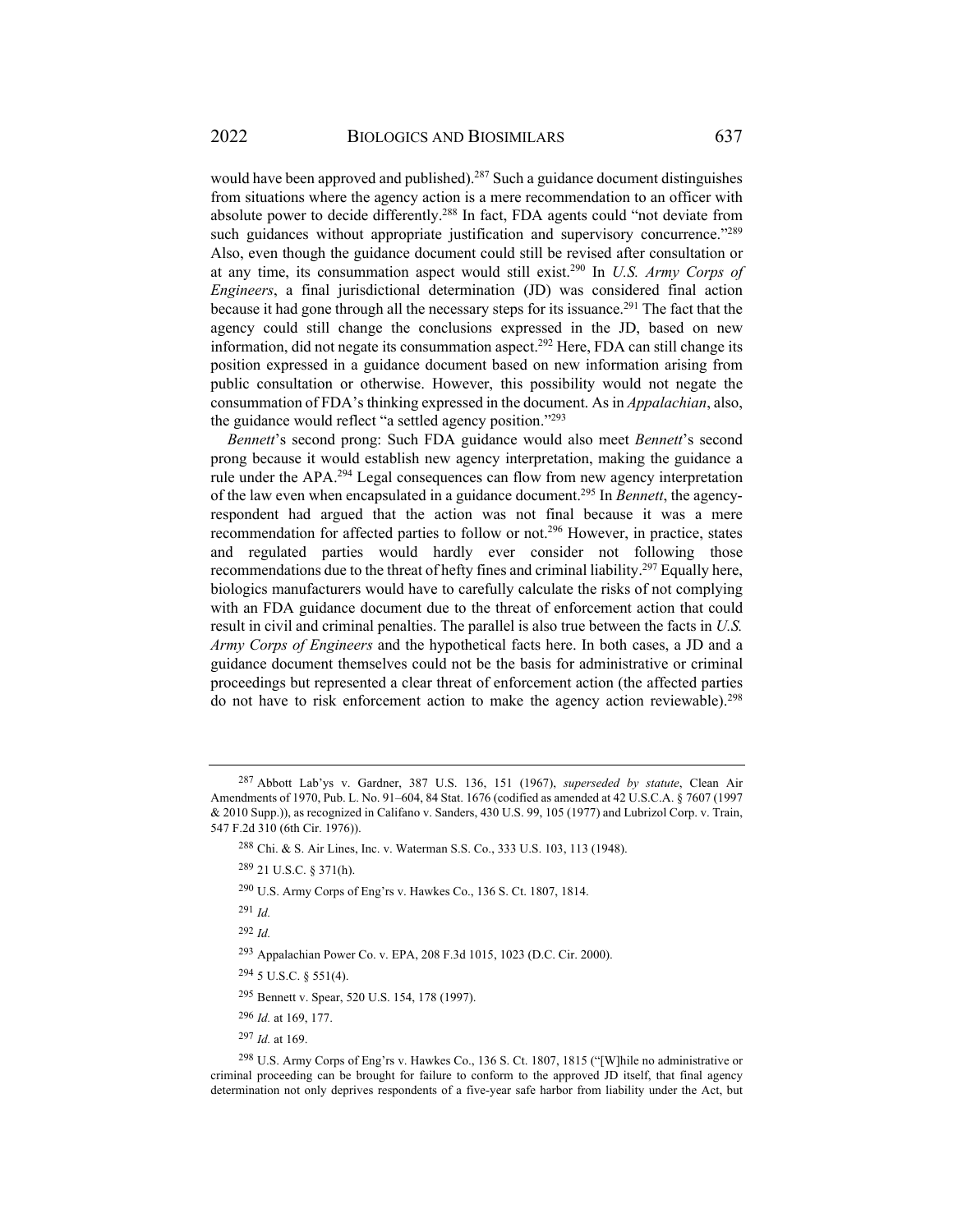*Frozen Food Express* also provides support to establish *Bennett*'s second prong in this case. There, the agency action was immediately reviewable because it put some carriers on notice that they would be subject to supervision and could face criminal penalties.299 Here, Janssen, Genetech, Amgem, and potentially other manufacturers would immediately be on notice that their prior messaging would expose them to civil and criminal liability.

Finally, the appeals and district courts in the District of Columbia have examined the finality of the agency's guidance documents more closely and held that they are final when they represent a settled agency position on the law.300 In *Appalachian Power Company*, an EPA guidance document was held final action because it expanded on existing rules creating legal consequences for regulated actors.<sup>301</sup> The lack of formality on the issuance of the guidance and boilerplate language in the document indicating the recommendations there described were not binding did not negate the actual legal consequences flowing from the document.302 In *Philip Morris*, the district court held that HHS's interpretative rules created an expectation that regulated parties would conform with it; thus, it was final action.<sup>303</sup> Here, a hypothetical FDA guidance regulating communication on biosimilarity would be reviewable, despite the traditional boilerplate language found in guidance documents (as in *Appalachian*). This analysis gains even more weight when assessing the conditions of finality flexibly and pragmatically.<sup>304</sup>

Meeting *Bennett*'s two conditions, an FDA guidance document applying the FDCA misbranding provision would warrant immediate pre-enforcement judicial review.

Next, this Article provides a negative and more straightforward answer to the second question: whether any statutory provision authorizes FDA to set parameters for truthful and not misleading communication on the nature and properties of biosimilars. The FDCA narrowly defines the truthful and not misleading standard to apply it with one primary purpose: protect the health of consumers $305$  (FDA's mission includes "protecting the public health by ensuring that the products it regulates meet the appropriate FDA regulatory standards."306). Although closely contained in its scope,

299 Frozen Food Express v. United States, 351 U.S. 40 (1956) (first citing Abbott Lab'ys v. Gardner, 387 U.S. 136, 150 (1967) and then *U.S. Army Corps of Eng'rs*, 136 S. Ct. at 1815).

300 Appalachian Power Co. v. EPA, 208 F.3d 1015, 1023 (D.C. Cir. 2000).

<sup>301</sup> *Id.*

<sup>302</sup> *Id.*

303 Philip Morris USA, Inc. v. FDA, 202 F. Supp. 3d 31, 46–47 (D.C. Cir. 2016); *see also* Pharm. Research & Mfrs. of Am. v. U.S. Dep't Health & Hum. Servs., 138 F. Supp. 3d 31, 44 (D.C. Cir. 2015).

<sup>304</sup> *Abbott Lab'ys*, 387 U.S. at 149.

305 21 U.S.C. § 352. *See also* S. REP. 105-43, at 15–16 (1997) ("From the 1906 Food and Drugs Act through the 1990 Safe Medical Devices Act, food and drug law has emphasized that the duty of the FDA is to protect the public against unsafe or ineffective products.").

 $306$  S. REP. 105-43, at 2–3 (1997). With FDAMA, Congress sought to build upon earlier administrative reforms and findings of the ongoing Advisory Committee to drive more accountability and focus within FDA and reauthorize the agency to charge user fees in exchange for more efficient drug application reviews. *See id.* at 2 ("The legislation accomplishes three major objectives: it builds upon recent administrative reforms that both streamline FDA's procedures and strengthen the agency's ability to accomplish its mandate in an era of limited Federal resources; it requires a greater degree of accountability from the agency in how it pursues its mandate; and it provides for the reauthorization of PDUFA.").

warns that if they discharge pollutants onto their property without obtaining a permit from the Corps, they do so at the risk of significant criminal and civil penalties.").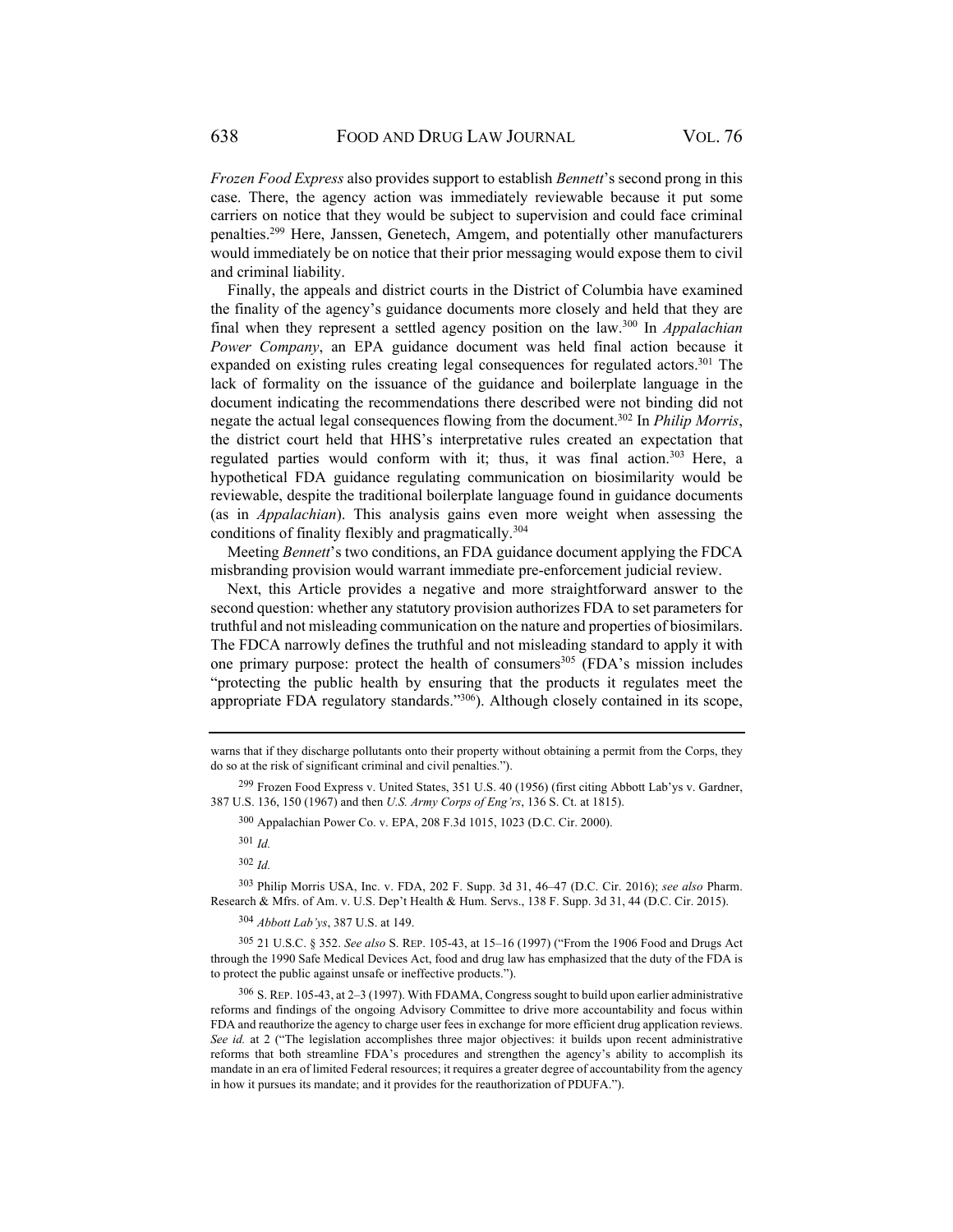failure to meet the truthful and not misleading standard can lead to severe liability, with civil and criminal penalties.<sup>307</sup> Accordingly, the standard applies only to product labeling and advertising, which, when false or misleading, misbrands the product at issue.308 The FDCA's misbranding provision applies to any product promotional communication.309 However, it does not apply beyond that:

company-supported educational activity or part thereof that does not relate to the company's products or a competing product, or suggest a use for the company's products, would not be considered a promotional activity, thus not subject to the FDCA's labeling and advertising provisions.310

Also:

The agency traditionally has recognized the important public policy reasons not to regulate all industry-supported activities as advertising or labeling. To permit industry support for the full exchange of views in scientific and educational discussions, including discussions of unapproved uses, FDA has distinguished between those activities supported by companies that are nonpromotional and otherwise independent from substantive influence of the supporting company and those that are not.  $\ldots$ <sup>311</sup>

It is no accident FDA has reiterated in different instances that the agency recognizes the important public policy reasons not to regulate all industry-supported activities as advertising or labeling.<sup>312</sup> The misbranding provision is narrowly defined to apply exclusively to product-specific communication, because no statutory provision authorizes FDA to set parameters for truthful and not misleading communication on the nature and properties of biosimilars.

Finally, this section answers the last question: FDA cannot interpret the FDCA's misbranding provision expansively to apply to manufacturers' communication that does not reference a biologic or biosimilar product, with or without the intent to encourage the prescription and use of biosimilars. Even if mounting evidence would exist to show that manufacturers are disseminating inaccurate or misleading information on the science and regulation of biosimilars, FDA could not issue final guidance granting Pfizer's demand because doing so would require the FDCA misbranding provision to be construed to apply beyond product-specific promotion.

<sup>307 21</sup> U.S.C. § 333 (see misdemeanor culpability without scienter requirement, felony, and additional civil penalties for direct-to-consumer advertisement that is false or misleading).

<sup>308 21</sup> U.S.C. § 352. *See also* S. REP. 105-43, at 15–16 (1997) ("From the 1906 Food and Drugs Act through the 1990 Safe Medical Devices Act, food and drug law has emphasized that the duty of the FDA is to protect the public against unsafe or ineffective products.").

<sup>309</sup> Kordel v. United States, 335 U.S. 345, 350–35; *see also* Nature Food Ctrs., Inc. v. United States, 310 F.2d 67, 70 (1962).

<sup>310</sup> Final Guidance on Industry-Supported Scientific and Educational Activities, 62 Fed. Reg. 64,093, 64,096 (Dec. 3, 1997).

<sup>311</sup> *Id.* at 64,095.

<sup>312</sup> *See id.* at 64,096; FDA, "HELP-SEEKING" GUIDANCE FOR INDUSTRY, *supra* note 248.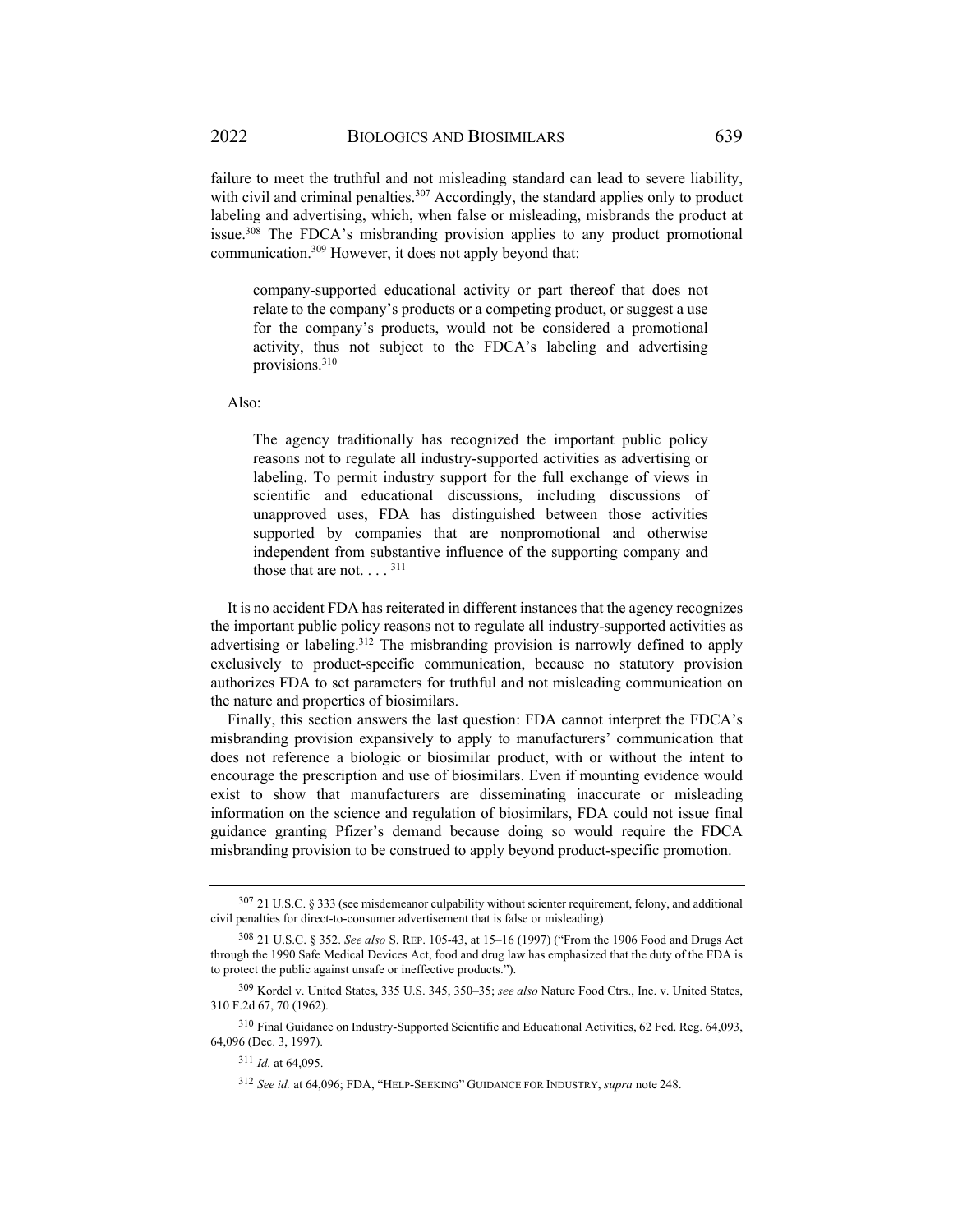Under *Chevron*'s first prong, the FDCA would have to unambiguously authorize FDA to regulate manufacturers' dissemination of opinions on scientific and regulatory discussions and messaging unrelated to their products. However, the FDCA text, structure, and the overall statutory scheme neither reveal equivalent authority nor provide broad delegation of power to FDA to create new restrictions on speech (which FDA has already recognized in past draft guidances to the market).<sup>313</sup> As such, under *Chevron*'s first prong, it is very unlikely that courts would uphold any regulation embracing Pfizer's proposition. On the contrary, an attempt to apply the existing misbranding provision to non-product communication would likely be considered a failure to follow clear statutory language and traditional FDA understanding that only labeling and advertising, as product-specific communication, can misbrand a drug.

Moreover, Congress has used strong words to define FDA's focus and scope: "we cannot afford" an FDA that maintains an "adversarial relationship" with "industries it regulates" or that pursues "so many agendas that it lacks a clear-cut mission and sphere of responsibility."314 As such, courts will likely find that FDA would contradict a "congressional directive" by seeking to expand its regulatory scope to support the uptake and encourage prescription of biosimilars.

To move from *Chevron*'s first to second prong, a court would have to determine that the FDCA's misbranding provision is silent or sufficiently ambiguous as to allow for more than one reasonable interpretation or construction to apply the truthful and not misleading standard to communication on the "nature and properties" of biosimilars. If the statute would allow for wiggle room, courts could give FDA deference, so long as the construction is not arbitrary, capricious, or manifestly contrary to the statute. However, that is not the case here. Not only the misbranding provision, but also the entire statutory scheme, center around regulated products, including labeling and advertising of such products; that is, FDA regulates products, not companies in isolation or their speech.<sup>315</sup> As courts reject overly broad construction of statutes, they will likely also consider arbitrary or capricious FDA's reliance on FDA's interest to regulate speech pertaining to aspects of biosimilarity in absence of drug promotion because of a desire to foster prescription of biosimilars. As in *Merck*, that would amount to a staggering delegation of authority to regulate speech that Congress did not intend and that would implicate substantial constitutional questions.

Therefore, the misbranding prohibition likely cannot be reasonably construed to prohibit communication on aspects of biosimilarity in absence of a product comparison, even if a manufacturer conducted or directed the communication. To interpret otherwise could lead to the conclusion that the FDCA intended to prohibit manufacturers from sharing opinions and views on scientific topics broadly and inconsistently with its misbranding provision. It would also indicate that manufacturers of biologic products alone were prohibited from sharing their views, while other stakeholders would not.

<sup>313</sup> Final Guidance on Industry-Supported Scientific and Educational Activities, 62 Fed. Reg. at 64,096 (Dec. 3, 1997).

<sup>314</sup> S. REP. 105-43, at 10 (1997) (emphasis added).

<sup>315</sup> Misbranding occurs if: 1) a drug's label, labeling, or advertising fails to fulfil the warning or disclosure requirements set forth in the statute; 2) a drug's communication fails to review material facts in light of the representations being made about the drug and the consequences which may result from the use of the drug; or 3) if representations being made that are false or misleading relate to another drug (i.e., comparative claims between reference biologics and biosimilars).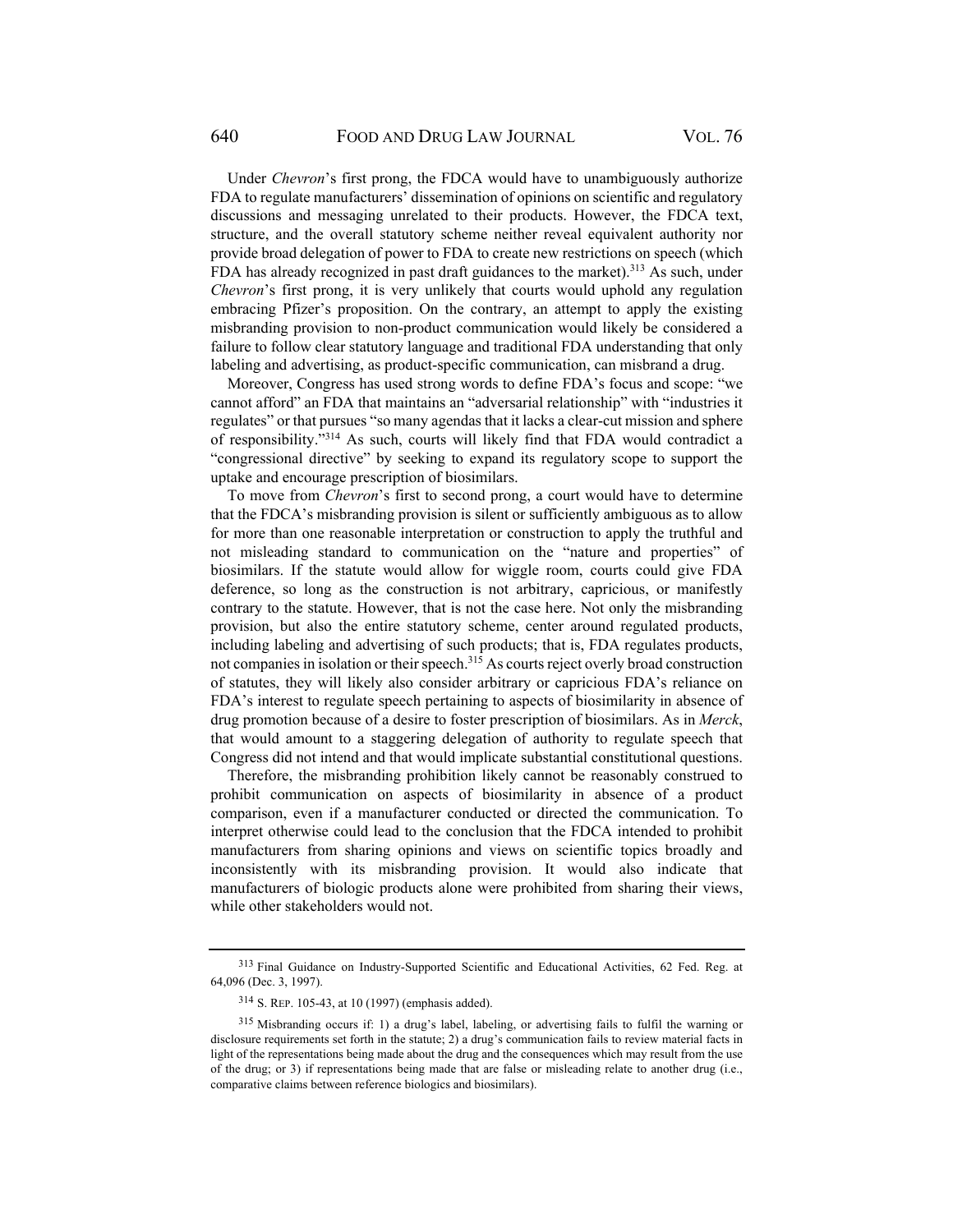Finally, "encouraging the prescription and use of biosimilars" is likely not a public policy FDA is authorized to pursue while regulating the misbranding provision under the FDCA. Nothing indicates that Congress intended the FDCA and PHSA to be sweeping delegations of power to regulate and expand beyond FDA's specific authority and outside its mission. Instead, Congress intended FDA to focus on "protecting the public health," "promptly and efficiently reviewing clinical research," and reducing "regulatory burdens" through collaboration and harmonization of regulatory requirements with other health agencies."316

## **IV. WHAT STATEMENTS ON THE "NATURE AND PROPERTIES" OF BIOSIMILARS ARE LIKELY TO BE CONSIDERED MISLEADING AND TRIGGER ENFORCEMENT ACTION FROM FTC?**

#### *A. Applicable Law*

The Federal Trade Commission Act of 1914 (FTC Act) prohibits "deceptive acts or practices in or affecting commerce,"317 including false advertisement that is likely to induce, "directly or indirectly, the purchase in or having an effect upon commerce" of drugs and other products.<sup>318</sup>

The FTC Act and the FDCA define the term "drugs" equally, leading to an overlap of responsibilities for assessing the truth or falsity of drug advertisement.<sup>319</sup> In practice, both agencies have sought to solve the issue through a joint agreement and understanding. FDA has maintained primary responsibility for policing prescription drug advertisements. In turn, FTC exercises primary responsibility for overseeing nonprescription drug (i.e., an over-the-counter drug) advertisements.<sup>320</sup> However, an apparent gap emerges from this solution when the communication disseminated by manufacturers solely relates to the nature and properties of biosimilarity, conveying scientific and regulatory concepts that implicate a class of prescription drugs but not referring to one drug in specific. FDA would not have jurisdiction to review such communication under the FDCA, $321$  and FTC does not exercise jurisdiction over prescription drug advertisement.

<sup>316</sup> S. REP. 105-43, 10 (1997) (emphasis added). Ultimately, FDA found a different and more appropriate avenue to encourage prescription and use of biosimilars. In 2021, Congress provided authority for FDA to create and disseminate educational content pertaining to biologics and biosimilars. Advancing Education on Biosimilars Act of 2021, 117 Pub. L. No. 8, 135 Stat. 254.

<sup>317 15</sup> U.S.C. § 45(a)(1).

<sup>318 15</sup> U.S.C. § 52 ("False advertisement likely to induce the purchase in or have an effect upon commerce of drugs is unlawful and deemed a deceptive act or practice in or affecting commerce.").

<sup>319</sup> *See* 15 U.S.C. § 55(c); 21 U.S.C. § 321(g)(1).

<sup>&</sup>lt;sup>320</sup> FDA exercises primary responsibility for preventing misbranding of prescription drug advertising while FTC exercises primary responsibility for assessing the truth or falsity of nonprescription drug advertisement. Memorandum of Understanding Between the Federal Trade Commission and the Food and Drug Administration, P914502 (May 1971), https://www.ftc.gov/policy/cooperation-agreements/ memorandum-understanding-between-federal-trade-commission-food-drug [https://perma.cc/547Y-B8YK] [hereinafter FTC–FDA MOU].

<sup>321</sup> *See supra* Section III(A)(2).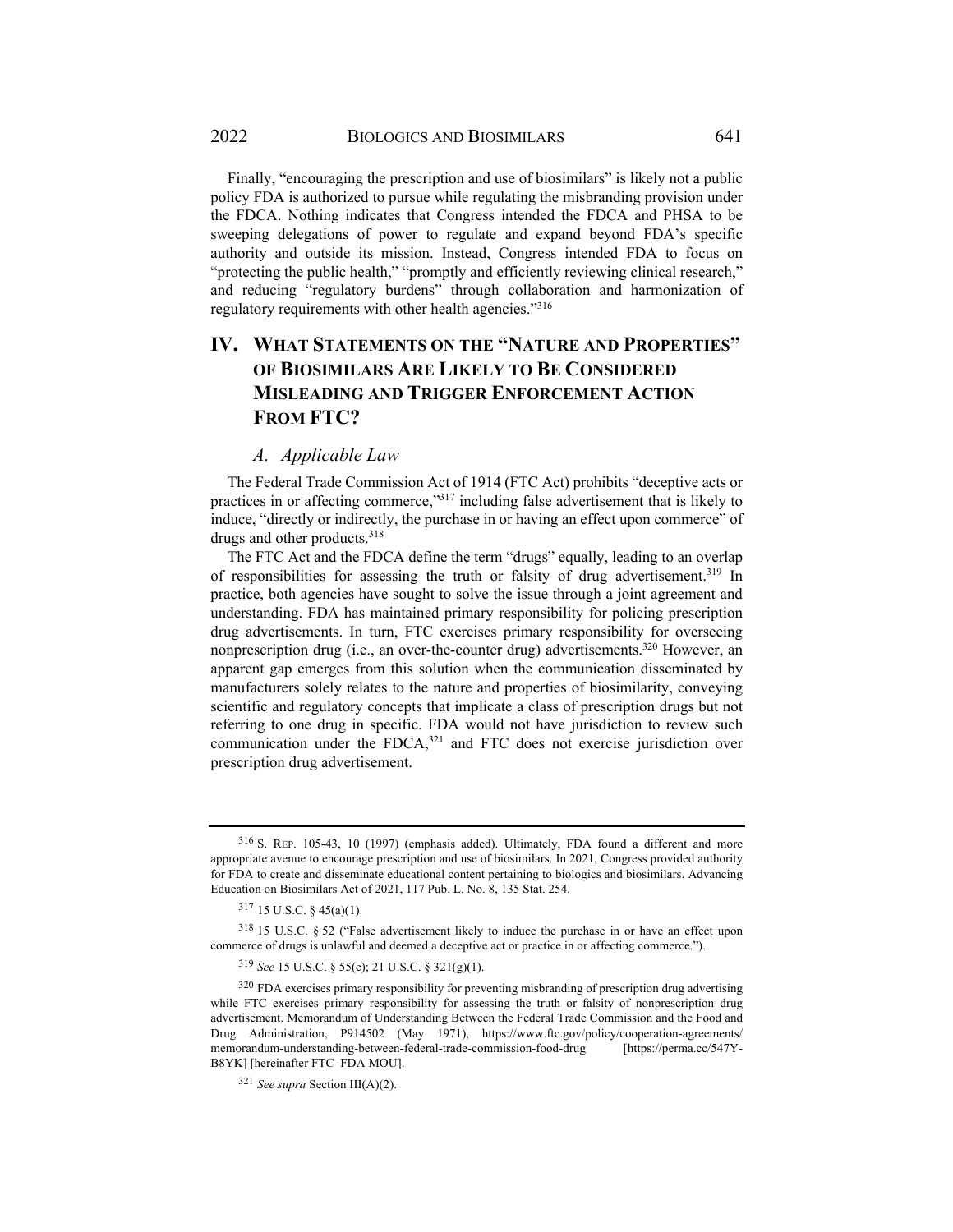To establish jurisdiction, FTC must also demonstrate that the communication conveying scientific and regulatory concepts is advertisement and constitutes commercial speech. Even though the FTC Act does not define the term advertisement, the Act prohibits "false advertisement" intended to induce, or that is "likely to induce, directly or indirectly, the purchase" of drugs.<sup>322</sup> As such, the messaging in the advertisement must be likely to induce customer behavior in furtherance of a commercial interest. "The more limited protection accorded commercial speech permits FTC to act when necessary to challenge false or deceptive advertising."323 When the government imposes limitations on speech disseminated for one purpose (i.e., advertisement) but not others (i.e., opinions by disinterested persons), the restrictions are content-based and subject to intermediate scrutiny.324

On the other hand, noncommercial speech is generally immune from government control.325 Not all advertisements are commercial speech and subject to restrictions under the FTC Act.326

The facts in the case determine whether the advertisement can be classified as commercial speech.327 Here, FTC carries the burden of proof.328 Courts have not established a precise test to determine when an advertisement would be commercial speech. In *Bolger*, the Court found that each of the following factors, by itself, did not render the advertisement commercial speech: 1) pamphlets distributed as paid advertisements;<sup>329</sup> 2) reference to a specific product; and 3) existence of an economic motivation for the advertisement's sponsor to disseminate it. However, the Court

<sup>326</sup> *R.J. Reynolds Tobacco Company, Inc.*, 1988 FTC LEXIS 9, at \*5.

<sup>327</sup> *Id.* at \*12.

<sup>328</sup> *Bolger*, 463 U.S. at 70 n.20. ("The party seeking to uphold a restriction on commercial speech carries the burden of justifying it.").

<sup>329</sup> *Id.* at 66.

<sup>322 15</sup> U.S.C. § 52(a).

<sup>323</sup> In the Matter of R.J. Reynolds Tobacco Company, Inc., 111 F.T.C. 539, 1988 FTC LEXIS 9, at \*8 (1988). *See also* Thompson Medical Co. v. FTC, 791 F.2d 189 (D.C. Cir. 1986), *cert. denied*, 107 S. Ct. 1289 (1987); Sears, Roebuck & Co. v. FTC, 676 F.2d 385 (9th Cir. 1982); Warner-Lambert Co. v. FTC, 562 F.2d 749 (D.C. Cir. 1977), *cert. denied*, 435 U.S. 950 (1978); Beneficial Corp. v. FTC, 542 F.2d 611 (3d Cir. 1976), *cert. denied*, 430 U.S. 983 (1977).

<sup>324</sup> *See* Sorrell v. IMS Health Inc., 564 U.S. 552, 557 (2011). In *Sorrell*, the Court held that a Vermont statute prohibiting pharmacies from selling prescriber data and pharmaceutical companies from using such data for marketing purposes was unconstitutional because it was content-based; that is, the statute disfavored the speech for marketing purposes by pharmaceutical companies, but not for other uses and by other speakers. *Id.* at 564. Even though pharmaceutical companies would use the data in commercial speech, the Court held that heightened (intermediate) judicial scrutiny applies in assessing state action limiting speech "because of disagreement with the message it conveys." *Id.* at 566. The government must show at least that the limitation on commercial speech "directly advances a substantial governmental interest and that the measure is drawn to achieve that interest." *Id.* at 572. *See also* Bolger v. Youngs Drug Prods. Corp., 463 U.S. 60, 65 (1983) (comparing noncommercial and commercial speech regulation. "Regulation of commercial speech based on content is less problematic. In light of the greater potential for deception or confusion in the context of certain advertising, content-based restrictions on commercial speech may be permissible.").

<sup>325</sup> *Bolger*, 463 U.S. at 65 (reasoning that the government cannot restrict noncommercial speech "because of its message, its ideas, its subject matter, or its content" and "content-based restrictions" are viable "only in the most extraordinary circumstances"); *see also* Janus v. AFSCME, Council, 138 S. Ct. 2448, 2464 (2018) ("Free speech . . . is essential to [our] democracy and furthers the search for truth. Whenever the federal government or a state prevents individuals from saying what they think on important matters or compels them to voice ideas with which they disagree, it undermines these ends.").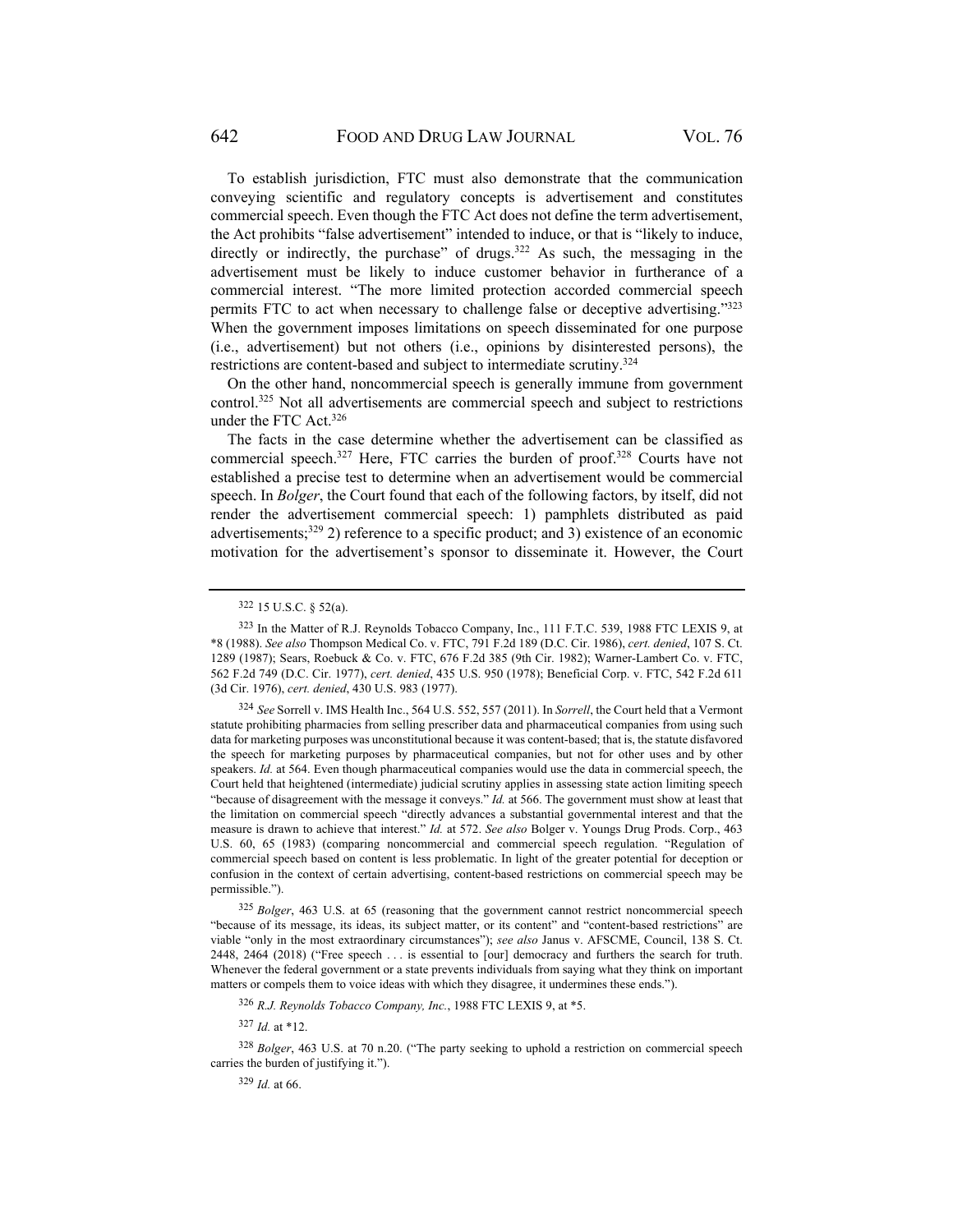determined that the presence of all three factors "provided strong support . . . for the conclusion that the informational pamphlets" were commercial speech, 330 "notwithstanding the fact that they contain discussions of important public issues."<sup>331</sup> Similarly, advertisement that links a product to a "current public debate is not thereby noncommercial."332 Advertisement sponsored by an egg producers' trade association characterizing study conclusions in a way that minimizes cholesterol and heart disease issues in connection with egg consumption was considered commercial speech.<sup>333</sup> The FTC has treated a reference to a product class, cigarettes in general, in advertisement as if it were a reference to the advertiser's own product.334 In *R.J. Reynolds Tobacco Company*, paid advertisement allegedly falsely and misleadingly described a study as "credible scientific evidence that smoking is not as hazardous," among other things. $335$ 

Next, FTC must establish that the challenged advertisement is false. An advertisement is false when it is "misleading in a material respect."<sup>336</sup> To determine whether an advertisement is misleading, FTC must assess the message in its entirety, including representations made and suggested, material facts not revealed, and the consequences which may result from the representations and omissions.337 One court stated that

A statement may be deceptive even if the constituent words may be literally or technically construed so as to not constitute a misrepresentation. The buying public does not weigh each word in an advertisement or a representation. It is important to ascertain the impression that is likely to be created upon the prospective purchaser.<sup>338</sup>

Consequently, an advertisement is deceptive when "it is likely to mislead consumers, acting reasonably under the circumstances, in a material respect."<sup>339</sup> "A finding of 'tendency and capacity to mislead' is sufficient and that actual deception

333 Nat'l Comm'n on Egg Nutrition v. FTC, 570 F.2d 157, 158–59 (7th Cir. 1977).

<sup>337</sup> *Id.*

<sup>&</sup>lt;sup>330</sup> Id. "Nor do we mean to suggest that each of the characteristics present in this case must necessarily be present in order for speech to be commercial. For example, we express no opinion as to whether reference to any particular product or service is a necessary element of commercial speech." *Id.* at 66 n.14.

<sup>331</sup> *Id.* at 66.

<sup>332</sup> Cent. Hudson Gas & Elec. Corp. v. Pub. Serv. Comm'n, 447 U.S. 557, 562 n.5, 563 (1980).

<sup>334</sup> In the Matter of R.J. Reynolds Tobacco Co., Inc., 111 F.T.C. 539, 1988 FTC LEXIS 9, at \*15 (1988) (reversing administrative law judge's order that had granted motion to dismiss; other factors also considered in determining that advertisement entitled "Of Cigarettes and Science" was to be considered commercial speech at that stage in the process).

<sup>335</sup> *Id.* at \*2.

<sup>336 15</sup> U.S.C. § 55 ("[I]n determining whether any advertisement is misleading, there shall be taken into account (among other things) not only representations made or suggested by statement, word, design, device, sound, or any combination thereof, but also the extent to which the advertisement fails to reveal facts material in the light of such representations or material with respect to consequences which may result from the use of the commodity to which the advertisement relates under the conditions prescribed in said advertisement, or under such conditions as are customary or usual.").

<sup>338</sup> Kalwajtys v. FTC, 237 F.2d 654, 656 (7th Cir. 1956) (internal citations omitted).

<sup>339</sup> Kraft, Inc. v. FTC, 970 F.2d 311, 314 (7th Cir. 1992).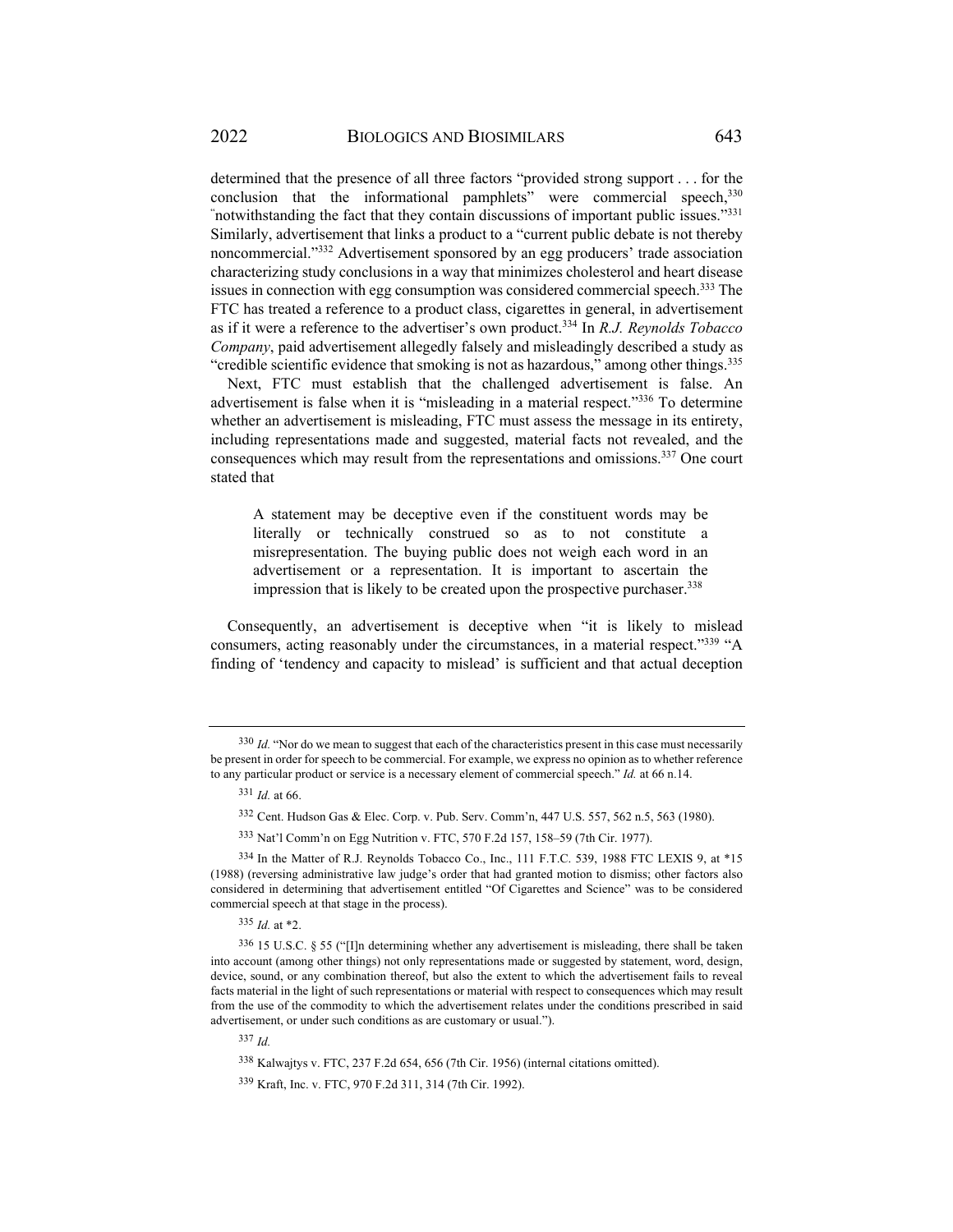need not be shown."340 To determine whether deceit exists, FTC examines the overall net impression that the advertisement conveys to the public, $341$  conducting a three-part inquiry: 1) what representations, omissions, or practices exist; 2) whether such representations, omissions, or practices likely mislead consumers acting reasonably under the circumstances; and 3) whether the misleading representations, omissions, or practices are material.<sup>342</sup> Courts are not necessarily bound by this test, but FTC is, as per precedent FTC established in *Cliffdale Associates, Inc.*<sup>343</sup>

In the first inquiry, FTC looks at the advertisement's express statements and likely implied claims by analyzing the entire document and omissions.<sup>344</sup> Omissions are determined where a claim is made without providing clarifying context or specifying the limitations of such claim, for example.<sup>345</sup> In the second inquiry, FTC establishes whether any representations made in the advertisement are false on their own or misleading because "the advertiser lacked a reasonable basis for asserting that the message was true."346 Omissions can also create a misleading net impression by failing to disclose material facts.347 In *Porter*, the court sustained FTC's finding that testimonials rendered advertisement false or misleading because the advertisement failed to disclose that "weight losses of the magnitude claimed, far from being typical, as the advertisements implied, are extremely rare."348 Finally, to assess materiality, FTC seeks to determine whether the misrepresentation or omission is likely to affect reasonable consumers' conduct towards a product, for example deciding between the purchase of one over another.<sup>349</sup> In sum, an advertisement that presents unsubstantiated claims or fails to disclose material facts in a way that materially induces reasonable consumers' conduct towards a product is deceptive.

## *B. Application of the Law*

FTC can exercise jurisdiction over advertisements that drug manufacturers disseminate to the general public on the nature and properties of biosimilars, where a prescription drug is not referenced.<sup>350</sup> The FDA–FTC joint understanding and agreement establishing FDA as the primary agency responsible for overseeing prescription drug advertisement does not supersede the FTC Act and will not deter FTC from taking action when appropriate.<sup>351</sup> Conversely, where advertisement on

347 Porter & Dietsch, Inc. v. FTC, 605 F.2d 294, 303 (7th Cir. 1979).

<sup>340</sup> Vacu-Matic Carburetor Co. v. FTC, 157 F.2d 711, 713 (7th Cir. 1946), *cert. denied*, 331 U.S. 806 (1947) (citing FTC v. Algoma Lumber Co., 291 U.S. 67, 81 (1934).

<sup>341</sup> FTC Policy Statement on Deception (Oct. 14, 1983) (appended to Cliffdale Associates, Inc., 103 F.T.C. 110, 174 (1984)).

<sup>342</sup> Kraft, Inc. v. FTC, 970 F.2d 311, 314 (7th Cir. 1992); *see also* Cliffdale Associates, Inc., 103 F.T.C. 110, 170–71, 174 (1984); FTC v. Pantron I Corp., 33 F.3d 1088, 1095 (9th Cir. 1994).

<sup>343</sup> Agency interpretation of the law is as compelling as arguments before the court.

<sup>344</sup> FTC Policy Statement on Deception (Oct. 14, 1983) (appended to Cliffdale Associates, Inc., 103 F.T.C. 110, 174 (1984)).

<sup>345</sup> *Id.*

<sup>346</sup> *Pantron I Corp.*, 33 F.3d at 1096 (citing Thompson Medical Co., 104 F.T.C. 648, 818–19 (1984).

<sup>348</sup> *Id.*

<sup>349</sup> *Id.*

<sup>350</sup> FTC–FDA MOU, *supra* note 320.

<sup>351</sup> *Id.*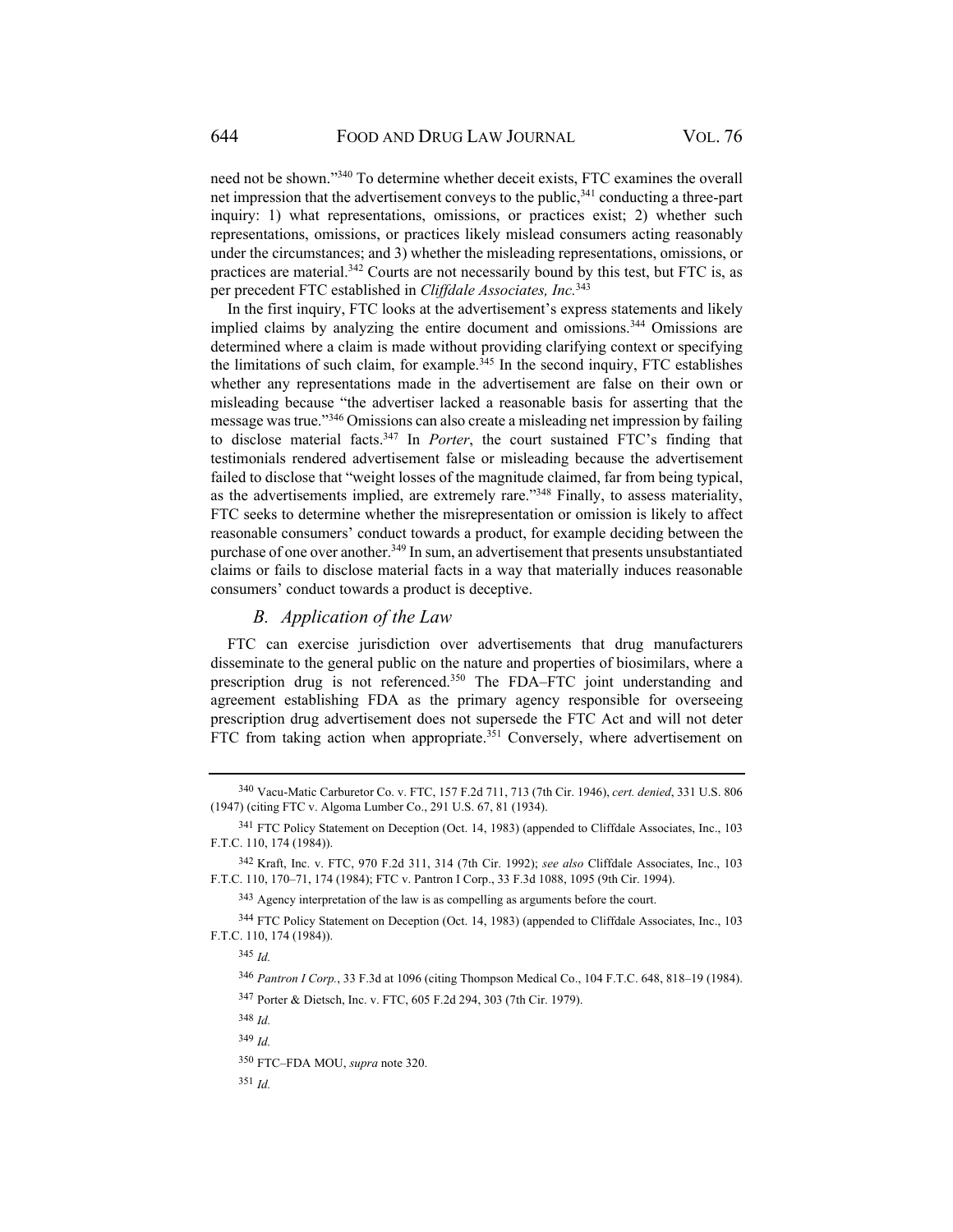biosimilarity also refers to a specific product, FDA will likely take primary oversight responsibility. Thus, FTC would likely review the following pieces of communication: 1) Genentech's Internet page: Examine Biosimilars; 2) Tweet from Amgen Biosimilars; and 3) Amgen's YouTube video.<sup>352</sup>

Next, FTC should assess whether each of the three pieces of communication is commercial speech in the form of advertisement. Information on each communication is limited to what Pfizer described in its Citizen Petition, making a detailed analysis unviable. In favor of a general finding that all three examples are commercial speech, it is conceivable that they are paid advertisements. All three communications are disseminated by companies with a clear commercial interest in inducing patients to choose biologic products in lieu of biosimilars. Amgen's Tweet more prominently appears to adopt a promotional look and feel. Conversely, in favor of a finding that the advertisements are noncommercial, Genentech's Internet page and Amgen's YouTube video appear to be educational in nature. Factors such as whether the material was prepared and distributed by the scientific or marketing department, the look and feel, and the level of technical details made available would inform the determination. These factors, to some degree, may distinguish clinical and regulatory discussions on biosimilarity from egg and tobacco companies' flawed conclusions on clinical studies, which led to a finding that they were commercial speech. Moreover, Genentech's website may be a passive source of information, different from social media platforms. Whether and how Genentech invested in maximizing search hits will likely also influence the determination. In a more controversial analysis, companies could also argue that, as a matter of law, those contents are not advertisements under the more specialized FDCA misbranding provision and should not be treated as advertisements under the FTC Act. For example, biologics manufacturers disseminate disease awareness information to patients without it being considered advertisement under the FDCA.

Last, FTC will assess whether each advertisement contains material misrepresentations or omissions that likely affect reasonable consumers' choice or conduct towards biosimilars in relation to biologics. If so, the advertisement is false or misleading. The three advertisements are likely to influence reasonable patients' conduct towards biosimilars because they point out, at minimum, that the biosimilar is highly similar but not identical to the reference biologic product. It suggests that switching to a biosimilar may not be right for the reasonable patient. Thus, the materiality element likely is present. The critical question in each instance is whether the advertisement presents misrepresentations or impermissible omissions at all. To determine that, the net impression of the advertisement must be assessed without consideration to desired public healthcare policies. Certainly, misrepresentations or omissions that lead reasonable patients to riskier behavior or more costly choices render the advertisement false or misleading. However, truthful representations cannot be rendered misrepresentations simply because the advertisement is biased towards one therapeutic class and not another that may be cheaper. If truthful information is provided, the question should be whether omissions or phrasing make them half-truths that tend to mislead the consumer acting reasonably.

In giving effect to the FTC Act, the aim must merely be to protect consumers against false or misleading claims that inappropriately affect their choices. Advertisements,

<sup>352</sup> FDA has likely already assessed Janssen Biotech's printed patient brochure referencing Janssen's product REMICADE.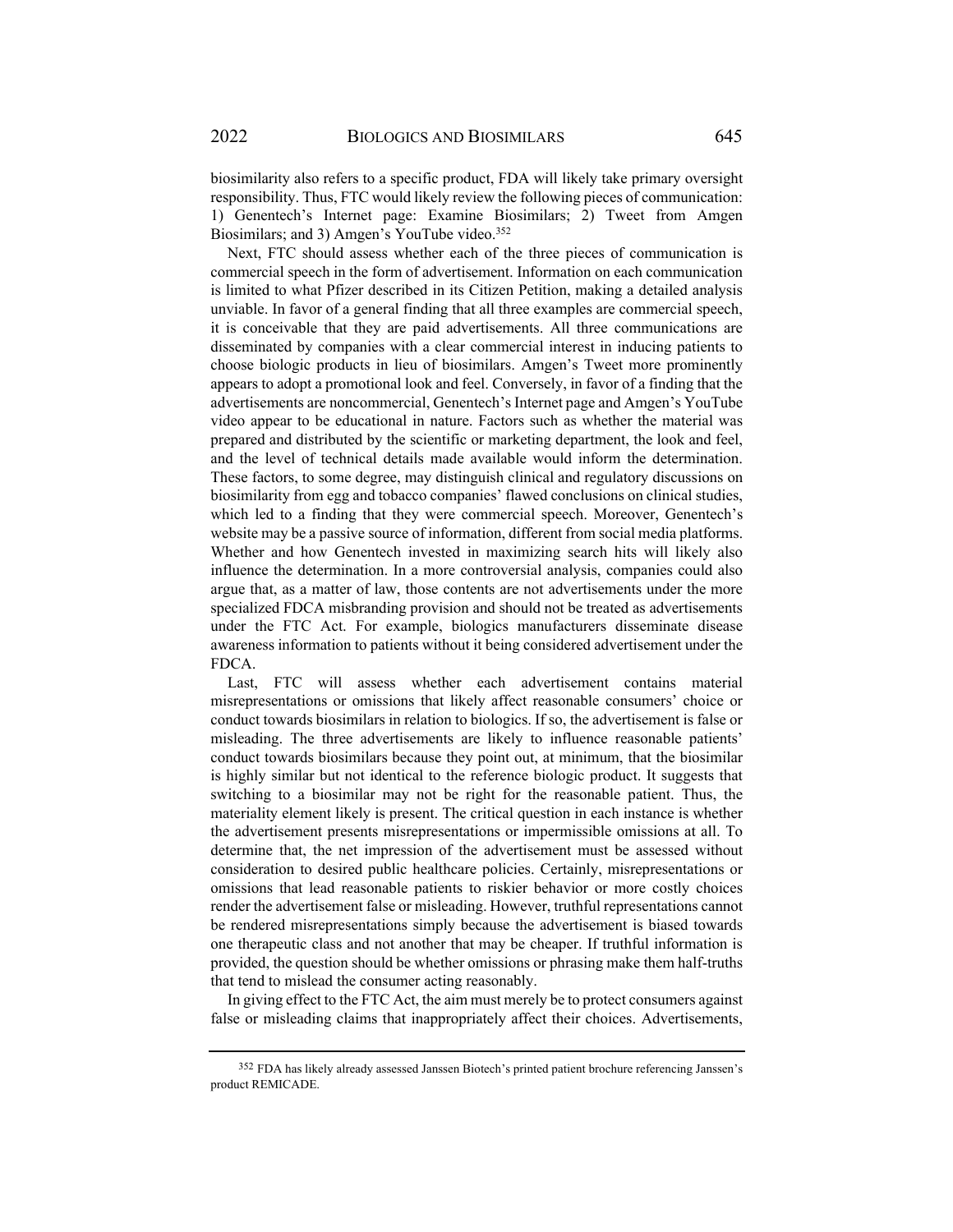by nature, are designed to drive behavior; otherwise, the expense would make little sense. For example, drug manufacturers often invest in disease and product campaigns to increase disease awareness, improve diagnosis, and drive the selection of a drug which is perhaps more expensive and effective than another. Those campaigns benefit patients and impact the healthcare system by accelerating the adoption of clinical interventions and utilization of more costly therapy. The fact that such campaigns may potentially lead to increased adoption and costs to the healthcare system cannot be relevant to determine whether the campaign impermissibly omitted the fact that the drug is more expensive than another. It is up to the competitor to counter that advertisement with its own campaign if it so wishes. Similarly, biologics and biosimilars' manufacturers engage in awareness campaigns around the "nature and properties" of biosimilarity. While innovators may have a bias towards certain aspects of the information, biosimilars' manufacturers will focus on others. Yet, agents are likely able to successfully disseminate their messages with some variability without deceiving reasonable patients. Whether FTC dislikes one side of the message, because it drives up costs or slows down biosimilars' uptake, cannot be relevant in determining whether the message presents misrepresentations or omits material facts. The BPCIA, which introduced the concept of biosimilarity to the U.S. statutory framework, did not make illegal or less truthful one's legitimate opinion regarding biosimilarity or disclosure of regulatory differences between biosimilars and interchangeables. In this case, the protected right of free speech likely weighs heavier against FTC's drive to foster biosimilars' adoption in the marketplace.

Furthering the rationale that claims to differentiate biosimilars are not misrepresentations on its face, the PHSA clearly distinguishes biosimilars and interchangeable biosimilars.<sup>353</sup> Only interchangeables have shown the same clinical effect on every patient and can automatically substitute the reference biologic without intervention from the treating physician.<sup>354</sup> Effectively, the biosimilar might not work well for a patient, especially in complex chronic diseases where immunogenicity is a constant concern.355 The fact that only the treating physician can help the patient decide whether to switch to a biosimilar may support the appropriateness of a public awareness campaign that recommends that patients discuss options with their doctors.

Should FTC give reasonable weight to these arguments, analyzing the advertisements' truthfulness or falsity would likely proceed as follows:

Genentech's Internet page "Examine Biosimilar," intended to present information on regulatory requirements for approval of biosimilars and interchangeables, apparently delays one minute into the video to disclose "that a biosimilar is '[a] biological product that is highly similar to its reference product – notwithstanding minor differences in clinically inactive components' and 'biosimilars cannot have any

<sup>353 42</sup> U.S.C. § 262(k).

<sup>354</sup> *Id.*

<sup>355</sup> U.S. FOOD & DRUG ADMIN., CONSIDERATIONS IN DEMONSTRATING INTERCHANGEABILITY WITH A REFERENCE PRODUCT—GUIDANCE FOR THE INDUSTRY at 7–8 (May 2019) (clinical experience with the reference product may document "a history of inducing detrimental immune responses" showing increased immunogenicity); *see also* REMICADE® (INFLIXIMAB) PRESCRIBING INFORMATION, JANSSEN BIOTECH, INC. 8 (the presence of antibodies in adult patients studied receiving REMICADE® (Infliximab) varied from 10% to 51% depending on the dose and certain patient characteristics), http://www.janssenlabels.com/ package-insert/product-monograph/prescribing-information/REMICADE-pi.pdf [https://perma.cc/3RRM-36K5].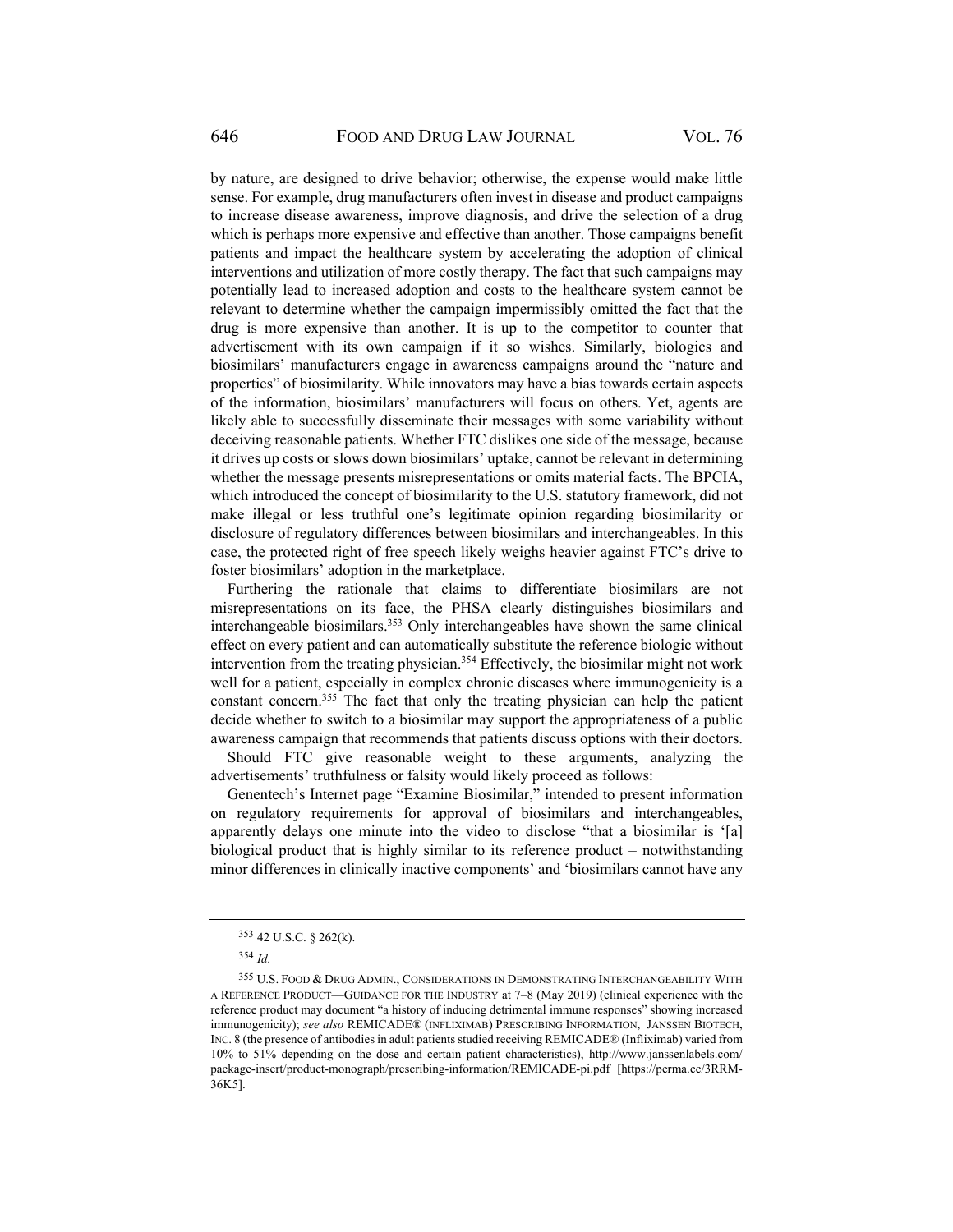clinically meaningful differences in: safety, purity, and potency.'"356 Genentech apparently had a website dedicated to presenting information on biologics manufacturing and used physicians to explain biosimilarity concepts. FTC would likely be unable to show that the content is false or misleading because the net impression would likely still be truthful. The website appears to fully describe the regulatory requirements for biosimilars and interchangeables, including disclosing that there are no clinically meaningful differences between the biosimilar and the reference product.357 Courts will likely find that reasonable patients who proactively research on the Internet and read the content provided by a biologics manufacturer can fully understand the message, without being deceived, and have educated conversations with their healthcare professionals.

Amgen's YouTube video "[i]ntended to explain the importance of naming conventions and identifiers for biosimilars, stating, '. . . a switch. This carries risks, given that no two biologic medicines are identical, and thus can behave differently in the body. Switching drugs is not a good idea if your medicine is working for you."358 Pfizer acknowledged the statement was made in the broader context of avoiding an inadvertent switch at the pharmacy-level from a biologic product to a biosimilar.359 To show that this message contains misrepresentations, FTC would likely have to argue that switching patients between a biologic product and a non-interchangeable biosimilar does not carry risks or that switching drugs is a good idea even if the medicine is working for the patient. Despite the assurances that FDA's review process provides to ensure that a biosimilar is as safe and effective as the reference biologics, only an interchangeable biosimilar would have demonstrated it is capable of producing the same clinical effect on every patient. Amgen hangs on the concept of interchangeability to state that a given patient may have a different effect and on the well-documented concern that treatment switches can trigger immunogenicity responses, especially in complex cases. Thus, Amgen's statements would likely not be considered false and are supported by reasonable evidence. A more difficult question here is whether the message may mislead reasonable patients by omitting that there are no clinically meaningful differences between a reference biologic and its biosimilar. This finding will depend on disclaimers and the video's net impression.360

Amgen's Tweet: "Biologics or biosimilars? It's not just apples to apples. While #biosimilars may be highly similar to their #biologic reference products, there's still a chance that patients may react differently. See what you're missing without the suffix: http://bit.ly/2G2zGTa."<sup>361</sup> Amgen would likely show that it has a reasonable basis to support a claim that biosimilars and biologics are not the same, despite being highly similar. However, the Tweet appears to omit that there are no meaningful clinical differences between the biologics and biosimilars. Also, stating that "it's not just

<sup>356</sup> REQUEST THAT THE FDA ISSUE GUIDANCE TO ENSURE TRUTHFUL AND NON-MISLEADING COMMUNICATIONS BY SPONSORS CONCERNING THE SAFETY AND EFFECTIVENESS OF BIOSIMILARS, INCLUDING INTERCHANGEABLE BIOLOGICS, RELATIVE TO REFERENCE PRODUCT(S), REGULATIONS, https://www.regulations.gov/docket/FDA-2018-P-3281/document [https://perma.cc/2ZMM-FSJP] [hereinafter REQUEST THAT THE FDA ISSUE GUIDANCE].

<sup>357</sup> *Id.*

<sup>358</sup> *Id.*

<sup>359</sup> *Id.* at 8.

<sup>360</sup> The video is no longer available through the source Pfizer provided.

<sup>361</sup> REQUEST THAT THE FDA ISSUE GUIDANCE, *supra* note 356.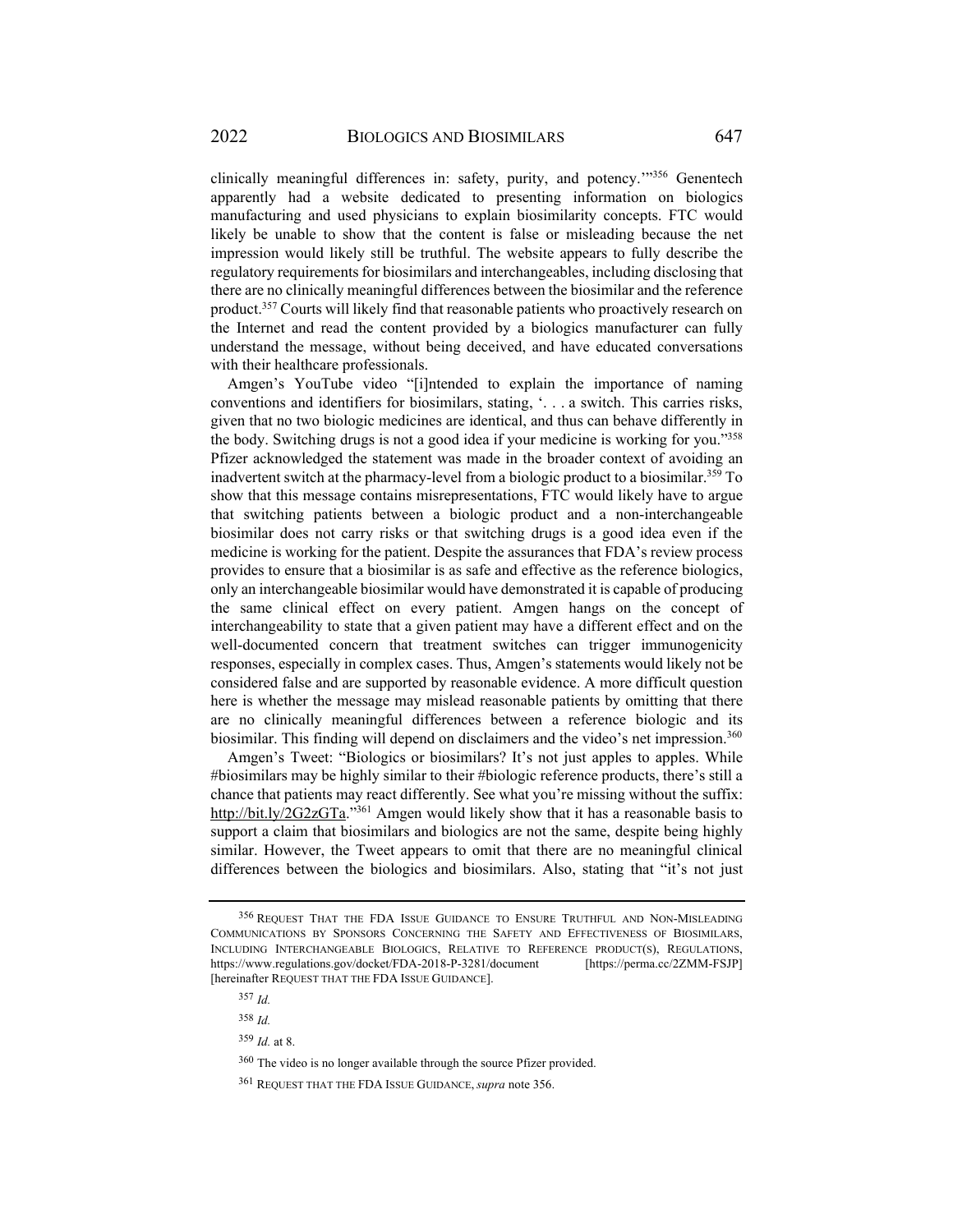apples to apples," without better qualifiers, likely produces a net impression to reasonable patients that biosimilars are less effective or safe, and would likely be deemed misleading.362

In summary, FTC would likely seek to classify all three examples of communication as advertisements and commercial speech. Genentech may have a chance to successfully negate a finding that its statements are misleading, and Amgen a narrower one. Nevertheless, manufacturers likely have a reasonable basis to support truthful claims that: 1) a biosimilar is not identical to a biologic; 2) no biosimilar has demonstrated that there will not be a difference in clinical effect if multiple switches occur; and 3) that patients with more delicate treatment balance are encouraged to speak with their treating physicians. Critical here is the presence of disclaimers when needed. FTC should not deem misleading on its face the statement that a biosimilar is not "interchangeable" under the rationale that most reasonable consumers "might interpret that to mean that an approved biosimilar could not be prescribed in place of the reference product."363 The FDCA differentiates biosimilars from interchangeables and establishes a higher standard of proof for the latter, as discussed.<sup>364</sup> The claim is truthful and should not be deemed misleading simply because it highlights that difference.

## **V. CONCLUSION**

This Article concludes that no legal basis exists for FDA to apply the truthful and not misleading standard under the FDCA to communications on the "nature and properties" of biosimilars, where the communication does not reference a specific drug. The FDCA's misbranding provision does not apply in this case and any regulation or final guidance document should be limited to assessing product claims. The existing FDA draft guidance document on biosimilarity messaging is consistent with this finding, and FDA should not go beyond that, because it risks running afoul of FDCA's authority. In fact, the draft guidance on biosimilarity messaging guides manufacturers on both sides to ensure their product promotion does not go beyond what a finding of biosimilarity entails.<sup>365</sup> For example, it clarifies that there can be no superiority claim to one another without the appropriate evidence.<sup>366</sup> It also explains that the finding of biosimilarity does not justify a promotional claim that the biosimilar and reference products are identical.<sup>367</sup> FDA is the most important agency in protecting the public from potential harm that misbranded, ineffective, unsafe, and adulterated products can bring. However, the agency is not a guardian against every potentially misleading communication and cannot innovate to regulate speech beyond productspecific promotion and for extraneous purposes not stated in the FDCA. As much as FDA cannot force disclosure of product pricing, it cannot push private stakeholders to

<sup>365</sup> FDA, GUIDANCE ON PROMOTIONAL LABELING AND ADVERTISING, *supra* note 6.

<sup>366</sup> *Id.*

<sup>367</sup> *Id.*

<sup>362</sup> The Tweet and link are no longer available.

<sup>363</sup> U.S. FOOD & DRUG ADMIN., PUBLIC WORKSHOP: FDA/FTC WORKSHOP ON A COMPETITIVE MARKETPLACE FOR BIOSIMILARS (Mar. 9, 2020), https://www.fda.gov/drugs/news-events-human-drugs/ public-workshop-fdaftc-workshop-competitive-marketplace-biosimilars-03092020-03092020 [https://perma.cc/7N34-N53F].

<sup>364 42</sup> U.S.C. § 262(k).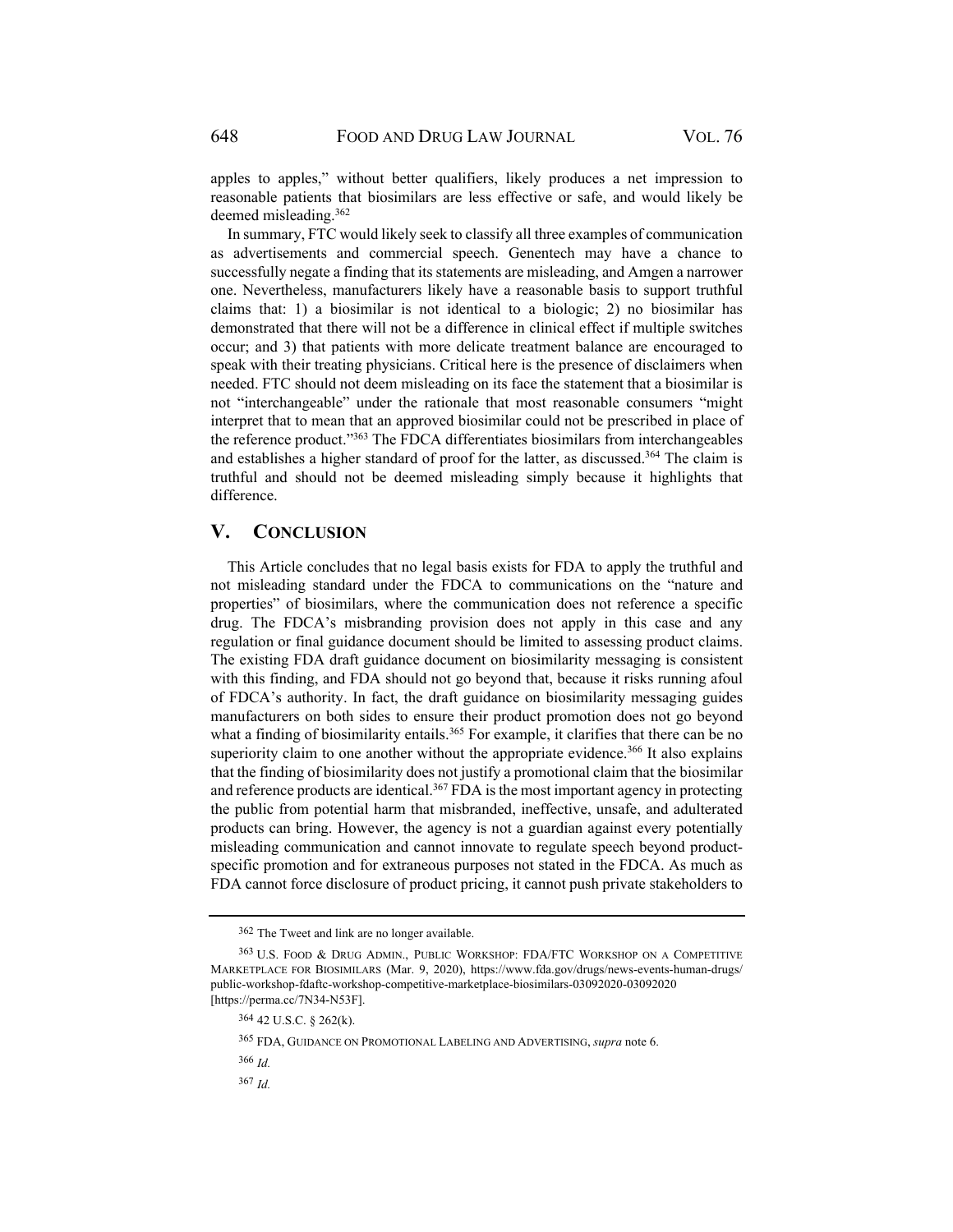convey messages that support biosimilars' market uptake. Pfizer's request for issuance of guidance establishing standards for truthful and not misleading communication on the "nature and properties" of biosimilars cannot be fulfilled. As such, FDA does well by not venturing into that space and opening the door for distraction and judicial challenge that can undermine its regulatory power.

Secondly, while FTC may successfully require additional disclosures in commercial advertisements, whether employing resources on this front would yield the best results for patients is debatable.

Education on biological medical products and biosimilars remains needed. It is natural that some physicians treating life-threatening or debilitating diseases may still resist switching patients to biosimilars. Such resistance is primarily due to a lack of clinical experience and evidence, and likely not because biologics manufacturers deceive patients and healthcare professionals.

Biosimilars are a yet unfulfilled promise of lower drug prices in the United States, but the most recent market data suggests biosimilars are heading in that direction. The recent approval of the first two interchangeable biosimilars in the United States could be a significant turning point. Also, the Advancing Education on Biosimilars Act of 2021 will likely allow FDA to direct more funds to develop meaningful educational content that will help turn the table. Still, multiple complex barriers permeate the U.S. healthcare system and require strategic planning and better regulation in other spaces. Spending valuable FDA and FTC resources to shape commercial speech around biologics and biosimilars in the battle for market share will likely yield little value to the healthcare system and patients at this point. In addition to future FDA education fostering biosimilars, manufacturers have their own cause of action against false advertisement and commercial disparagement, and should seek remedy themselves, where they feel a strong case exists.

Moreover, major players in the biologics space have already changed their communication approach about biosimilars. Amgen is perhaps the best example to illustrate this change. The biosimilarity messaging that Pfizer alleged was misleading cannot be found online any longer. In fact, today Amgen maintains multiple campaigns online to highlight its capacity to innovate and manufacture both biologics and biosimilars better than others. Amgen currently seeks to differentiate itself from any competitor, biologics or biosimilars manufacturer, based on its advanced manufacturing technology and quality control. But Amgen has not needlessly disclaimed in its communication that other manufacturers have also successfully obtained FDA approval to produce drugs and biologics. Would FTC conclude that Amgen's new campaign also deceives reasonable patients? Excessive consumer paternalism can lead to important inefficiencies in the search for truth and stresses the perils of improperly abridging free speech, even when commercial in nature. More likely, most reasonable American patients undergoing a complex biologics treatment are used to and capable of weighing truthful commercial claims appropriately and are not typically deceived by general statements, especially where advertisement calls for patients to consult with their doctors.

Highlighting that a biosimilar is not identical and may not have the same clinical effect in any patient is consistent with the interchangeability requirement, which, so far, only two biosimilars have achieved in the United States. On its face, such messaging can hardly be perceived as deceptive especially where it calls for potential patients to discuss options with their healthcare professionals. Rather, it is educational, constitutionally protected, and salutary speech.